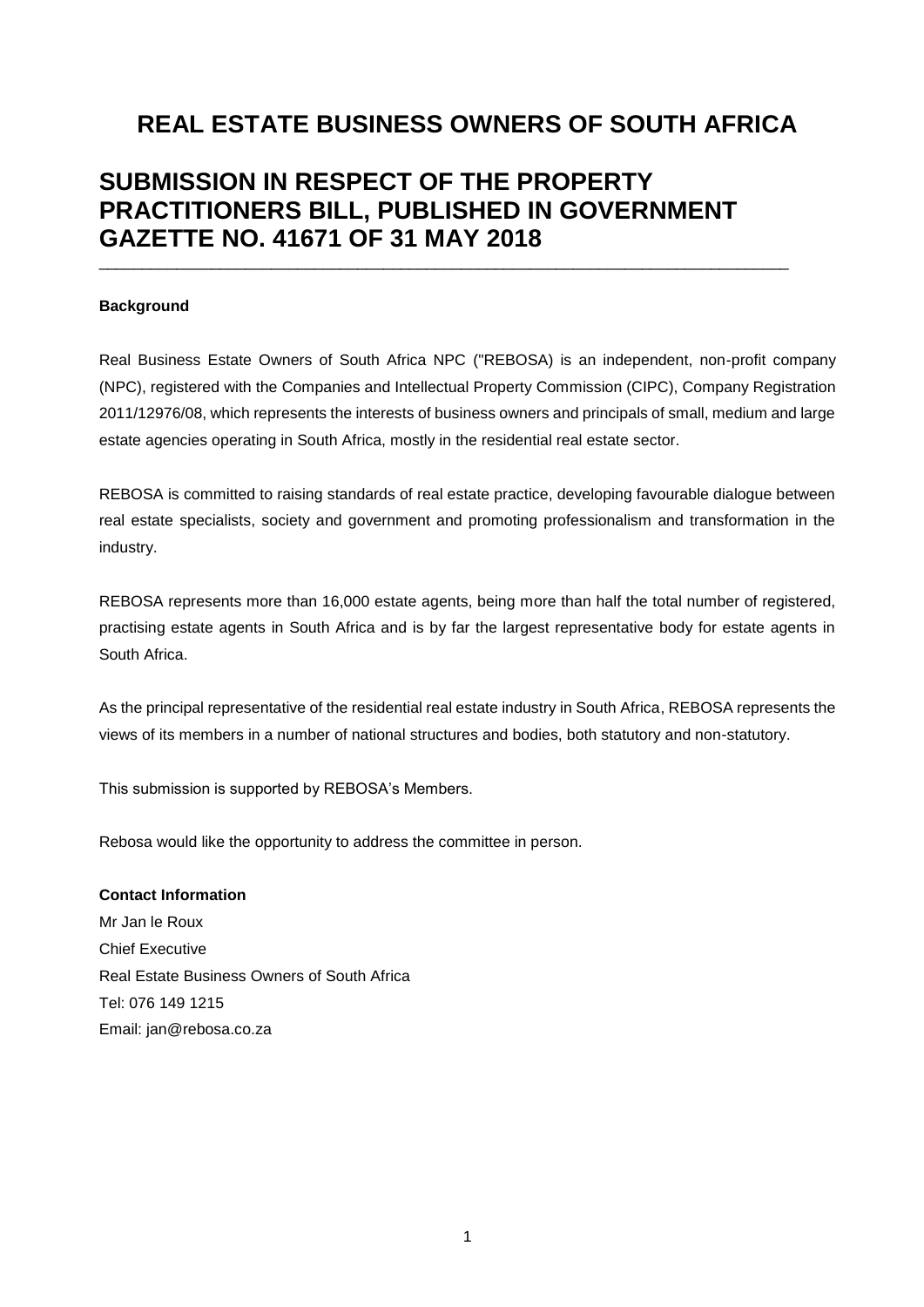## **DEFINITIONS, APPLICATION, OBJECTS AND ESTABLISHMENT OF AUTHORITY**

#### **Definition of Property Practitioner**

- <span id="page-1-3"></span>1. Generally:
- <span id="page-1-0"></span>a. It seems to us that for reasons we elaborate on further along, it would be practical to introduce the concept of four different categories of property practitioner, viz. (a) a "principal" property practitioner, being a person who is a director of a company, member of a close corporation, trustee of a trust, partner of a partnership or owner of a sole proprietorship that operates as an estate agent in the sense of broking property related transactions; (b) a "business" property practitioner, which is effectively the entity or business in the name of which the mandate is concluded and which is the entity or business which would be entitled to the financial reward upon the conclusion of a property -related transaction; (c) an "ordinary" property practitioner, which is a property practitioner which does not fall within either (a) or (b) foregoing; and (d) a "candidate" property practitioner.
- <span id="page-1-1"></span>b. We note that under the current regulations a distinction is already made between a "principal" property practitioner, an "ordinary" property practitioner and a "candidate" property practitioner. In this regard see the regulation entitled "Standard of Training of Estate Agents Regulations, 2008" which makes a distinction between a "principal estate agent" and a "non-principal estate agent". In our view it makes sense to embed this in the legislation, together with the third category of "business" property practitioner as referred to in the previous paragraph.
- <span id="page-1-2"></span>c. While it would be necessary for all property practitioners to have the necessary qualifications to operate as such (and which would be NQF 5 in respect of "principal" property practitioners and NQF 4 in respect of "ordinary" property practitioners), introducing the concept of a "business" property practitioner would go a long way to simplifying the administration requirements of the draft legislation. In particular, only a "business" property practitioner should be entitled (as opposed to obliged) to operate a trust account and to receive money into trust; this would have the knock-on effect that only a "business" property practitioner would have the necessity (and the concomitant cost) of having an annual audit of a trust account. In light of that, only a "business" property practitioner would need to comply with the Financial Intelligence Centre Act, 2001. Furthermore, only a "business" property practitioner would be required to have a BEE certificate, in which regard please see our comments further along at paragraph [108.](#page-27-0) As is currently the situation, such a "business" property practitioner would be required to hold its own fidelity fund certificate, independent of any fidelity fund certificates required to be held by "principal" property practitioners and "ordinary" property practitioners associated with that business entity. This would go a long way towards streamlining affairs and promoting business efficiency, which in turn would promote the entry of new participants into the industry.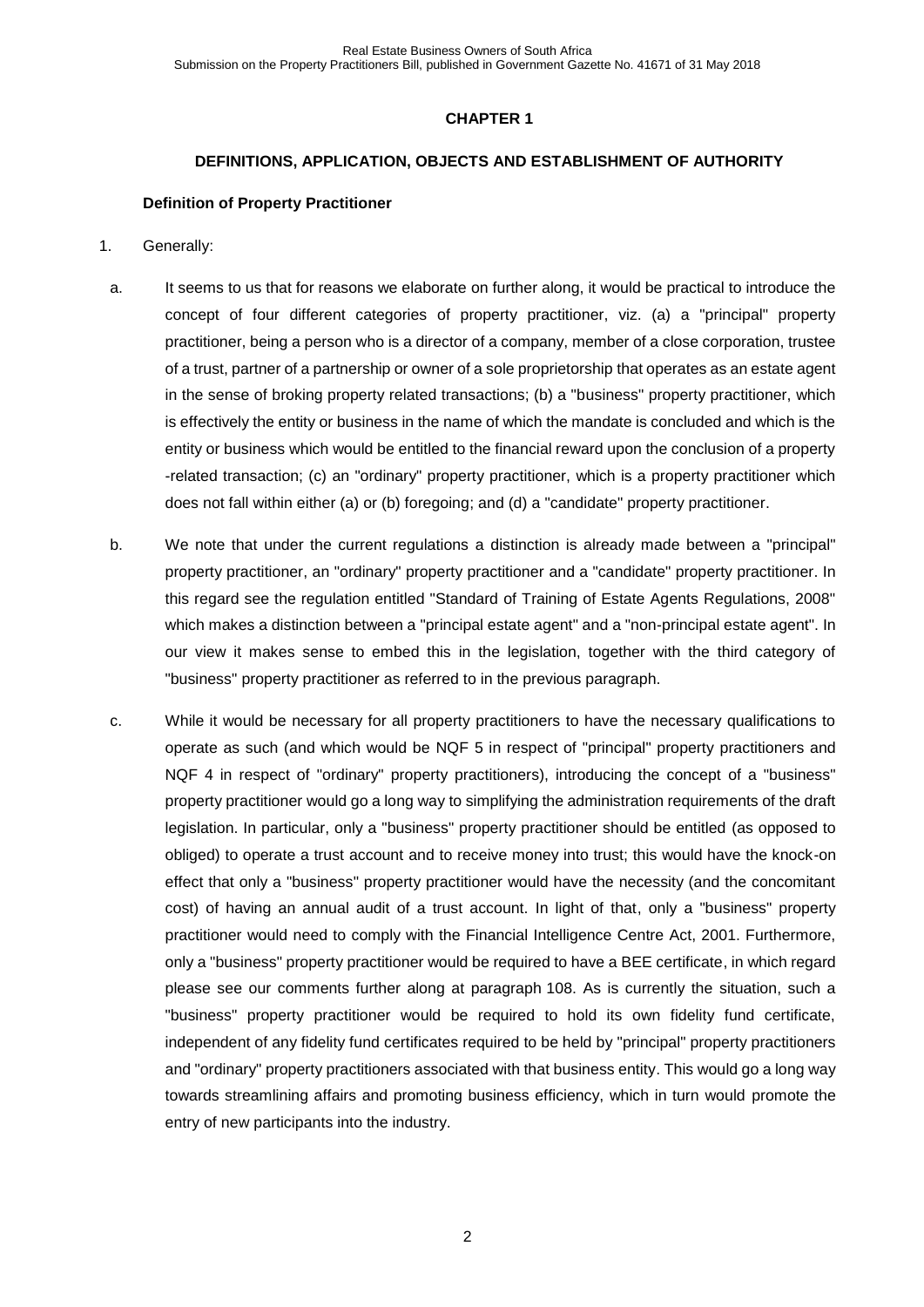# 2. Generally:

- a. We are deeply concerned about the wideness of the definition of "*property practitioner*" and the effect it will have of drawing within its ambit a vast number of other persons and enterprises which are not currently regulated. It is clear that this is going to create significant additional administrative pressure for the Authority (currently known as the Estate Agency Affairs Board and which we refer to further along simply as "EAAB") with all the concomitant difficulties which may flow from that, including potential litigation should the Authority not be able to efficiently and adequately perform its functions as a result of the volume of what it is required to deal with.
- b. Furthermore, the sheer number of other persons and enterprises which will be brought within the ambit of the Authority's regulatory power will significantly challenge the ability of the Authority to inspect, monitor and control the activities of such persons; yet at the same time, the Authority will have a statutory obligation to carry out in that regard.
- c. It is also not clear what purpose there would be in requiring these "other categories" of property practitioners to hold fidelity fund certificates and to operate trust accounts and whether any element of public interest would truly be served by the inclusion of such a range of other persons and entities within the legislation.
- d. As a consequence, in our view the legislation should only apply to (i) persons who are actually involved in broking transactions related to immovable property (that is to say, "estate agents proper") and (ii) so-called "rental agents". There seems to be little real public benefit to be obtained by throwing the ambit of the legislation wider than the foregoing; yet, a significant administrative burden which will result. It strikes us as being axiomatic that the more administrative pressure that is applied to the Authority in the performance of non-essential functions (viz., regulating persons who do not truly need to be regulated under this legislation), the less it will be able to properly and efficiently carry out those functions that truly do matter. Also, there would seem to be little purpose in including in the legislation bond originators and bridging financiers who will be regulated separately in terms of the Financial Sector Regulation Act, once it becomes law.
- <span id="page-2-0"></span>e. We are also of the view that there should be no exception provided for attorneys in relation to compliance with the legislation. The current exemption in relation to attorneys is creating problems, including by virtue of the fact that some attorneys are acting as estate agents (by way of broking the transaction in question) at very low (and sometimes close to zero) commission percentages simply so as to be able to secure the associated conveyancing work. It also appears that they often employ persons who do not hold NQF 4 qualifications. Not only would this appear to run contrary to some of the principles expressed further along in the draft legislation but it also undercuts the property practitioner industry as a whole as other property practitioners are not able to compete on a level playing field as they are not in a position to effectively subsidise the sale process through the earning of conveyancing fees. This is damaging not only to the existing property practitioners' industry but also to the philosophy of black economic empowerment sought to be espoused by the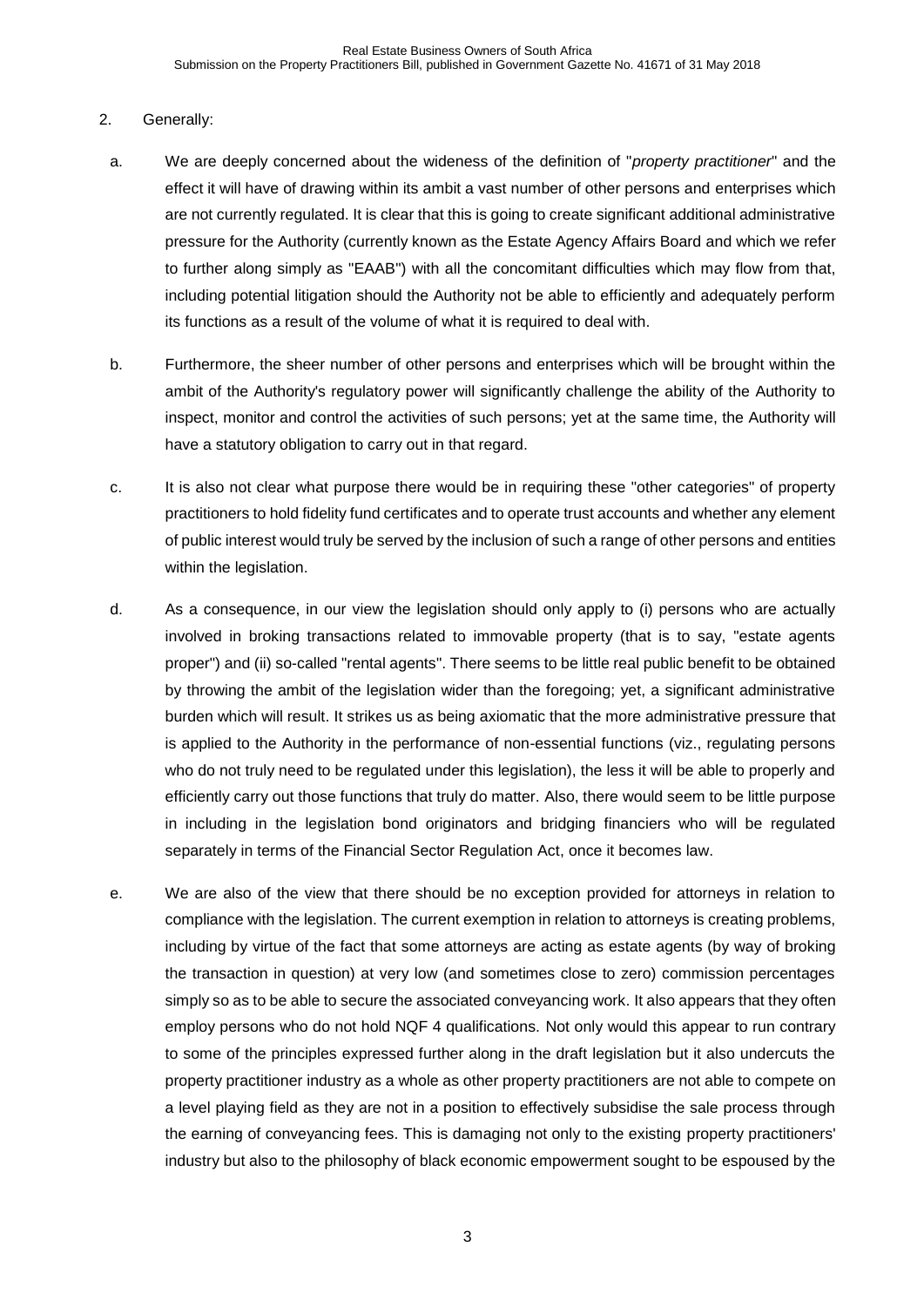draft legislation. Further, the provision of services by unqualified persons cannot be in the public interest.

- f. We note that the definition of property practitioner relates only to a person who "*directly or indirectly, on the instructions of or on behalf of any other person*" engages in the activities concerned. This would appear, on the face of it, to have the effect that property developers are not clearly brought within the ambit of the legislation. Yet it is clear also that quite conceivably members of the public have been taken advantage of by property developers, bearing in mind in particular also the fact that funds are often placed on deposit by members of the public with property developers. For this reason we are of the view that property developers must be clearly brought within the ambit of the legislation, even in circumstances where they are selling their own properties.
- <span id="page-3-0"></span>g. As a matter of practice, some of the larger estate agencies employ senior management in various positions, including in relation to matters such as human resources, marketing and finance. They would therefore for example, have a human resources director, a financial director and a marketing director. We understand that as a matter of practice the EAAB upon application exempts such persons from having to hold fidelity fund certificates. Given the wideness of the definition of the term "*property practitioner*" we suggest that it be made clear that such persons who fulfil "ancillary roles" within an estate agency business (in other words persons who are not involved with the activities contemplated in the definition of "*property practitioner*") will not be regulated under the legislation.
- 3. Subsection (a): We question whether the inclusion of the words "*or indirectly*" is correct. It appears to be ambiguous and to potentially draw within the ambit of the legislation persons who should not be regulated by this legislation. For example, the inclusion of the words "*or indirectly*" would appear on the face of it to potentially draw within the legislation all those newspapers and online portals which publish property-related advertisements. If so, it would materially increase the burden on the Authority without providing any corresponding benefit to the public. In this regard, please also see our comments further along at paragraph [5.](#page-4-0)
- 4. Subsection (a) (i): The inclusion of the words "*or any business undertaking*" when read together with the words "*or negotiates*" and the words "*or indirectly*" (as referred to above) is impractical and will bring within the ambit of the legislation a very large number of business operations and enterprises which are not currently effectively regulated. Any party that is in any way concerned with negotiating the sale of any business (or indeed, the sale of shares relating to any business, regard being had to the "*or indirectly*" principle referred to above) will apparently be brought within the ambit of the legislation. This will include for example, corporate advisories which are concerned with major mergers and acquisitions transactions in South Africa. The result will be that many persons and entities which are not currently effectively regulated by the Estate Agency Affairs Board will, in principle, be brought within the ambit of the legislation. Our proposal is that the reference to "*or any business undertaking*" be deleted in its entirety. There is no need for the disposal of business undertakings to be regulated in this legislation and, as a matter of practice while subsections (a) (i) and (ii) of the definition of "*estate*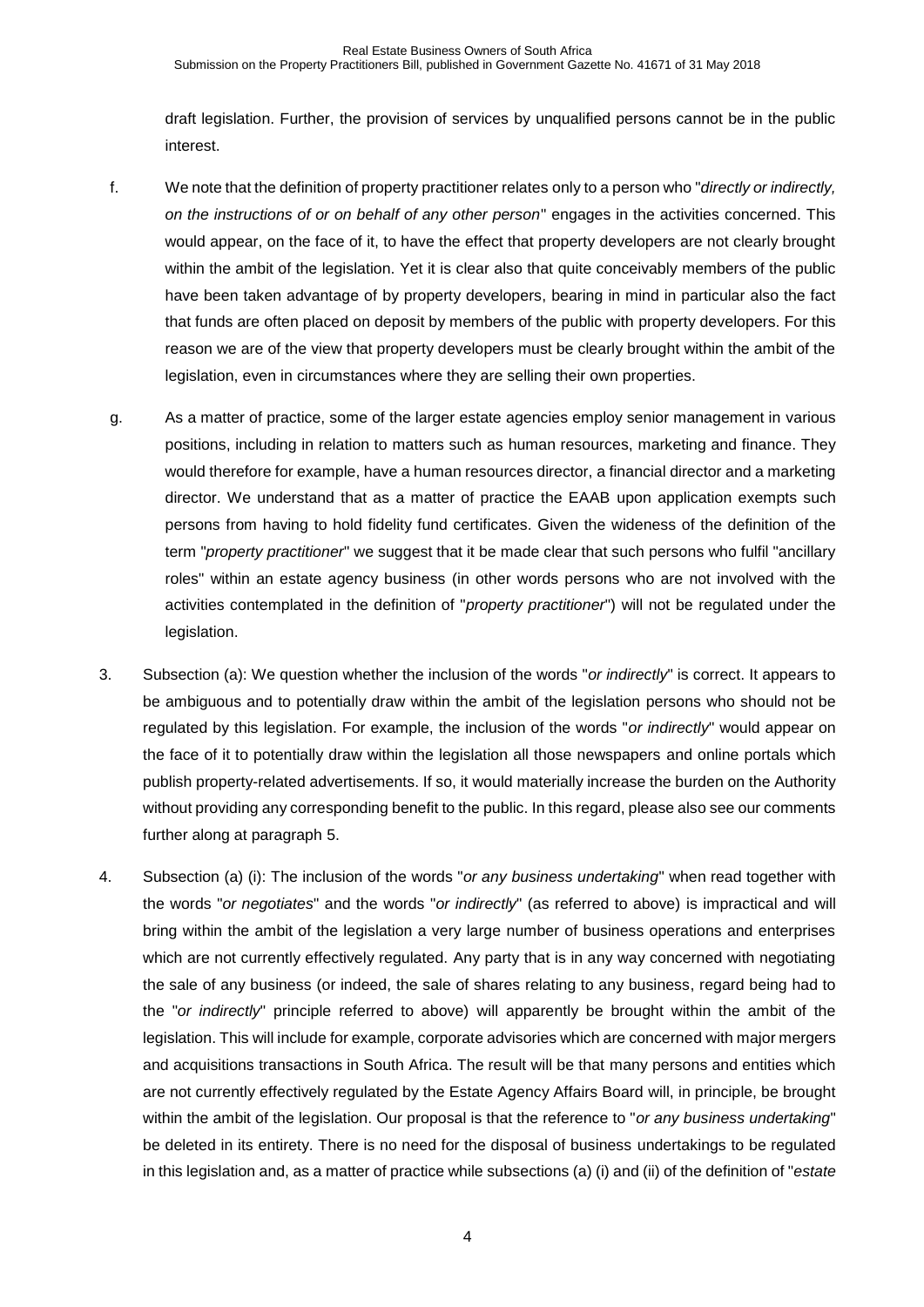*agent*" in the existing Estate Agency Affairs Act, 1976 refers to "*any business undertaking*" such is in fact not effectively applied and the vast majority of transactions involving the disposal of business undertakings are conducted by persons who are not registered as estate agents.

- <span id="page-4-0"></span>5. Subsection (a) (i) and (ii): The words in (i) "publicly exhibits for sale" and in (ii) "lets or hires or publicly exhibits for hire" would appear to potentially bring within its ambit various online property advertising platforms (such as Airbnb), bearing in mind that such persons would be acting "on the instructions of" another person and would be acting "for the acquisition of gain" as contemplated in subsection (a). The words "or indirectly" as contemplated in subsection (a) also serve to potentially expand the effect. Again, the effect is to bring within the ambit of the legislation persons who are currently not effectively regulated and whom it may in many instances be impossible to regulate, given the nature of online platforms. We note for the sake of clarity that we have given consideration to the exclusion further along where it is stated "*and "advertise" for the purposes of this definition does not include advertising in compliance with the provisions of any other law*" but the position appears to remain unclear. There is no possible benefit in bringing the various elements of the advertising industry (and in particular media publications) within the ambit of the legislation and for that reason we advocate in the strongest possible terms that such organisations (who merely print and distribute the advertisements of the property practitioners) should be clearly stated to fall outside of the legislation.
- 6. Subsection (a) (ii): the inclusion of the words "*canvasses*" and "*canvass*" will have the unintentional effect of bringing within the ambit of the legislation purely administrative personnel who work within property practitioner businesses. It is common for lower-level employees to be engaged in various activities which do not rise to the level of "property broking" proper. Thus for example people may be engaged to contact homeowners to ascertain whether they have any interest in selling their homes. Similarly, other people may be engaged simply to act as "house sitters" so that the property may be inspected by prospective purchasers but without such persons engaging directly with the purchasers in relation to any prospective transaction. These lower-level services are important as being entry points to the profession and often provide paid employment to aspirant property practitioners who have yet to complete their qualifications. This is not the type of activity which should be regulated by the legislation and if it is, it will undoubtedly destroy many such lower-level employment opportunities for various persons, including persons who are aspirant property practitioners. It is also likely to lie most heavily on black aspirant property practitioners and thus operate against the empowerment objectives of the draft legislation. For that reason we are of the view that it should be made clear that the type of canvassing that is being referred to is only the aspect pertaining to the arrangement of a transaction between the seller and a prospective purchaser. Provided that that is not engaged in, it should not be necessary for such persons to be regulated by the legislation.
	- 7. Subsection (a) (iv): The words "*provides… financing*", especially when considered in conjunction with the words "*or indirectly*" in subsection (a) will again bring within it many parties who have not previously been required to comply with the legislation regulating estate agents (property practitioners), such as financial institutions (other than Financial Institutions as defined in the Financial Services Board Act which are specifically excluded) which effectively do "*indirectly*" provide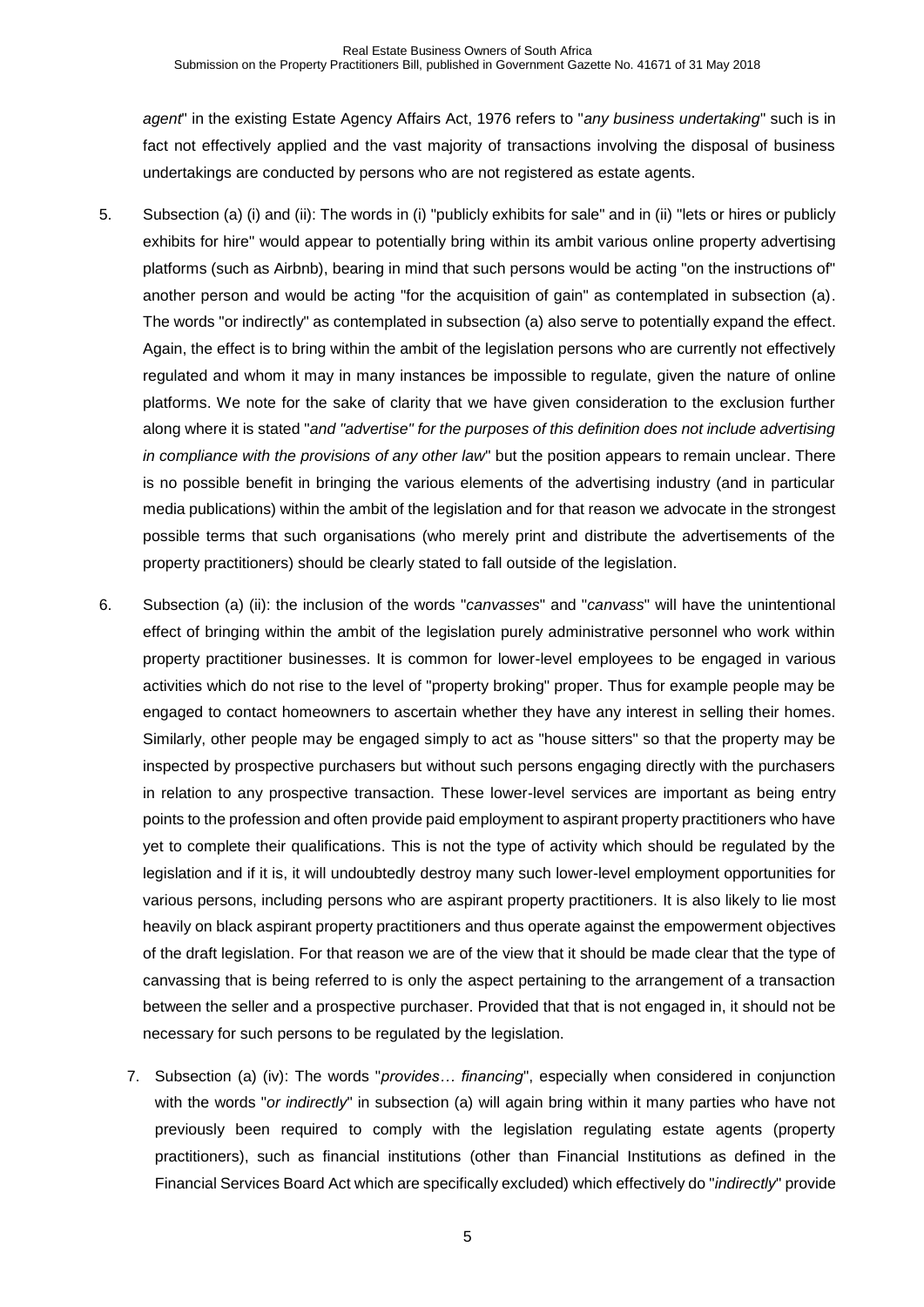financing in relation to the matters concerned in the subsection. Private equity funds and other similar types of operations would not be excluded if they wanted to engage in property financing. Careful consideration should be given as to whether it is in the interests of either the Authority or the public for such persons who are not directly concerned with such financing to be regulated in terms of this legislation. Furthermore, consideration should be given to whether it is in the interests of the Authority or the public for such institutions which are not currently regulated by the Estate Agency Affairs Board to be brought within the ambit of the legislation. Consideration also needs to be given to the circumstances in which inclusion may result in duplicate regulation of certain financial service providers and the concomitant risk of conflicting regulation.

- 8. Subsection (a) (vi): Similar considerations to those referred to above arise in relation the words "*in any other way acts or provide services as intermediary or facilitator with the primary purpose, or to attempt to do so*".
- 9. Subsections (aa), (bb), (cc) and (dd): It seems to us that these qualifications are intended to qualify the entire concept of a "*property practitioner*" and as such it seems to us that consideration should be given to moving the qualifications to the end of the definition together with the qualifications relating to attorneys (if such is to remain, regard being had to the concerns raised at paragraph [2.e](#page-2-0) above. As matters currently stand, depending upon the approach taken to the interpretation of the definition, none of subsections (b), (c) or (d) would be qualified by these exclusions. The result might for example be that the sheriff of the High Court would nevertheless be deemed to be a property practitioner when the sheriff auctions properties (regard being had to the fact that the qualification might be considered not to apply to subsection (b)).
- 10. Subsection (bb): It is not clear to us why this exclusion needs to be introduced. Subsection (a) refers to a person who is acting "*on the instructions of or on behalf of any other person*". If that is taken as the key starting point (viz. the agency arrangement), then by definition a natural person acting on behalf of themselves cannot fall within the concept of a property practitioner. If that is correct, then subsection (bb) may be deleted in its entirety.
- 11. Subsection (bb): In the event that subsection (bb) is to be retained, then we suggest that it be extended to include the leasing of property by an individual for their own benefit.
- 12. Subsection (b): It is not clear to us why freehold title properties in developments are apparently excluded from this definition. The definition refers to "*any part, unit or section of, or rights or shares, including timeshare and fractional ownership*". Yet, many cluster home developments (amongst other things) confer freehold title on the owners (albeit subject to compulsory participation in a homeowners' association). It seems to us therefore that this is subsection (b) should be expanded to clearly also include freehold properties in a development.
- 13. Subsection (c): Depending upon one's interpretation in relation to how the exclusions contemplated in subsections (aa), (bb), (cc) and (dd) relate to subsection (c), this subsection would potentially include persons such as caretakers and factotums, bearing in mind that for each such person it is the primary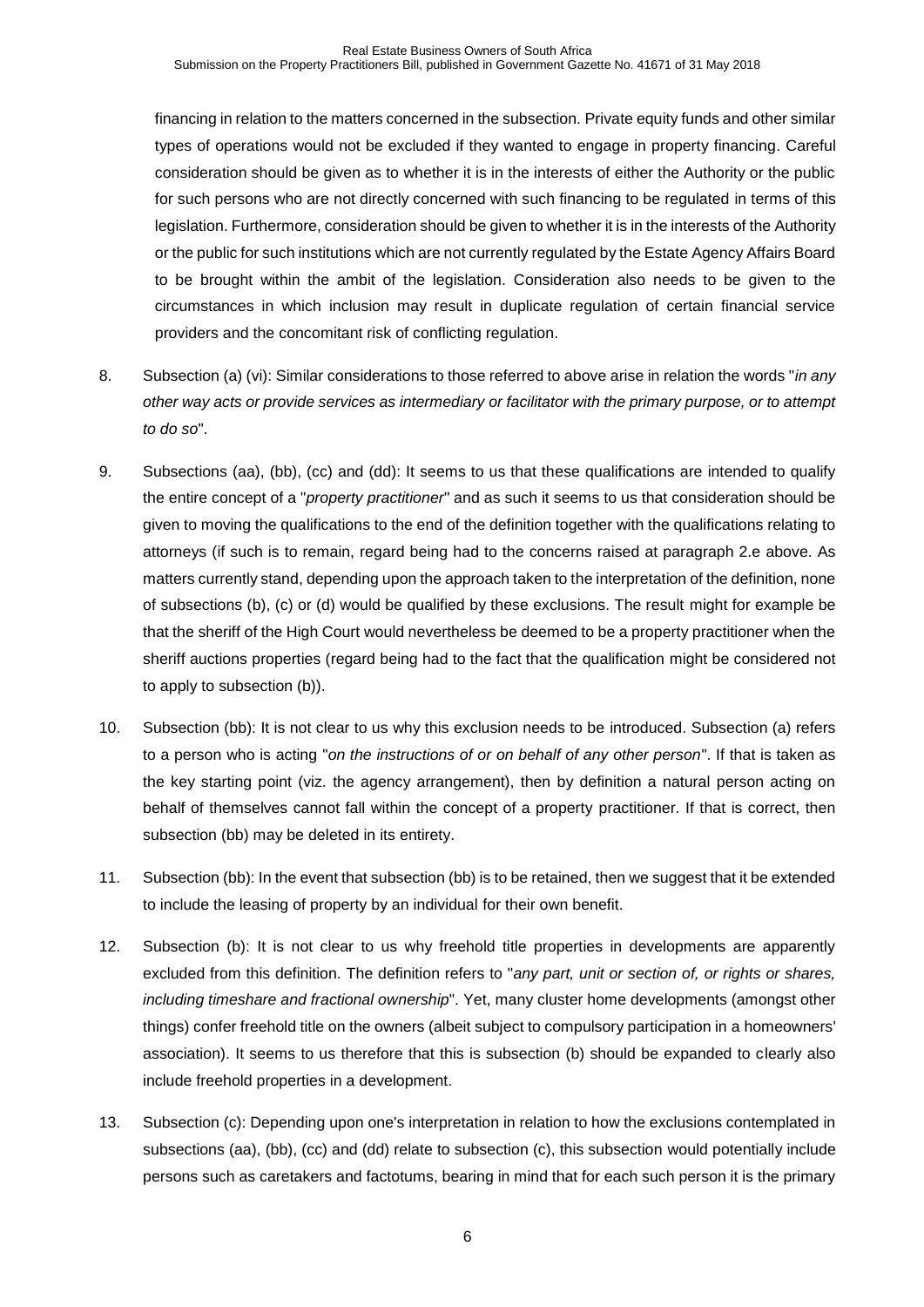activity in which they are involved and that they act on the instructions of others. It is not in the public interest for such persons to be regulated by the legislation.

- 14. Subsection (d): It is not clear to us why trusts are dealt with separately and not as part of what is addressed in subparagraph (e).
- 15. Subsection (f): The language of the subsection brings within the definition of "*property practitioner*" persons employed by attorneys who are "*specifically covered by the Attorneys Fidelity Fund and not the Property Practitioners Fidelity Fund*". It is not clear why one would seek to bring within the ambit of the legislation such persons who are already covered by the Attorneys Fidelity Fund; the effect would appear to be to bring employees of attorneys within the purview of two separate regulators in respect of one and the same activity. There does not appear to be any public benefit in doing so.

## **Other Definitions**

- 16. Definition of "*Authority*": We note that the cross reference to section 4 is incorrect and that the reference should be to section 5. We also note that in general there are many cross-reference errors in the document and in some places we have, as a consequence, not been able to clearly understand the intention of certain provisions.
- 17. Definition of "*days*": The words "*of the preceding year*" do not seem to make complete sense. We suggest that they be deleted.
- 18. Definition of "*days*": While we accept that the period running from 16 December to 02 January is normally regarded as the South African "long summer holiday" during which most businesses do not operate, it is not clear to us why the excluded period should include the period running from 03 January to 15 January. It seems to us that the excluded period should only run from 16 December to 02 January. On that basis the definition should read "*'days' means calendar days including Saturdays, Sundays and public holidays but excluding the period between 15 December and 03 January;*".

# **Application of Act**

19. Section 2: The legislation is stated to apply also "*to any rights, obligations, interests, duties or powers associated with or relevant to such property*". We are of the view that this is both unnecessary and potentially problematic. It throws the ambit of the legislation extremely wide indeed and creates many ambiguities and uncertainties. For example, it might bring within the ambit of the legislation persons such as land surveyors and matters such as those pertaining to servitudes relating to the immovable property. There also seems to be no particular reason for including financing within the ambit of the legislation. The only link between financing activities and the matters regulated in the proposed legislation, is the fact that the underlying asset which is financed is immovable property. Financing activities are already heavily regulated through a number of other enactments of Parliament and the Financial Sector Regulation Bill which we are given to understand has already passed through the National Assembly and is currently being addressed by the National Council of Provinces. We think it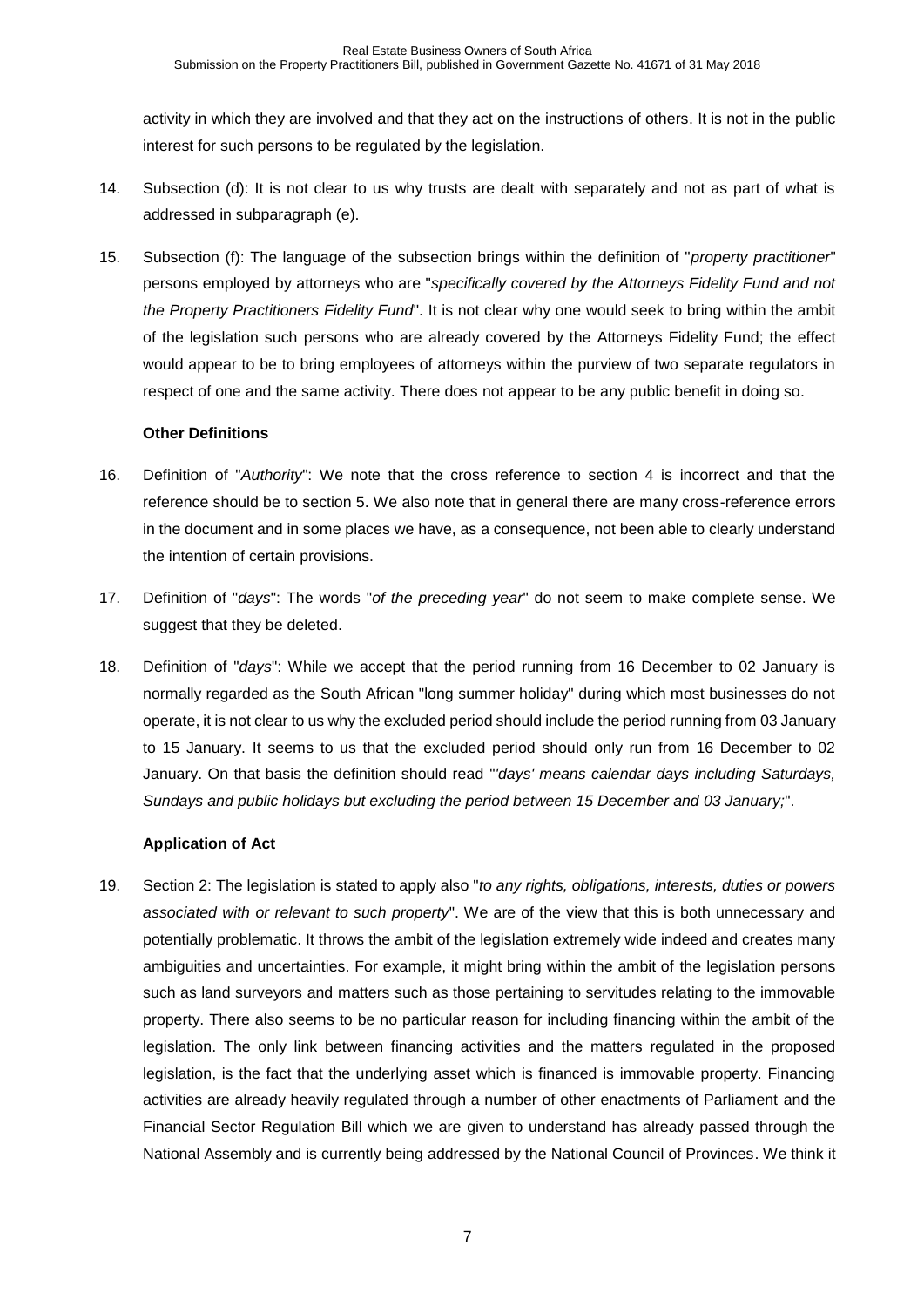would be preferable to omit these words and to simply leave the statement at "*This Act applies to the marketing, promotion, managing, sale, letting and purchase of immovable property.*"

20. Section 2: The legislation should be stated to apply only to activities pertaining to immovable property located within the Republic; it should not have possible extra-territorial application. For example, a South African property practitioner that is active only in a foreign market should not be regulated under the legislation or, to the extent that it is active both in the domestic market and a foreign market, only its activities in the domestic market should be regulated by the legislation.

# **Objects of Act**

- 21. Section 3 (b): We understand that the EAAB represents itself as being a world-class, leading regulator in its specific field. We suggest therefore that the language of this subsection be amended to read "*provide for the establishment of the Authority as a world-class regulator that leads by example*".
- 22. Section 3 (g): It is not clear to us why a reference is made to "*licensing*" of property practitioners in this subsection only whereas it is not referred to anywhere else in the draft legislation, other than in sections 59. Please however note our suggestions further along in relation to the registration only of a property practitioner in circumstances where no trust account is operated by a property practitioner.
- 23. Section 3 (j): It seems to us that it may be useful to include a definition of the term "*secondary property market*" as it may not be immediately apparent to all parties as to what is being referred to and may otherwise potentially give rise to ambiguity.
- 24. Section 3 (l): We question whether the words "*A mechanism for responding and implementation of directives received from the Minister of Human Settlements, from time to time*" should not be an object of the Act. While we have not considered such in-depth, we query whether such would not offend against the constitutional principle of legality.
- 25. Section 3: It seems to us that it may be useful to include in the objects of the Act the following principles: (a) to ensure the efficient and effective regulation of the property sector by an authority established for that purpose and (b) the keeping of complete and accurate records by the established authority.

# **Exemption from Act**

26. Section 4, generally: We note that the language of the section only provides for individual exemptions to be granted. It seems to us that it may be more useful to also allow for exemptions in relation to specific industries or classes of persons. This would likely relieve the burden on the Authority of having to deal with a large number of individual exemptions, depending upon the final position in relation to the definition of "*property practitioner*". It also follows that the Authority would not be obliged in any particular set of circumstances to grant an exemption in relation to a particular industry or class of persons as a whole and, should it be appropriate, the Authority would be able to insist upon individual applications.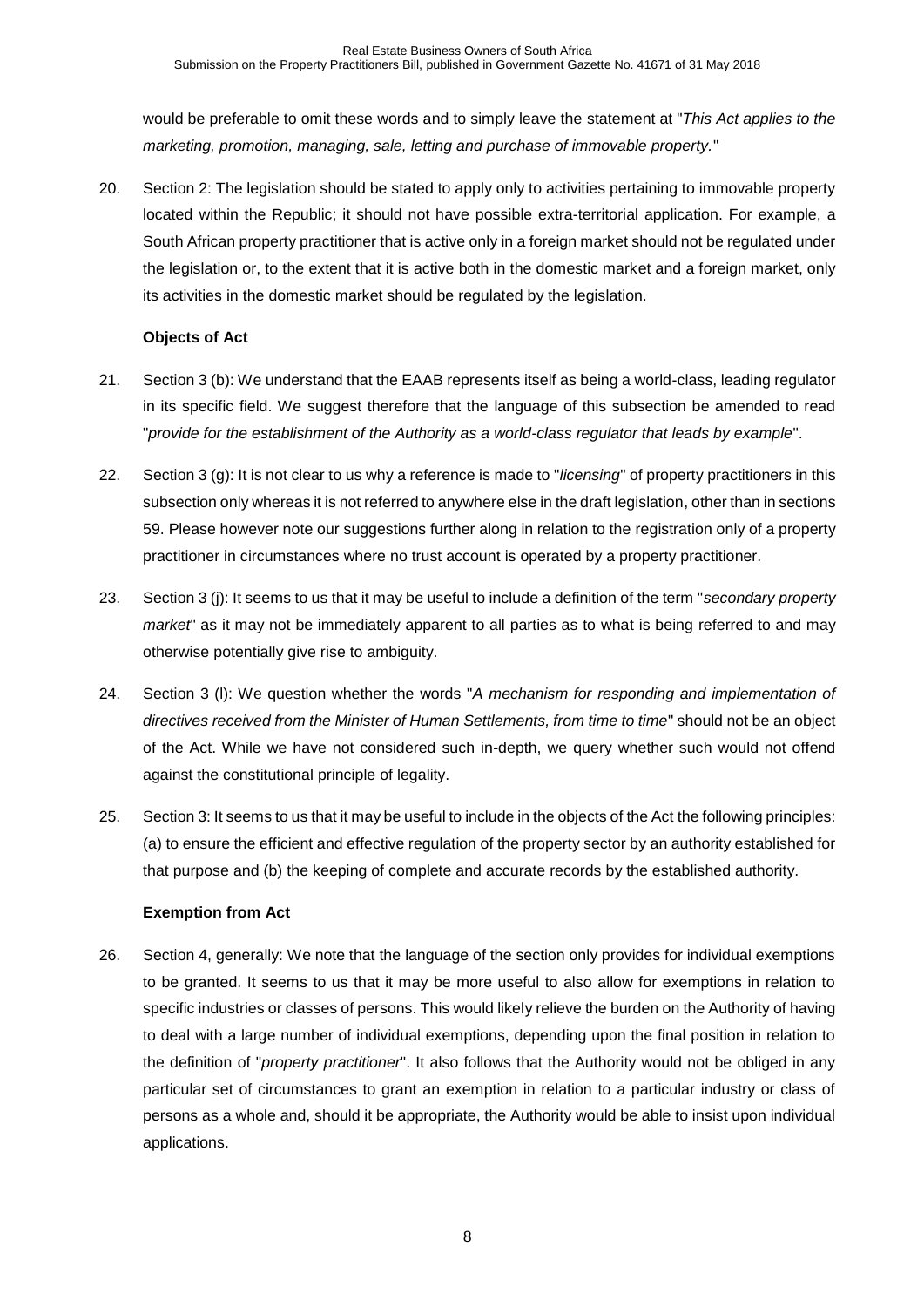- 27. Section 4 (6) (a): It is not clear to us that there is good reason for having an exemption only apply for a period of three years, particularly if an exemption could be granted in relation to a specific industry or class of persons. In such circumstances, it may be useful to have an exemption that applies indefinitely until withdrawn by the Authority. Furthermore, we think that as a general rule, it may be useful not to specify a maximum period for an exemption but rather a minimum period, the period of the exemption otherwise being left to the Authority and the Authority always having the right to withdraw a particular exemption should facts or circumstances come to its attention which justify its so doing.
- 28. Section 4 (7) (f): It is not clear what is sought to be achieved with the words "*does not create any special rights or legitimate interests*". It seems however that the intention is to address certain concerns of administrative law. If that is the case, while we have not considered matters in depth, we question whether such provision would survive judicial scrutiny.
- 29. Section 4 (8): The section is unnecessary as this principle is in any event a key principle of our administrative law and enshrined in the Promotion of Administrative Justice Act.
- 30. Section 4 (9): We note that a person may request the Minister to review an exemption granted. We suggest that it may be useful to also provide for a right of ministerial review in relation to exemptions which have been refused.
- 31. Section 4 (9) (b): We think that the section could simply be amended to require that a person making application to the Minister must also notify the Authority. If the input of any third party is required, it seems to us that it should be the obligation of the Authority to seek and obtain the input of such third party and not the obligation of the applicant. It strikes us as being in any event unwise to seek to have such communications channelled through the applicant as, depending upon how such communications are handled, they could be "shaped" by the applicant with a view to seeking to achieve an advantage for the applicant.

# **Establishment of Property Practitioners Regulatory Authority**

32. Section 5 (4): We question whether it is the role of the Authority to "*provide regulatory mechanisms*" in respect of the financing, marketing, managing, letting, hiring, sale, property consumer education and purchase of property. Leaving aside the fact that such authority will certainly conflict directly with the authority of other regulators, it seems to us that in accordance with the principle of legality, this is the role of Parliament and that, again subject to the principle of legality, it is the function of the Minister to create the necessary regulations under the legislation. It is the function of the Authority to give effect to the regulatory mechanisms established by Parliament and, to the extent applicable, the Minister. We are also of the view that the wording of the section is in any event far too wide and generic to be practical.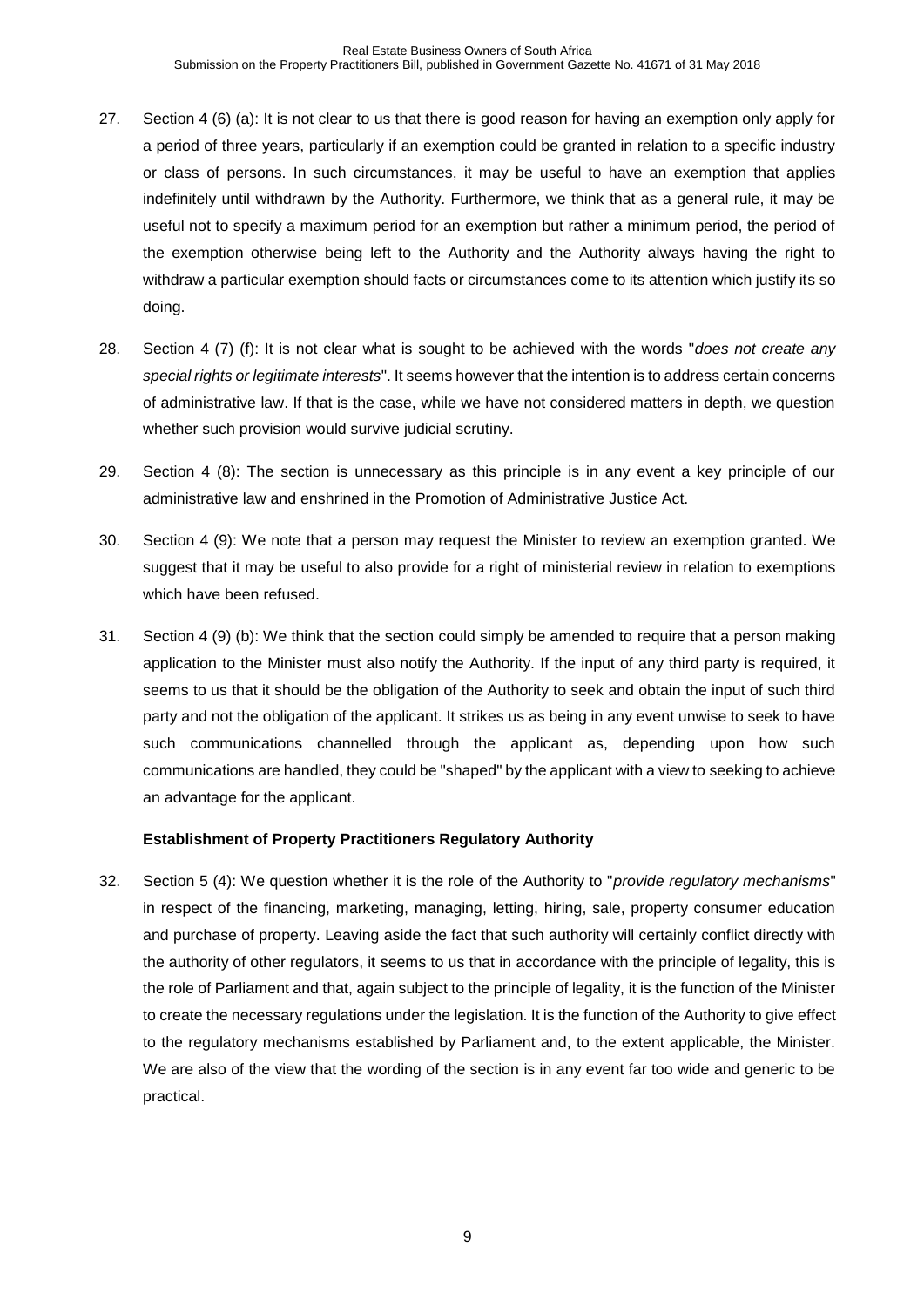- 33. Section 5 (4): We note the powers given to the Authority to "*do all that is necessary or expedient to achieve the object of this Act*". Again, it seems to us that the authority granted to the Authority is wider than that which would normally be countenanced by the principle of legality.
- 34. Section 5 (4): In relation to the regulation of marketing, we note that that this is already adequately addressed in terms of the Consumer Protection Act, 2008.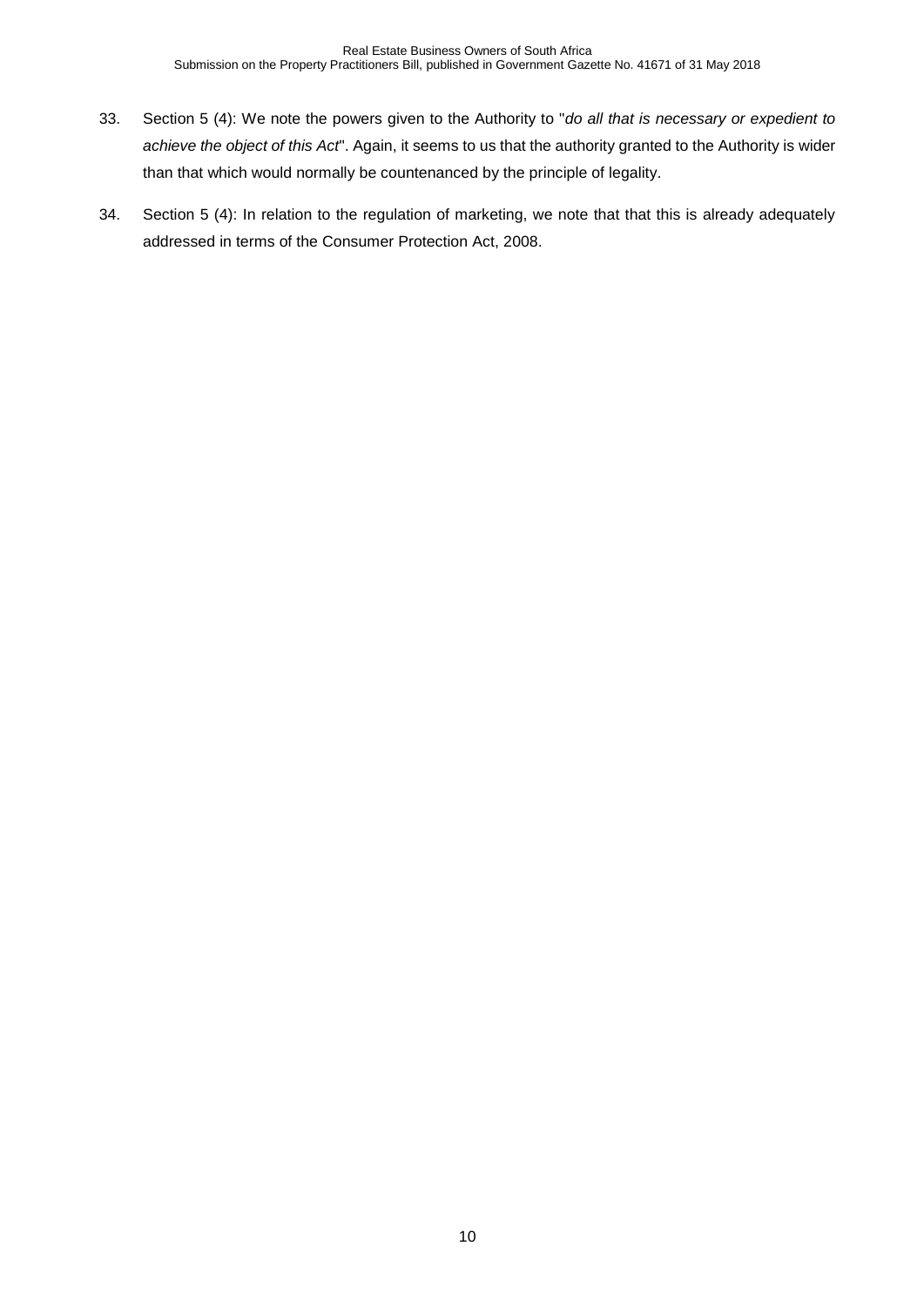#### **BOARD OF AUTHORITY**

#### **Composition and appointment of Board**

- 35. Section 7, generally: Under the current legislation five members of the Board are appointed from within the property practitioner industry. We think that it is desirable that such a situation continue. In particular, we are of the view that the insight and experience which is garnered from the presence of such persons on the Board is invaluable to the Board and assists in ensuring that practical and appropriate decisions are taken by the Board in regulating the property practitioner industry. In the event that in the final analysis representatives of the property practitioner industry are not included as members of the Board, then at the very least, the Board should be obliged to consult with the property practitioner industry in relation to important initiatives undertaken which impact upon the property practitioner industry; this will avoid much difficulty down the line as the Board will obtain the benefit of the insight of the industry as to the practical effect of such proposed initiatives.
- <span id="page-10-0"></span>36. Section 7, generally: We suggest that it should also be provided, either in this section or elsewhere in the draft legislation that (a) every property practitioner should be a member of a national organisation which represents property practitioners in general, (b) that a consultative body of such national organisation be established on the basis of proportional representation and (c) that the Board should consult with such consultative body on a regular basis in order to obtain its input on initiatives emanating from the Board and the Authority.
- 37. Section 7, generally: We have noted that in section 7 (3) (a) reference is made to the Minister calling for nominations for the appointment of persons to the Board, which we welcome. However, it is not clear whether the Minister is constrained to appointing as members of the Board only such persons as have been subject to nominations (other than for the chairman, who is appointed directly by the Minister and possibly other than for the chief executive officer, in the event of the chief executive officer continuing as such). We think that this would be the preferred position and that matters should be made clear.
- 38. Section 7, generally: We think that the Board should be established on the basis that one third of the Board retires at intervals of three years (subject to possible reappointment); this will serve to ensure the continuity of the board and the passing on of institutional memory. Any risk that the entire board could be replaced at a single point in time should preferably be avoided (other than in circumstances where it is dissolved by the Minister for reasons of malfeasance). This will avoid a situation such as that which happened between January and July 2016 when there was effectively no Board, with all of the consequent ramifications which arise out of that.
- 39. Section 7 (2) (ii): It is not clear to us why the reference is to "*relevan*t" legal experience as opposed to "*sufficient*" experience as contemplated in the other subsections.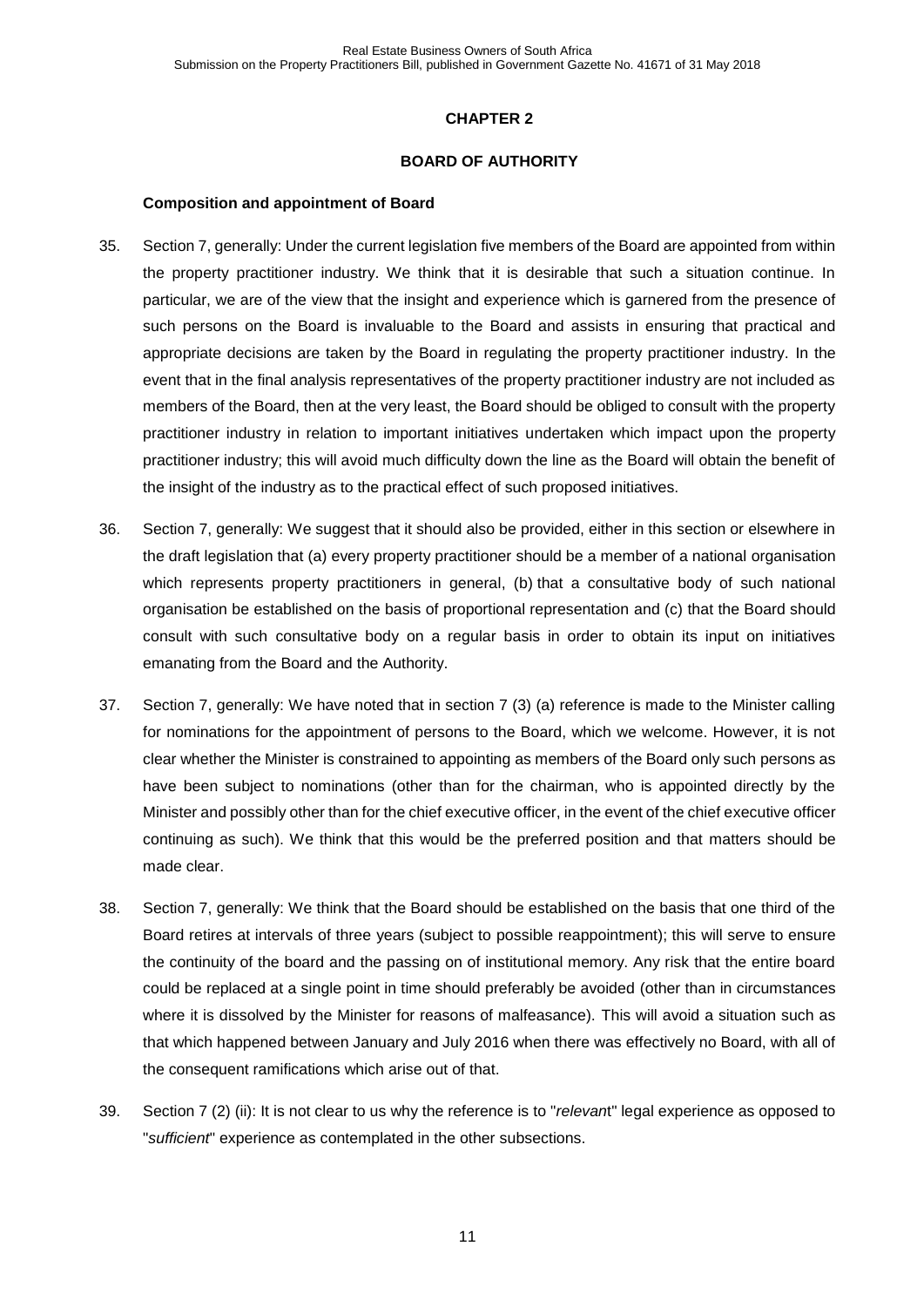# **Disqualification from membership of the Board**

- 40. Section 8 (g): Given that a person may be discharged from a position of trust for any number of reasons (including temporary incapacity), we suggest that the wording of section 49 (a) (v) should be used here as well, viz. "*has at any time in the preceding five years by reason of improper conduct been dismissed from a position of trust*".
- 41. Section 8 (i): We suggest that a person should not be precluded from being a member of the Board by reason of a minor infraction of the existing legislation; we suggest that this be limited to circumstances in which such person has either had a fine imposed upon them or has had their fidelity fund certificate validly withdrawn or has been a director or member of an entity which has had such fine imposed upon it or had its fidelity fund certificate validly withdrawn.

## **Powers and duties of Board**

- 42. Section 9 (d): This subsection gives the Board the right to "*determine and enforce the broad policy framework within which the Authority must pursue its objects and perform its functions*". It seems to us however that the establishment of such policy framework is the function of Parliament and the Minister, not the Board. The correct function of the board is to give effect to the policy framework determined by Parliament and, to the extent applicable, the Minister.
- 43. Section 9 (g) (ii): It seems to us that this section should correctly refer to "*the state of transformation of the property practitioners' industry*" and not the state of transformation of the market.

# **Good governance and code of ethics**

- 44. Section 10, generally: We suggest that any policy, code, protocol or guideline which is to apply to the Board should be the subject of consultation with the consultative body that we refer to further along in paragraph [36.](#page-10-0) We also suggest that any such policy, code, protocol or guideline, once adopted, should be made publicly accessible. This is in the interests of the constitutional requirements of transparency and accountability.
- 45. Section 10, generally: We further suggest that the Authority should not be entitled to adopt policies unless these have first been approved by the Board; further if and to the extent that any policy proposed to be adopted by the Authority will have external effects, then such should be the subject of a process of public consultation prior to such policy being adopted.

# **Conflict of interest of members of Board**

46. Section 11, generally: Consideration should be given as to what is to happen if the individual who is obliged to recuse him or herself (or the individuals who are obliged to recuse themselves) represent certain of the defined skills required on the Board as contemplated in section 7 (2) (a) or otherwise are representatives of one of the ministers as contemplated in section 7 (2) (b) and as to whether the Board will be able to take appropriate and valid decisions in the absence of such individual or individuals.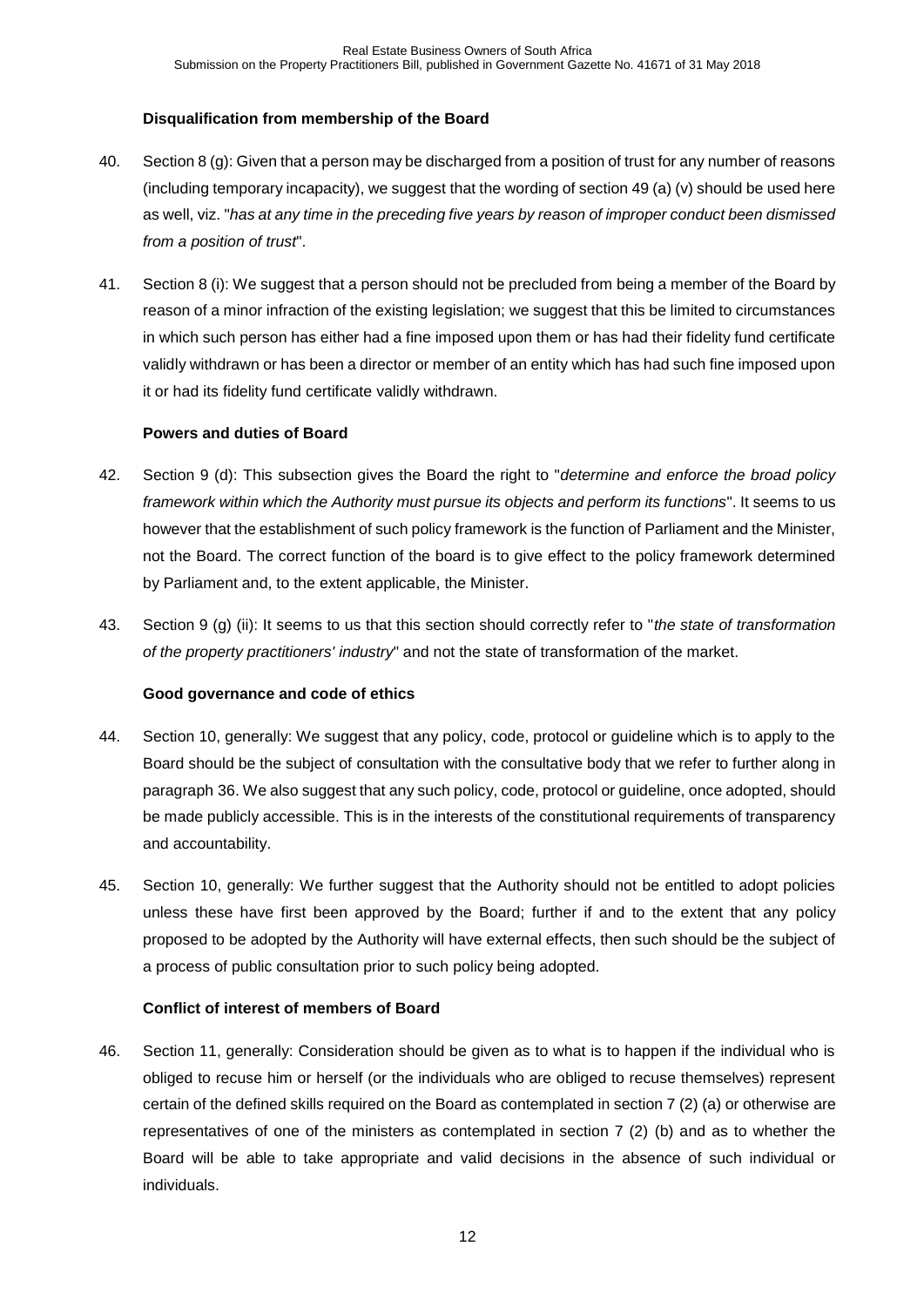## **Termination of Board membership**

- 47. Sections 12 (1) (a) and (b): We suggest that the Minister must be obliged to dismiss a member of the Board in the relevant circumstances. There is no justification for the Minister retaining on the Board an individual who has failed to declare a conflict of interest or a person who has repeatedly and knowingly disregarded or contravened a code of ethics or other applicable law. Repeated transgressions should not be required; the fact that the member knowingly disregarded a code or law should suffice for his or her removal as a member of the Board. One should bear in mind the impression created upon the property practitioners' industry of the retention of such person or persons on the Board, particularly in circumstances where the property practitioners themselves are sought to be held to a high ethical standard.
- 48. Section 12 (1) (c): We suggest that the reference to "*consecutive meetings*" be amended to refer to any three meetings in a cycle of 12 consecutive months. If one simply leaves it at "*consecutive meetings*", this would mean that a member might be required to attend as little as one meeting out of every three, a situation that would be entirely unsatisfactory and deleterious to the good operation of the Board (and indeed the Authority and the industry as a whole) should a number of the members of the Board adopt such a course of behaviour. In this context, one should bear in mind that the draft legislation contemplates that the Board will meet once every three months.
- 49. Section 13 (3): The language of the section is ambiguous. Depending upon how one reads the section, the effect as currently drafted would be that the majority of the persons who happen to be present at a meeting would constitute a quorum. This approach would turn the concept of a quorum on its head; the purpose of a quorum is to ensure that the requisite number of people are present in order to enable the meeting to proceed. It seems to us that the language of the section should preferably read "*A quorum of the Board will be constituted by a majority of the members of the Board*".
- 50. Section 13 (8): We suggest that the Board should comply with the most recent version then applicable of the King Code on Corporate Governance or any other code published by the Institute of Directors in substitution of the King Code. This would have the effect that the conduct of the Board would be aligned with best practice corporate governance in South Africa.

# **Dissolution of Board**

51. Section 15 (3): It would be preferable for the appointment of the administrator to be kept as short as possible. We would suggest that the maximum period of time be six months.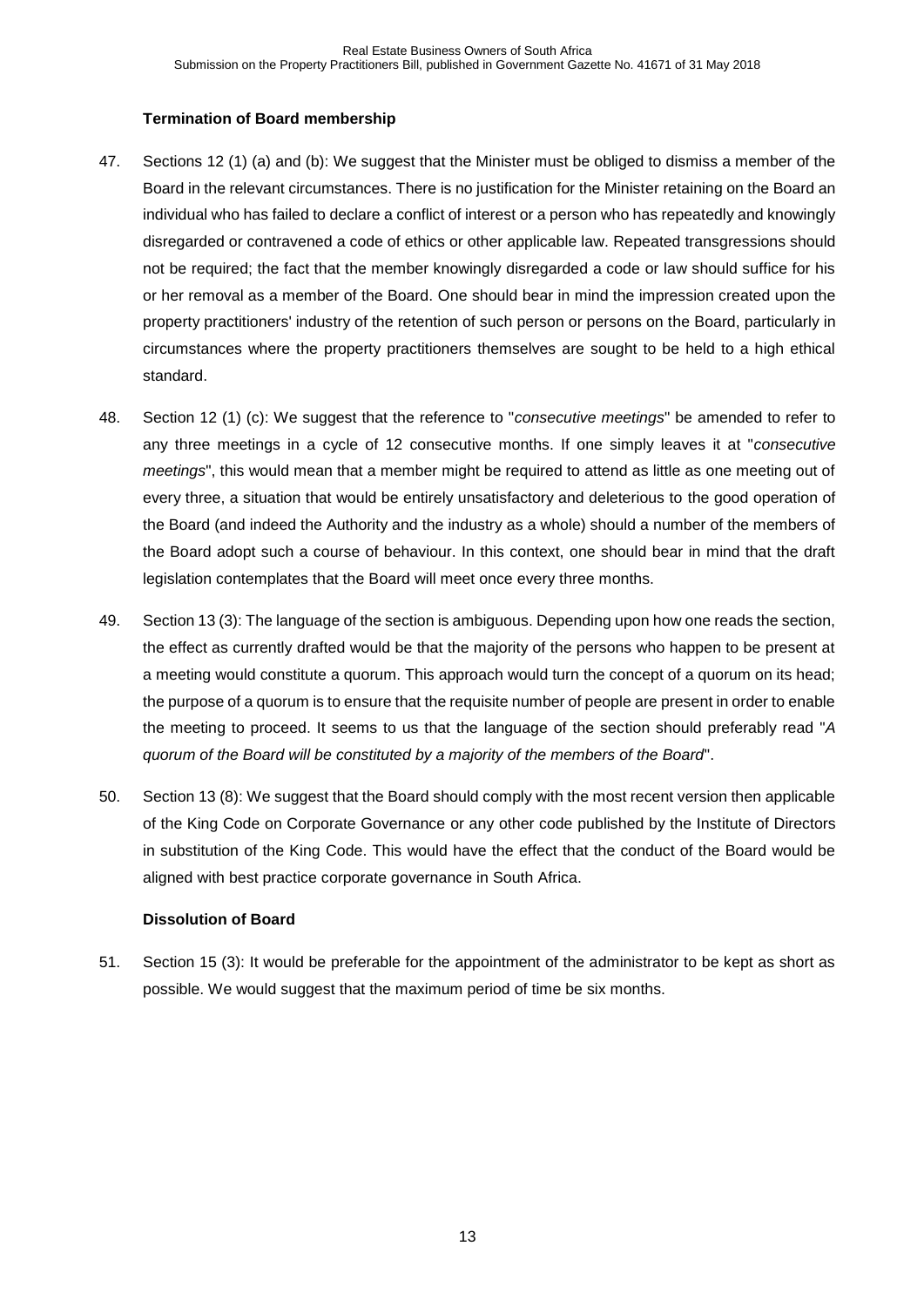#### **CEO AND STAFF OF AUTHORITY**

#### **Appointment of CEO**

- 52. Section 16, generally: We suggest that if for any reason the chief executive officer is not able to act (including by virtue of resignation or dismissal) that the chief financial officer should act in his stead pending the chief executive officer being able to act again or otherwise a new chief executive officer having been appointed. In this context, it should be borne in mind that there could be any number of reasons for the chief executive officer not being able to act, including by virtue of resignation, or incapacity or death and also that the appointment of a new chief executive officer is likely to require a period of time to be finalised; in the absence of the chief financial officer being able to act as the chief executive officer on an interim basis, there will likely be an adverse impact upon the day-to-day operations of the Authority.
- 53. Section 16 (8) as read with section 16 (10): Subsection (8) refers to "*removal*" whereas a subsection (10) refers to "*dismissal*". It is not clear to us why different terminology is used in the two subsections but we suggest that they be aligned with each other.

#### **Delegation**

54. Section 19 (1): It seems to us that the delegation of authority by the chief executive officer is a matter which should require the prior approval of the Board. In other words, as a practical matter we think that the chief executive officer should be entitled to propose a delegation to the Board but should not be entitled to effect the actual delegation unless and until the Board has approved such.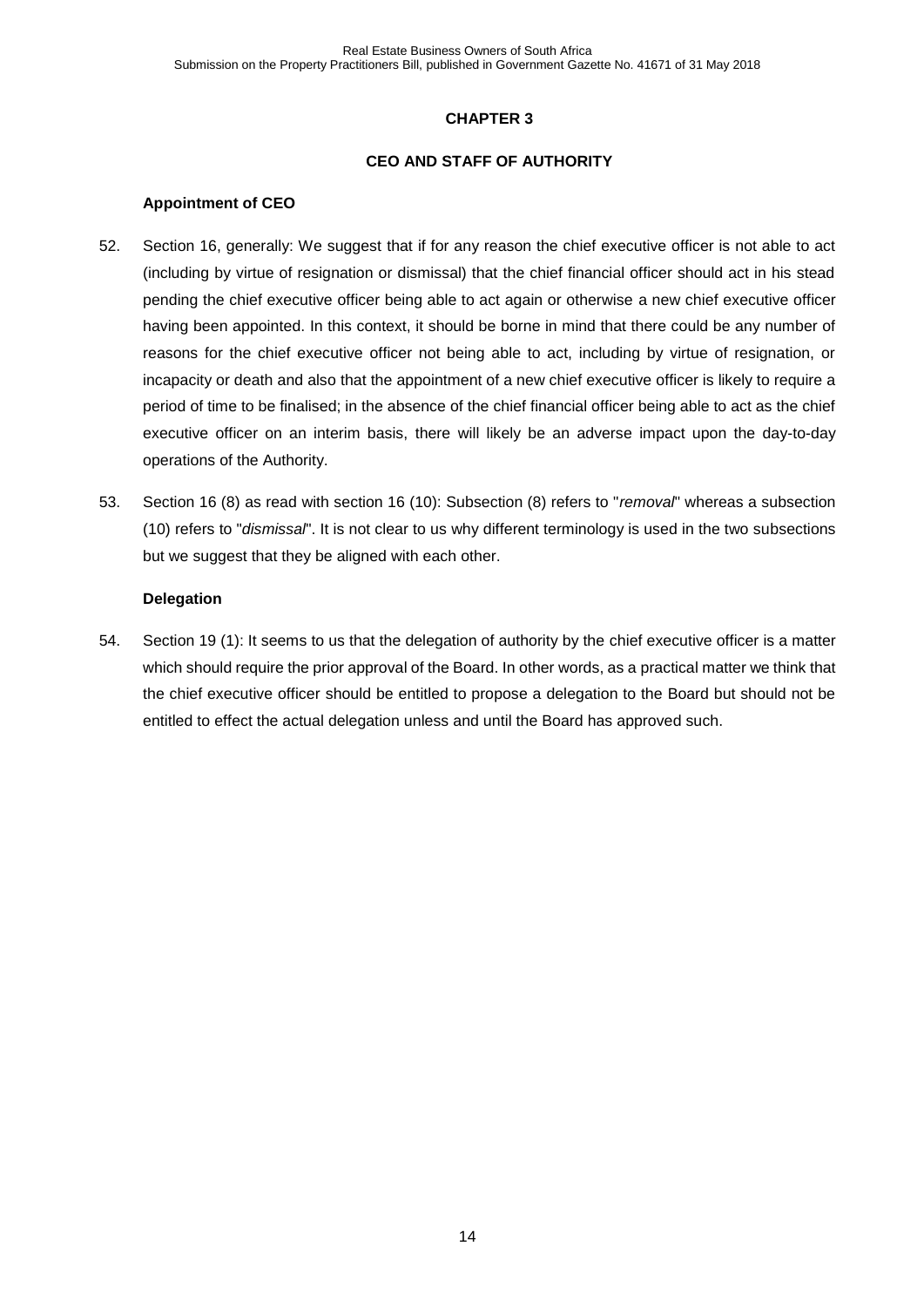#### **ESTABLISHMENT, APPOINTMENT, RESOURCES, POWERS AND DUTIES OF OMBUD**

#### **Ombud**

- <span id="page-14-1"></span>55. Chapter 4, generally: The authority given to the ombud (and consequently also to the adjudicator) to deal with all matters pertaining to the "*financing, marketing, management, letting, hiring, sale or purchase of property*" would appear to cut across the existing jurisdiction of other agencies, for example the Credit ombud and the provincial Rental Housing Tribunals (the foregoing are only given as examples and the list is by no means meant to be exhaustive). Careful consideration needs to be given to this issue and the potential risk of dual jurisdiction (and potentially conflicting decisions) by multiple different authorities.
- <span id="page-14-2"></span>56. Chapter 4, generally: There is no clear delineation of the relationship between the role of the ombud and the authority of the Authority. Thus for example, it is not clear whether a finding by the ombud might for example result in the Fund having to effect payment to a person who is a "victim" of a property practitioner. In our view careful consideration needs to be given to what the effect is of an agreement concluded pursuant to a mediation conducted by the ombud and what the effect is, in relation to the powers of the Authority, of an adjudication by the ombud. More simply put, is the Authority to be bound by a mediation agreement or by a decision of an adjudicator on a basis which on the facts contemplates that the Fund will have to effect compensation to the consumer?
- <span id="page-14-3"></span>57. Chapter 4, generally: It is not clear to us on a reading of the chapter as to whether the jurisdiction of the ombud and the adjudicator (should one subsequently be appointed) in any way overlaps with the jurisdiction of the Authority. In other words, do the proceedings before the ombud and the adjudicator relate only to a form of civil proceedings in lieu of that which would otherwise normally be conducted before a court or does it include any element of disciplinary authority? In light of section 29 (3) we are of the view that the former should be the case and think that it is necessary for this to be made clear (in other words for it to be made clear that the ombud and the adjudicator have no disciplinary authority in relation to the property practitioner and that all disciplinary authority lies solely within the hands of the Authority). It will be noted further along that certain of our comments are based upon an understanding that it is possible that the powers of the ombud (and an adjudicator, if one is appointed) would include the authority to make orders which amount to an order of a court of civil jurisdiction. In this regard, please also see our comments further along at paragraph [67](#page-16-0) in relation to section 25 (7) (a) and paragraph [83](#page-20-0) in relation to section 36 (3).

#### **Lodging of complaints**

<span id="page-14-0"></span>58. Section 23 (1): With reference to the words "*after he or she or it has exhausted all the internal remedies of the Authority*", it is not clear what is intended in this regard. We suggest that an individual who has a complaint against the property practitioner should be entitled to approach the ombud directly without first referring to the Authority. In addition, it is not clear what the role or authority of the Authority is in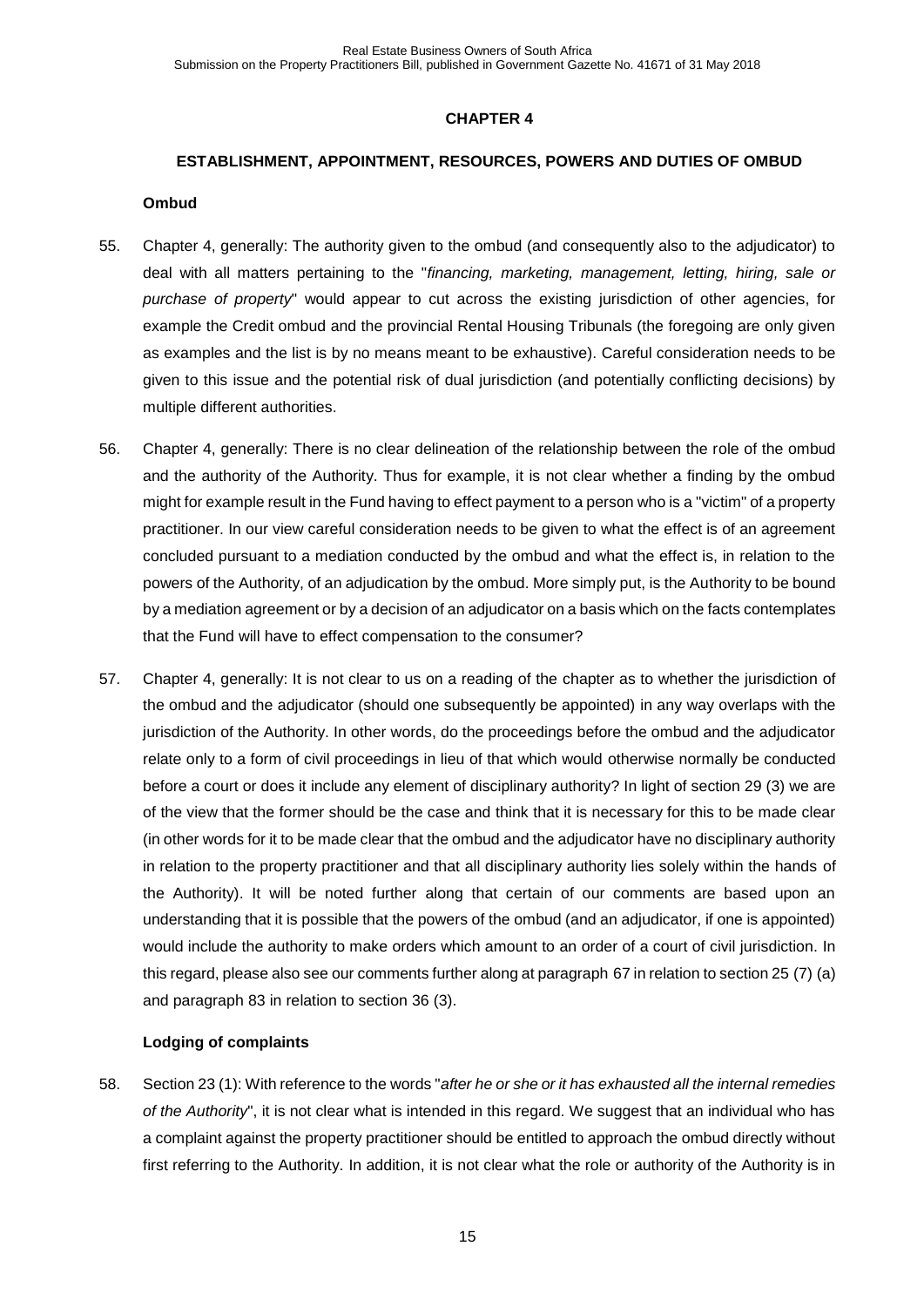relation to resolving disputes between a consumer and a property practitioner and for that reason, it is not clear what internal remedies of the Authority are contemplated. Furthermore, given the mediation provisions, this is likely to result in a more expeditious and satisfactory resolution of the issue in question.

59. Section 23 (1): We note that provision is only made for complaints against a property practitioner. We think that complaints by property practitioners against the Authority should also be allowed for. In particular, as matters currently stand, the only recourse that an estate agent has against the EAAB (and which a property practitioner would have against the Authority) in the event of any disagreement or dispute between them would be by way of formal litigation before the courts. It would be useful to allow for disagreements and disputes between individual property practitioners and the Authority to be the subject of mediation by the ombud and, if resolution is not capable of being reached, then adjudication before an adjudicator. If the comment is accepted, section 20 (3) should be adjusted accordingly as well. Please also note that currently section 73 states that legal proceedings must be brought against the board in accordance with the provisions of the Institution of Legal Proceedings against Certain Organs of State Act, 2002, which does not lend itself to the "*informal and expedient*" dispute resolution processes envisaged by the ombud and as a consequence, section 73 would also need adjustment.

# **Mediation**

- 60. Section 24 (3): as read with section 24 (8): It is not clear whether the entire mediation process is intended to be completed within 30 days of receipt of the allocation or whether the process must simply have been commenced by means of a hearing within such 30 day period. Subsection (8) seems to contemplate that the 30 day period in subsection (3) is a finite period but subsection (3) does not make this clear. We suggest that consideration be given to adjusting the language to resolve any possible ambiguity in this regard.
	- 61. Section 24 (4) (d): We suggest that it should be made clear that the parties to the adjudication should all be entitled to legal representation at such adjudication. This will avoid ambiguity and later dispute and litigation in that regard.
- 62. Section 24 (11): It is not clear what the intended effect is of the words "*Notwithstanding the provisions of subsection (1)*".
- 63. It is not clear whether legal representation will be precluded or permitted in the mediation process.

# **Adjudication**

64. Section 25, generally: It is not clear what the qualifications of the adjudicator should be. We suggest that this should be made clear and that at the very least, the adjudicator should have an appropriate legal qualification and an adequate amount of experience as an independent legal practitioner. It should be borne in mind that inappropriate appointments will almost certainly lead to legal reviews before the High Court in the event of there being a possibility that the adjudicator has misdirected him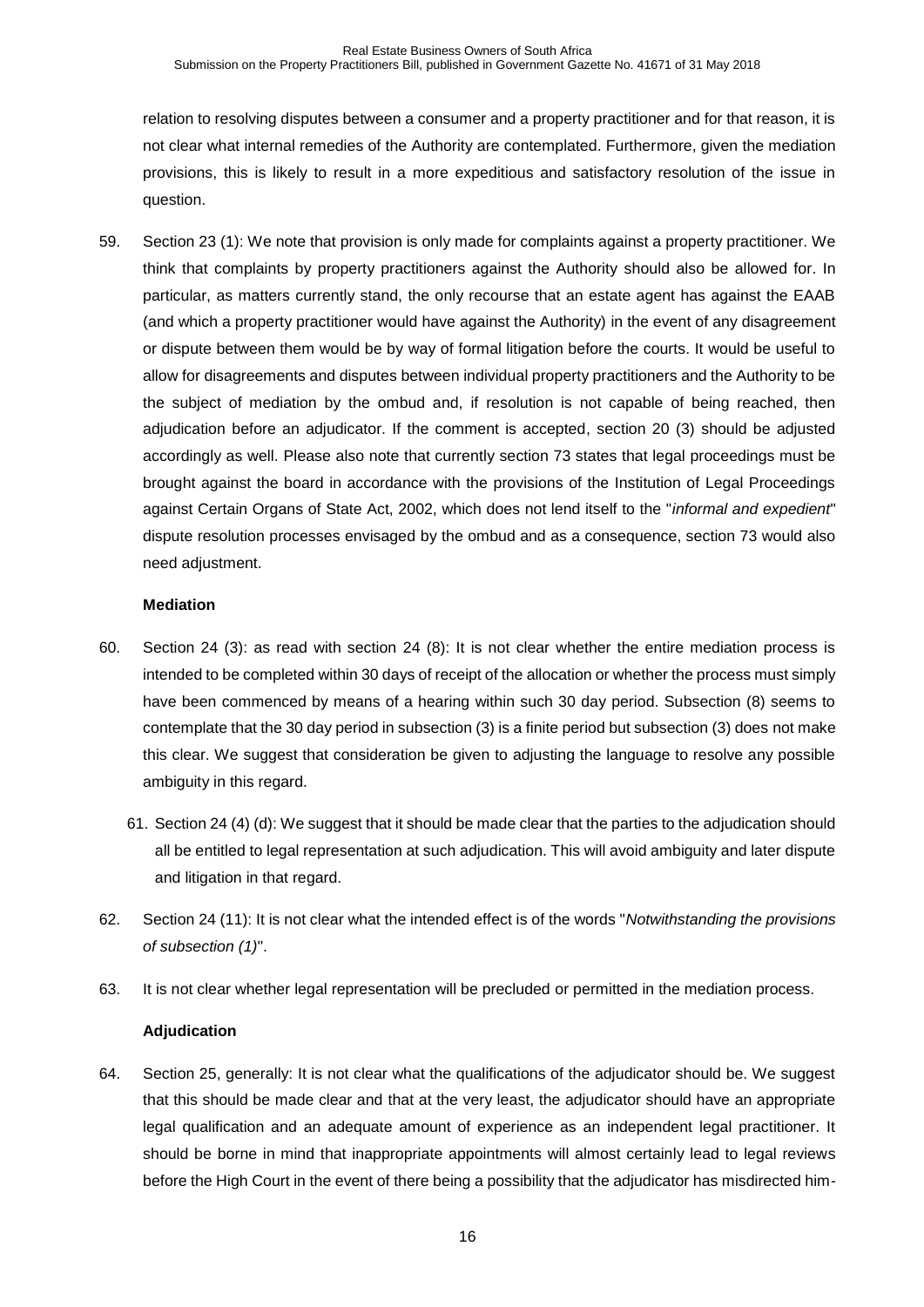or herself and that in such circumstances, the ombud's office may well be the recipient of an adverse costs order. This is a situation which should preferably be avoided, if at all possible.

- 65. Section 25 (4): We suggest that it should be made clear that the parties to the adjudication should all be entitled to legal representation at such adjudication. This will avoid ambiguity and later dispute and litigation in that regard.
- <span id="page-16-2"></span>66. Section 25 (6): We note that a decision of the adjudicator has the same status as an order of the magistrates court and must be executed accordingly. What is however not clear is whether the civil jurisdiction of the adjudicator is limited as to value in the same manner and to the same extent as that of the magistrates court and if so, whether the parties are bound to pursue the matter in the High Court in the event of such jurisdiction being exceeded. In this regard please also see our comments at paragraph [68](#page-16-1) in relation to section 25 (12).
- <span id="page-16-0"></span>67. Section 25 (7) (a): It is stated that the adjudicator may impose a fine which does not exceed the amount determined by the Minister of Justice for the purposes of section 29 (1) (a) of the Magistrates' Courts Act. We draw to your attention that there are two different limitations for fines in that regard, viz. ZAR 200,000 in respect of district courts and ZAR 400,000 in respect of regional courts. More importantly though, the section appears to give the adjudicator a form of disciplinary authority and as such appears to not only cut across the jurisdiction of the Authority but also to create a form of "double jeopardy" for the property practitioner when one has regard to the provisions of section 29. This appears to be anomalous and inequitable and as such, we suggest that the entire subsection 25 (7) be deleted.
- <span id="page-16-1"></span>68. Section 25 (12): It is provided that an order of the ombud (presumably what is meant is the adjudicator) is final and binding and may only be reviewed by the High Court. It seems to us that this is a very farreaching provision given that the amounts involved in a decision of the adjudicator may be substantial and could, depending upon the position in relation to our concern raised at paragraph [66](#page-16-2) in relation to section 25 (6) and the nature of the complaint and the outcome in that regard, potentially run into millions. For this reason, we think that an appeal should lie from a decision of the adjudicator; at the very least, an appeal should lie in the event of the amount in dispute between the parties exceeding a certain value or the adjudicator making an award in an amount exceeding a certain value. We note for the sake of completeness that it is not necessary to refer to a right of review of the decision of an adjudicator as the right of review is inherent and always lies, with the fact that any party always has the right to approach the High Court on a review basis.
- 69. Section 25, generally: We suggest that decisions of the adjudicator must be published and be available online; such decisions will form an appropriate guideline and precedent database to inform property practitioners and also to establish a set of principles against which future decisions of the adjudicator may be considered. We note that a number of other regulators commonly publish decisions of a similar nature online.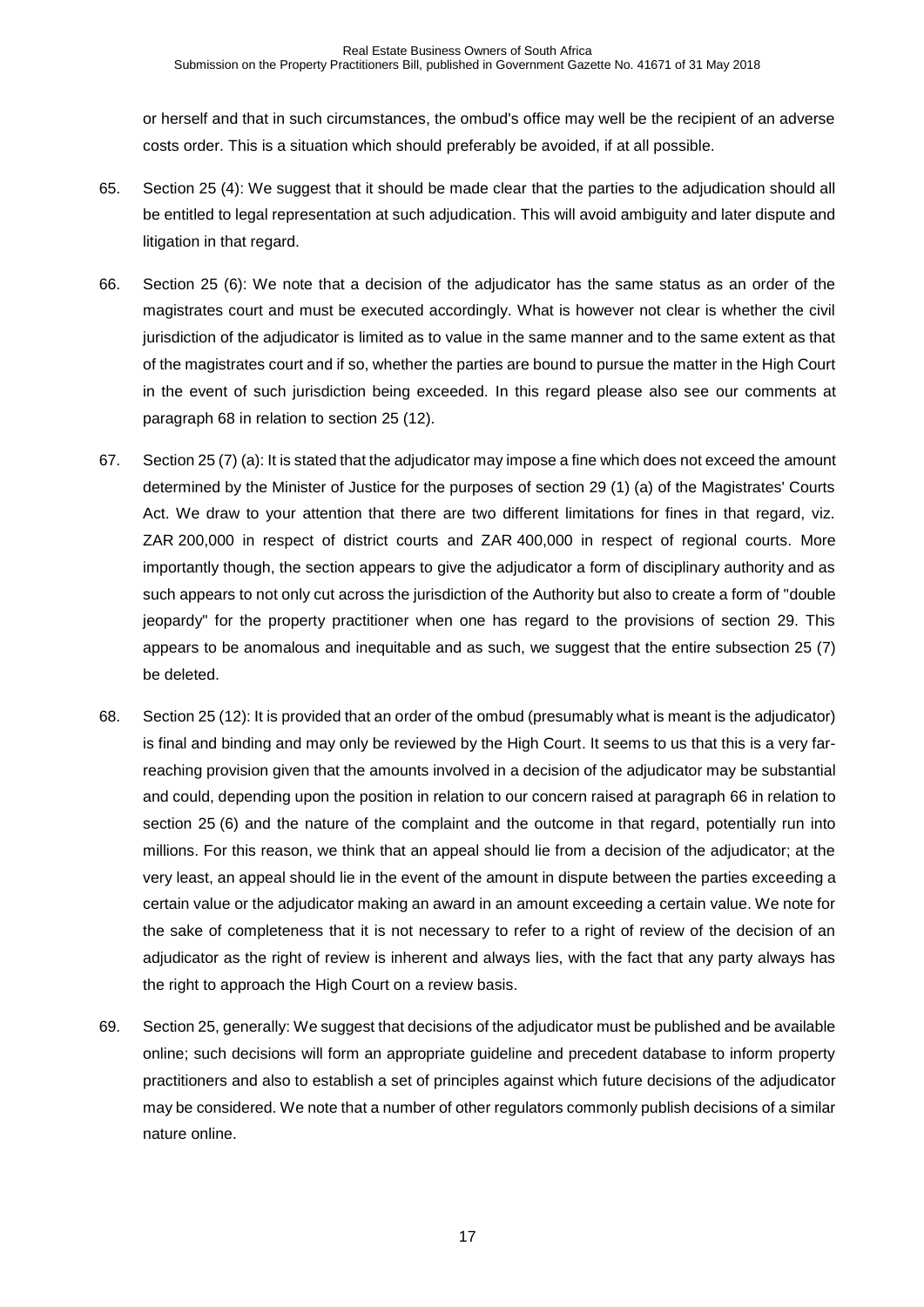## **COMPLIANCE AND ENFORCEMENT**

## **Appointment of inspectors**

70. Section 27 (1): We suggest that the language of the section be amended to make it clear that the chief executive officer must appoint "*one or more*" suitably qualified persons as inspectors.

## **Powers of inspectors to enter, inspect, search and seize**

- 71. Section 28 (1): While we accept that as a matter of principle an inspector should be entitled to carry out routine inspections at the business premises of a property practitioner, we have great difficulty with the distinction between section 28 (1) and section 28 (2). It seems to us that there is no sound reason why an inspector should not give written notice of an intention to inspect under section 28 (1) as well. Furthermore, we note that the provisions of section 28 appear to only partially address the concerns raised by the Constitutional Court in the matter of *Estate Agency Affairs Board vs Auction Alliance (Pty) Ltd, Minister of Human Settlements and Minister of Finance*, CCT 94/13. It is not clear to us why this is the case and in particular why the draft legislation does not follow the wording recommended by the Constitutional Court in the order handed down by it in the above matter.
- 72. Section 28 (1) (d): There appears to be a conflict between the provisions of section 28 (1) (d) and section 28 (3). The former appears to allow an inspector to seize documents at will and in the absence of a warrant whereas section 28 (3) appears to require a warrant for the purposes of seizure. We suggest that only section 28 (3) should apply in relation to the seizure of documents and that section 28 (1) (d) should be amended to reflect solely a right on the part of the inspector to take copies of the documents in question. In today's world with modern technology, there is little difficulty in taking copies of documents and there would seem to be no sound reason to empower the inspector to simply remove documents in the absence of a warrant. It should be noted too that the seizure of a fidelity fund certificate would, regard being had to the remaining provisions of the draft legislation, have the effect that the property practitioner would be obliged to immediately cease operating as it would not be in possession of the necessary fidelity fund certificate. That in itself would give rise to substantial damages claims against the Authority in the event that the fidelity fund certificate was unjustifiably seized. We think therefore that amending section 28 (1) (d) so as to reflect only a right to take copies will also serve to protect the Authority against potential damages claims. Please note however that our comments at paragraph [90](#page-22-0) and the subsequent paragraphs in relation to the desirability of dispensing with paper-based fidelity fund certificates would in this instance also address the potential concerns. As to the question of the liability of the Authority, our comments at paragraph [117](#page-29-0) in relation to section 51 (8) are relevant here as well.
- 73. Section 28 (3): In our view this section should be removed from the draft legislation. The warrant should set out the parameters of its application and the provisions of subsection (3) may well be read as conferring wider authority on the inspector than the parameters reflected in the warrant. Subsection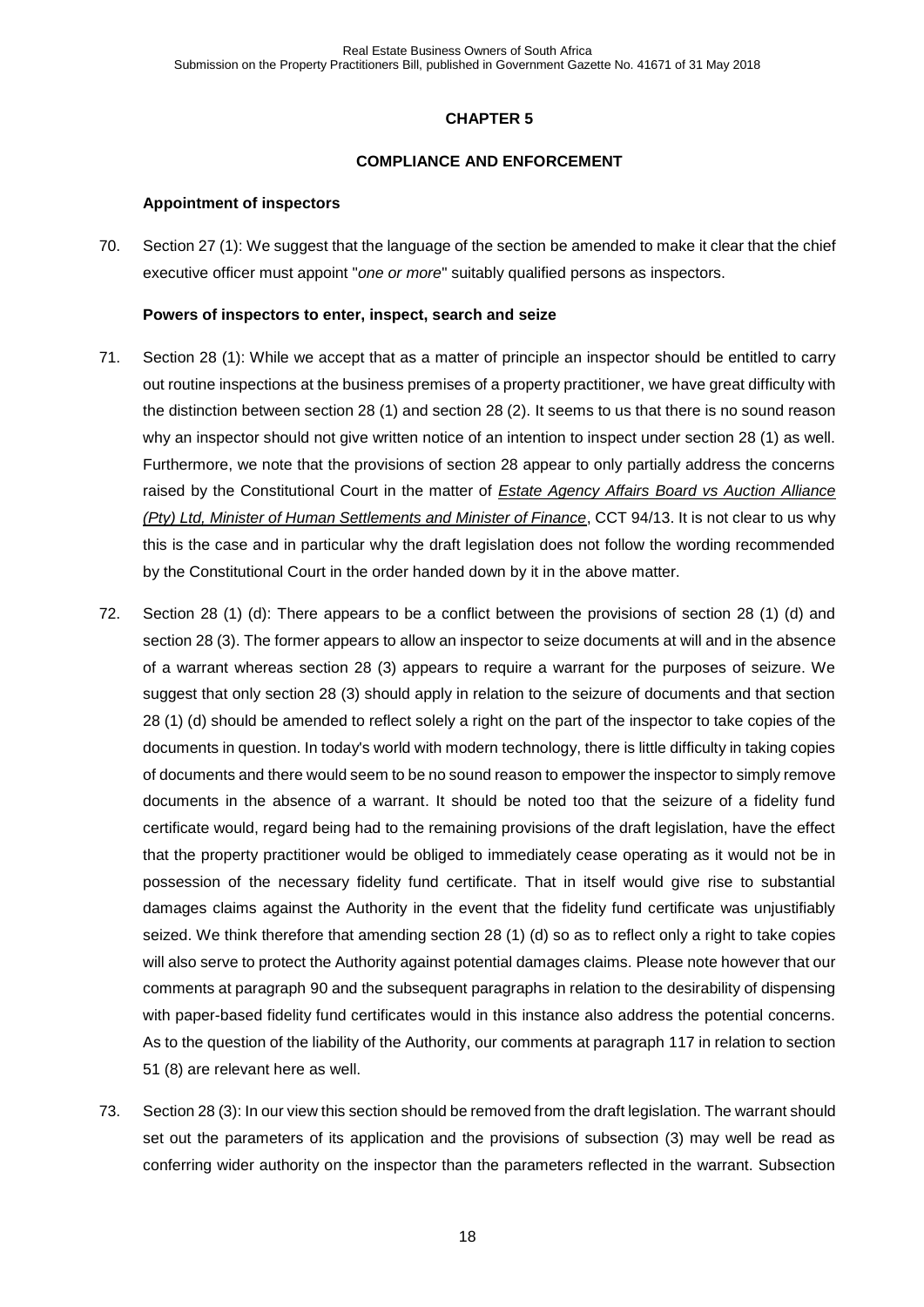(3) also appears to conflict with subsection (5) which provides that the warrant must specify the parameters within which the inspector may perform an entry, search or seizure. We note in this case that the use of an electronic database as referred to further along at paragraph [90](#page-22-0) would resolve this issue also.

## **Compliance notices**

- 74. Section 29 (3): It is not clear to us why subsection (3) is required in addition to the penalty provisions proposed to be enacted by Parliament under the legislation. It seems to us that all contraventions that are of a substantial nature should be encapsulated in the legislation.
- 75. Section 29 (9): A mechanism should be provided for a property practitioner to dispute the validity of a compliance notice. The absence of an appropriate mechanism for disputing the validity of a compliance notice is likely to result in property practitioners applying to the High Court for relief against the Authority, which would be suboptimal. In this regard, our comments above at paragraph [58](#page-14-0) in relation to section 23 (1) have application as well.

## **Fine as compensation**

- 76. Section 30 (1): It is not clear what the relationship is between subsection (1) and section 25 (10). Note that section 30 (1) refers to any fine imposed "*under this Act*". We think that consideration should be given to clarifying exactly what the relationship is between the two provisions.
- 77. Section 30 (1): Our comments earlier at paragraphs [55](#page-14-1) and [56](#page-14-2) as to the potentially overlapping jurisdiction of the adjudicator and the Authority have application here as well. It appears that in principle a consumer could stand to be compensated twice, viz. once by order of the adjudicator and once by order of the Authority. This issue needs to be addressed so as to ensure that the consumer is only compensated once for its losses.
- 78. Section 30 (2): Reference is made to the fact that "*no such payment [of a fine] may be made until all appeals in respect of the imposition of the fine have lapsed or have been finalised or abandoned*". Yet, no provision is specifically made in the draft legislation for any such appeal.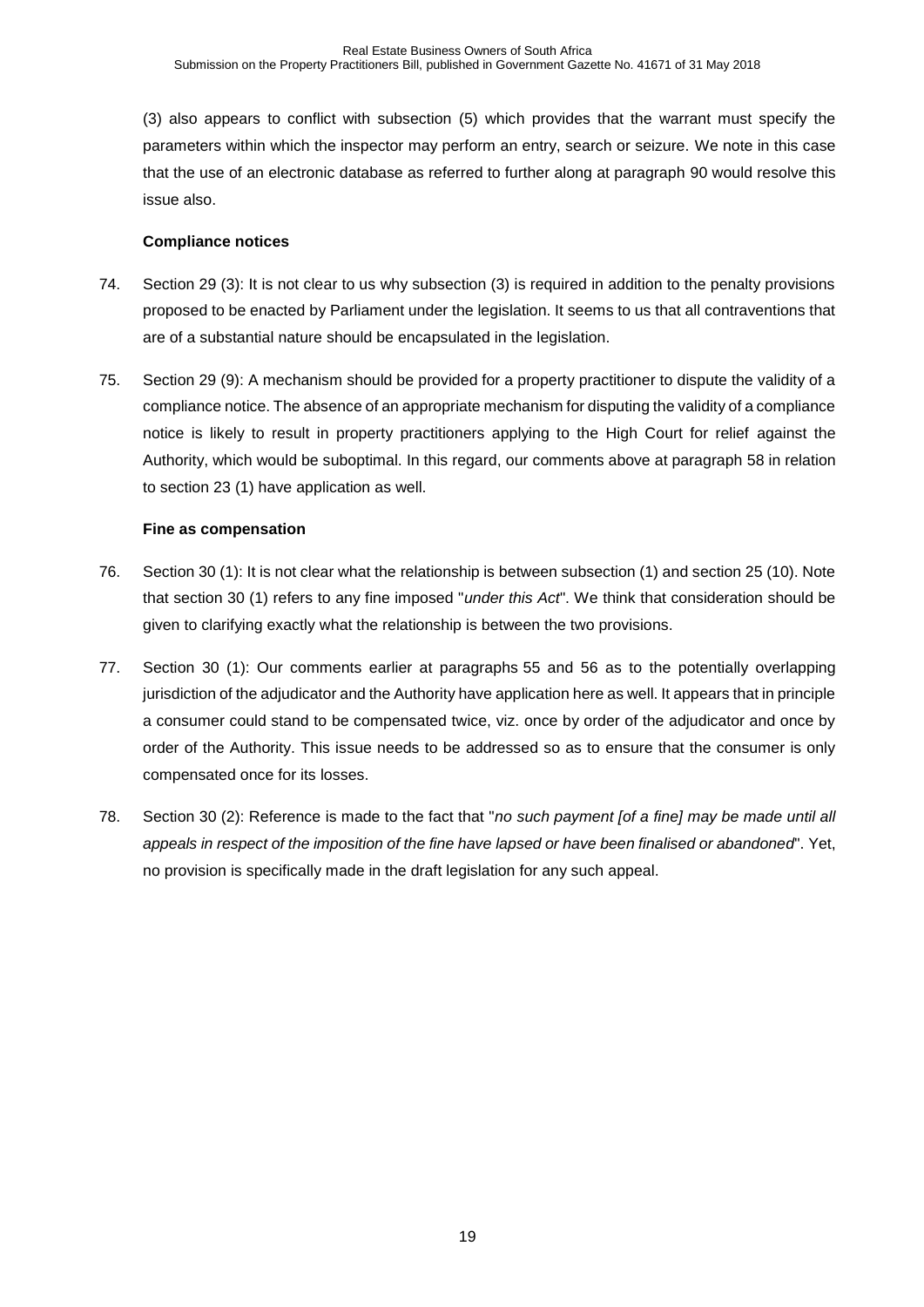#### **PROPERTY PRACTITIONERS FIDELITY FUND**

#### **Primary purpose of Fund**

- <span id="page-19-0"></span>79. Section 34 (1) (a): The draft language has the effect that the Fund only protects members of the public in instances of theft by a practitioner in circumstances where that property practitioner is in possession of a valid fidelity fund certificate at the time of such theft occurring. This seems to be a significant departure from the provisions of section 18 of the existing legislation which allows for the fund to compensate any person in respect of any money or other property entrusted by or on behalf of such person to an estate agent; the existing legislation seems to have no limitation such as that which is now sought to be introduced. The rationale for this is difficult to understand given that the additional restriction imposed here is likely to act most heavily against the poorest, most vulnerable and least knowledgeable members of our society. Consider then also the position where a property practitioner is not in possession of a valid fidelity fund certificate because of reasons of administrative delay on the part of the Authority. The legislation as currently crafted would in those circumstances make it unlawful for the Authority to compensate the consumer, which would clearly be inequitable. Further, it should be borne in mind that the inability of the Fund to compensate consumers in certain circumstances where it is generally perceived as being fair and reasonable for it to do so would be corrosive of public trust in property practitioners. We think that in the circumstances it would be preferable for the position to remain as it is under the current legislation.
- <span id="page-19-1"></span>80. Section 34 (1) (a): Furthermore, the draft language only protects the public in relation to "*trust money*". It would seem therefore that the public would be protected in circumstances where the property practitioner receives cash and deposits it in his trust account and subsequently withdraws it for his own illegitimate use but would not be protected in circumstances where the cash was never deposited into the trust account. There would seem to be little logic in this context and, as noted above already, it is the poorest and most vulnerable members of society who would be most likely to suffer as a consequence of this approach in the draft legislation. In our view therefore the legislation should allow for the fund to compensate members of the public in respect of any monies received by a property practitioner acting as such.
- <span id="page-19-2"></span>81. Section 34 (1) (a): Further to our comments in paragraphs [79](#page-19-0) and [80,](#page-19-1) we draw to your attention that the capital of the Fund has for many years now exceeded a sum of R 500 million and that the Fund has over the last three years had an annual revenue of in excess R 50 million, which annual revenue far exceeded the average claims against the Fund over recent years. The position is such that in practice estate agents are only required to make a contribution to the Fund at the time that they are first issued with a fidelity fund certificate; no contributions are levied on estate agents in respect of any subsequent fidelity fund certificate issued to them. It is clear that there is no good reason why the scope of claims against the Fund cannot be broadened so as to provide a wider range of relief to the public who have been victims of dishonest property practitioners. In the circumstances we strongly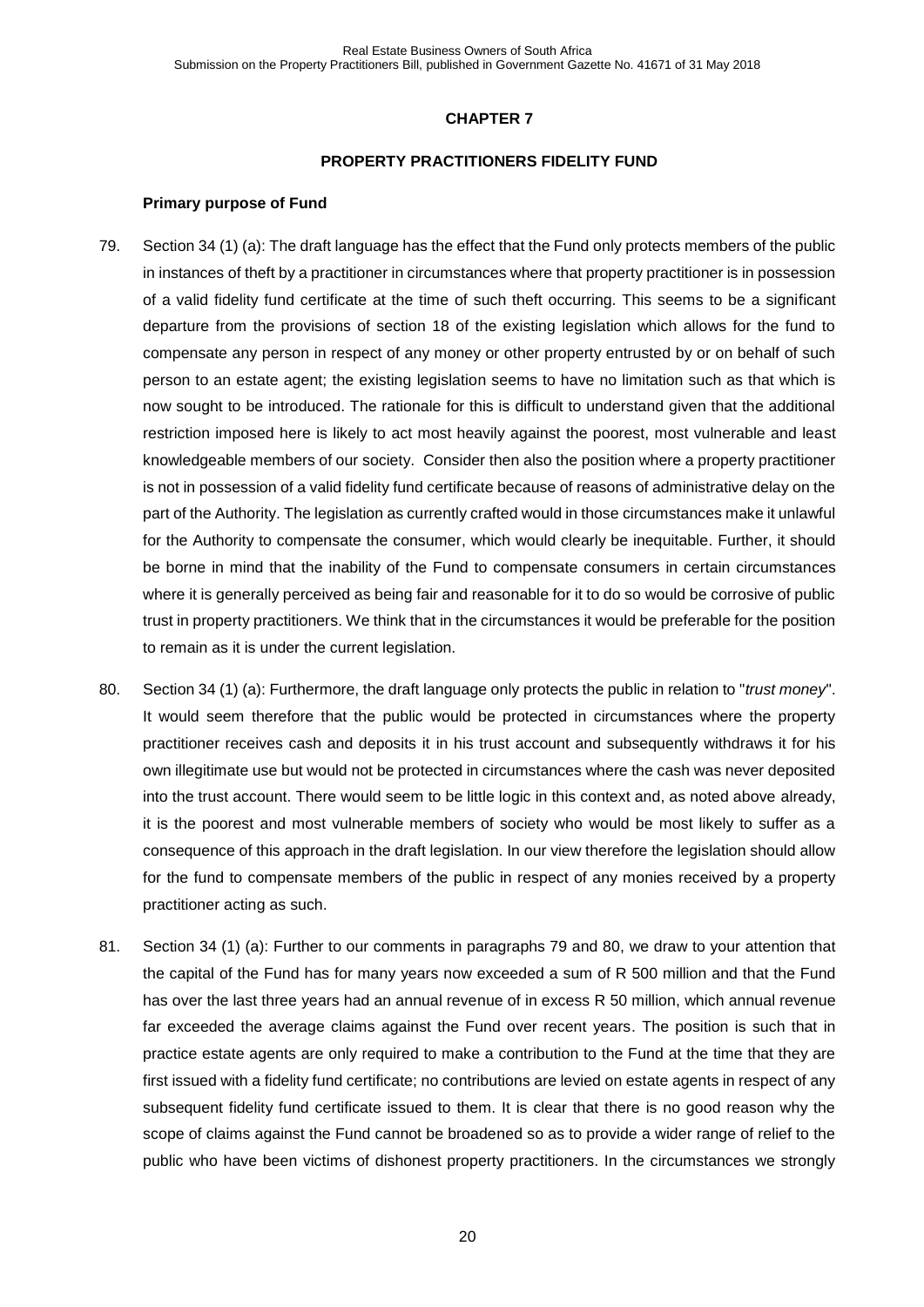urge that serious consideration be given to expanding the protection provided to the public by the Fund. In this context, please also see our comments below at paragraph [87](#page-20-1) in relation to section 37 (2).

82. Section 34 (1) (b): We draw to your attention that the section cross-references reflected in section 34 (1) (b) do not seem to be correct and do not appear to make sense; alternatively, if the intention is to ensure that members of the public are also protected against theft by property practitioners who have not properly applied for their fidelity fund certificates, then we suggest that the language of section 34 (1) (b) be amended to make the position clearer than it currently is.

## **Claims from Fund**

- <span id="page-20-0"></span>83. Section 36 (2): If the ambit of potential claims from the Fund is expanded as suggested in paragraph [81,](#page-19-2) then the criminal charge requirement should only apply in the context of theft by a property practitioner.
- 84. Section 36 (3): It is not clear what the relationship is between the authority of the Authority to conduct such an enquiry and the power of ombud to deal with a mediation and, if applicable, an adjudication; in particular, it is not clear what bearing a decision of the adjudicator would have upon the findings of the Authority; put differently, if the adjudicator was to find that the property practitioner had indeed stolen trust funds belonging to the consumer, would such a finding be binding on the Authority? Further in this regard, it would be undesirable for both processes to run in parallel with each other, particularly if there is any risk of conflicting decisions being made in that regard. Our comments at paragraphs [56](#page-14-2) and [57](#page-14-3) have application here as well.

# **Payments from Fund**

- 85. Section 37 (1) (e): It is not clear how the management fee due to the party to whom the administration of the Fund has been outsourced will be calculated. Consideration should be given to embedding a principle relating to the determination of such fee in the legislation. We suggest that it would be appropriate for an independent expert to determine a fair and reasonable management charge, or otherwise to determine the maximum management fee that may be paid.
- 86. Section 37, generally: There appears to be no equivalent to section 12 A of the current legislation (the Estate Agency Affairs Act 112 of 1976) which determines the difference between the income of the fidelity fund and the liabilities of the fund and then permits the balance to be used for alternative purposes such as those contemplated in section 38. This appears to be an important omission and should be rectified in order to preclude the capital of the Fund being used for purposes contemplated in section 38.
- <span id="page-20-1"></span>87. Section 37 (2): This section allows the Minister in consultation with the Board to limit the amount which may be paid out of the Fund in respect of any category of claims. Our view is that there is no need or justification for such a limitation if the Fund's liability is limited to the theft of trust monies. This is especially so when one considers the historical situation in which comparatively few claims were made against the Fund. Furthermore, there is a concern that such limitation may operate on a discriminatory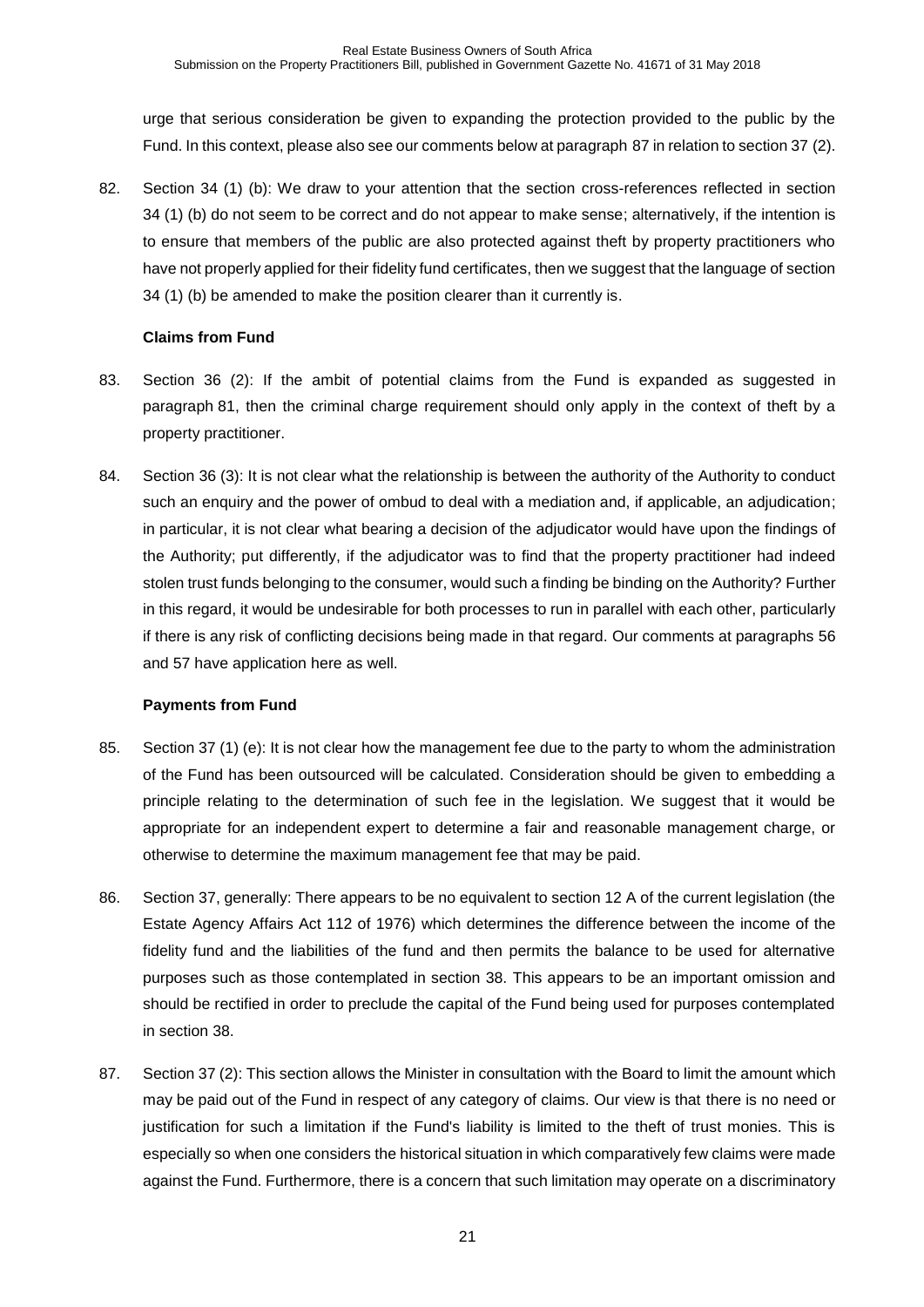basis and might well as a consequence lead to a loss of confidence on the part of the public in dealing with property practitioners. This seems to be both unnecessary and undesirable in light of the fact that such losses are effectively carried by property practitioners through the mechanism of their contributions to the fund. Our comments at paragraph [81](#page-19-2) have application here as well.

88. Section 37 (3): The section requires any monies not immediately required for the purposes of the Fund to be invested with an institution approved by National Treasury. It is not clear how this is intended to fit with the provisions of section 35 (3) which allow for the outsourcing of the management of the Fund to a portfolio management company or an institution. There would be little point in allowing for the funds to be managed by a portfolio management company or an institution if they are required to be invested with a specific institution approved by National Treasury.

## **Indemnity insurance**

89. Section 39: It is not clear why mandatory insurance as contemplated in the draft section 56 is required in addition to the group insurance provided for in section 39. Group insurance will be more costeffective because of economies of scale and it is proposed that the Authority should be obliged to arrange such group insurance.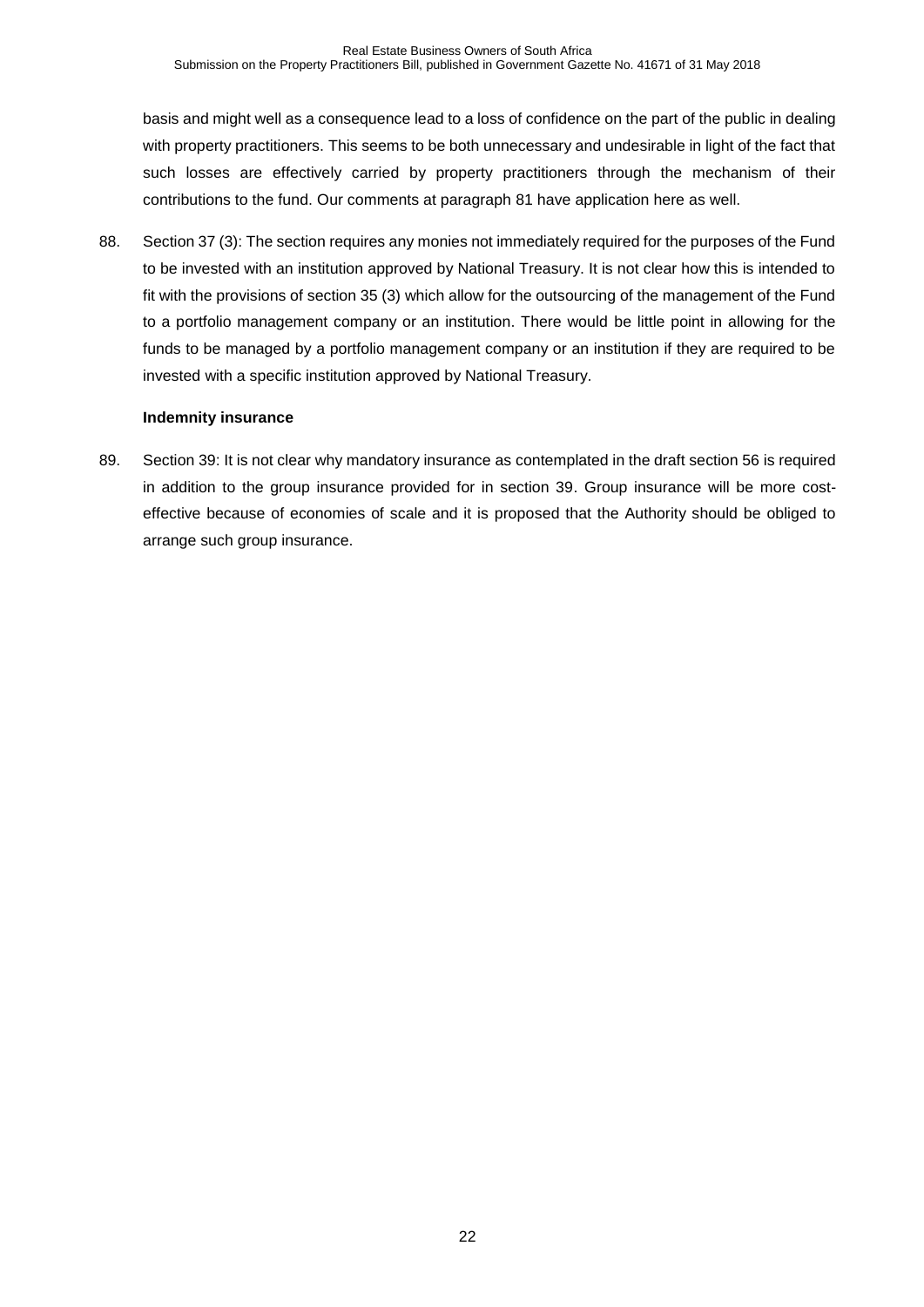#### **PROPERTY PRACTITIONERS**

#### **Application for Fidelity Fund certificate**

- <span id="page-22-0"></span>90. Chapter 8, generally: It should not be necessary for physical certificates to be issued to property practitioners. In this regard, it is noted that the issuing of physical certificates is an expensive and timeconsuming process which in practice adds a little or no value to the protection of the public from persons who are not registered as property practitioners. It would be far more practical and useful to provide for a publicly accessible electronic database of registered property practitioners, such that the public are able to ascertain whether any particular individual is registered as a property practitioner or not. While paper certificates are capable of being forged (outside of the fact that the public do not ask to see such certificates and are not aware of the role of such certificates), databases are not capable of being manipulated by external persons and are far more cost effectively and easily updated. Furthermore, while the amendment (as contemplated in the draft section 48) or withdrawal (as contemplated in the draft section 49) of a paper certificate may in the relevant circumstances require a period of time (with the effect that the property practitioner in question remains possessed of a paper certificate with which they are able to misrepresent their status) a database is capable of being immediately updated. That said, a physical certificate should **also** be capable of being issued but only to those property practitioners that specifically request a physical certificate.
- <span id="page-22-1"></span>91. Chapter 8, generally: Further to our comments in paragraph [90,](#page-22-0) we note that the EAAB has already effectively implemented a system which already serves, at least in part, as an electronic database which enables members of the public to verify that an individual is indeed a registered property practitioner and the holder of a fidelity fund certificate. In this regard we refer to the "PrivySeal" system which has been adopted by the EAAB. Details of this can be found at "www.privyseal.com". According to the publicly available information "*PrivySeal confirms the authenticity of qualifications, communications and other critical information in real time*". As a matter of practice, every email communication sent by an estate agent includes the relevant PrivySeal link. By simply clicking on the relevant link, the consumer is immediately taken to the electronic database in question and is able to verify that the individual concerned is indeed a registered estate agent and holder of a currently valid fidelity fund certificate. This process is of far greater value to the public than any paper-based fidelity fund certificate system. Experience shows that a minute percentage of persons with whom estate agents engage actually request to see their fidelity fund certificate as the public is not generally aware of the legislation and the requirements in that regard; moreover, it requires an inspection of the fidelity fund certificate at the offices of the estate agent. Not only is this inefficient but it is entirely out of step with commercial practice in the contemporary environment. The electronic database model (as implemented practically by means of PrivySeal) is far more practical and serves far more usefully to effectively inform and protect the public. Moreover, a paper-based fidelity fund certificate system lends itself far more readily to fraudulent activities than an electronic online database system does. Not only does the use of an online electronic database system resolve a number of the concerns which arise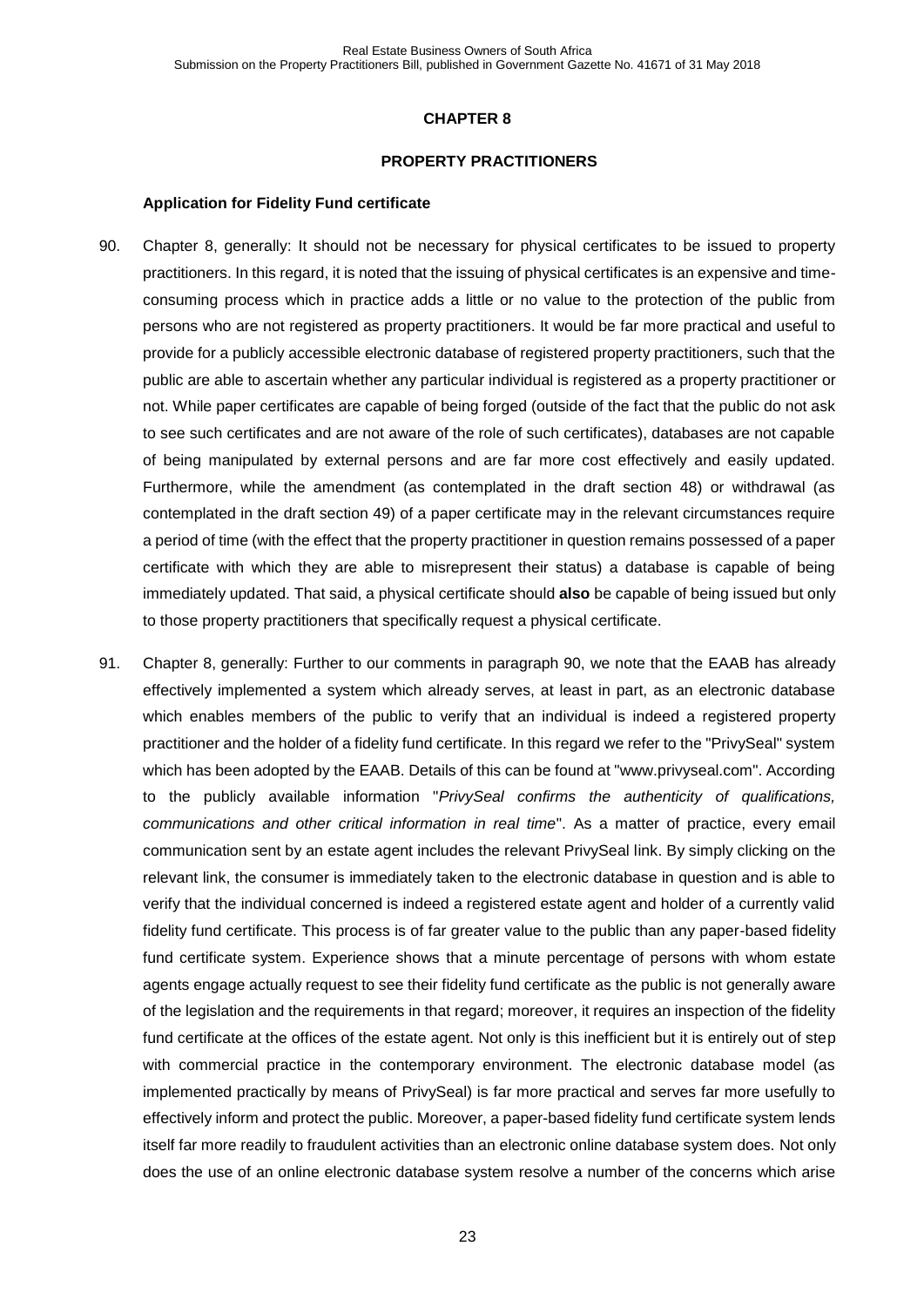out of the current draft legislation (and which we have commented on in greater detail elsewhere in this document) but the fact that it has already been successfully adopted as proof that incurring the costs of issuing paper-based fidelity fund certificates to estate agents is unnecessary and in principle simply amounts to wasteful expenditure.

- 92. **Please note that while we comment further along on certain aspects relating to the issuing and possession of paper-based fidelity fund certificates, our position is and remains that such should be done away with entirely other than in circumstances where a property practitioner specifically requests a paper-based fidelity fund certificate in addition to the electronic database referred to above.**
- 93. Chapter 8, generally: A fidelity fund certificate should in principle remain valid indefinitely until revoked, provided that the property practitioner concerned effects payment of the relevant fees.
- 94. Chapter 8, generally: An "ordinary" property practitioner (as referred to above in paragraph [1.a](#page-1-0) above) should not have to apply for a new fidelity fund certificate when switching from one estate agency (or "business" property practitioner, also as referred to above in paragraph [1.a](#page-1-0) above) to another; rather the "ordinary" property practitioner should simply be obliged to notify the Authority of its switch from one agency to another. Ancillary to that, it should be a legally required precondition for such notification by an "ordinary" property practitioner to the Authority that such "ordinary" property practitioner should already be in possession of a letter issued by the "business" property practitioner from which it is departing, acknowledging the termination of the employment of the "ordinary" property practitioner with such "business" property practitioner, failing which the "ordinary" property practitioner should be subject to penalty in terms of the legislation. We note that as a matter of practice it is already the case that estate agents update their details online. In this context, it should be borne in mind that the issuing of a replacement fidelity fund certificate is likely to incur a delay of time (regard being had to the provisions of section 48) during which period of time the "ordinary" property practitioner will effectively not be entitled to act as such. This has a material adverse economic impact upon "ordinary" property practitioners and comes across as unfair. By dispensing with the requirement for a "ordinary" property practitioner to have to apply for a new fidelity fund certificate this is avoided and, provided that the concept of the "business" property practitioner as referred to in paragraph [1.a](#page-1-0) is adopted, there is no risk to the public. We note that in this context as well the use of a publicly accessible electronic database which is quickly and easily updated would go a long way to resolving this concern.

# **Application for Fidelity Fund Certificate**

95. Section 46 (1): We suggest that the reference to section 33 should perhaps rather be a reference to section 14 (1) (a).

# **Prohibition on rendering services without a Fidelity Fund certificate**

<span id="page-23-0"></span>96. Section 47: The requirement that all directors of companies (or members of close corporations) should hold fidelity fund certificates appears to create an administrative burden and to impose a cost upon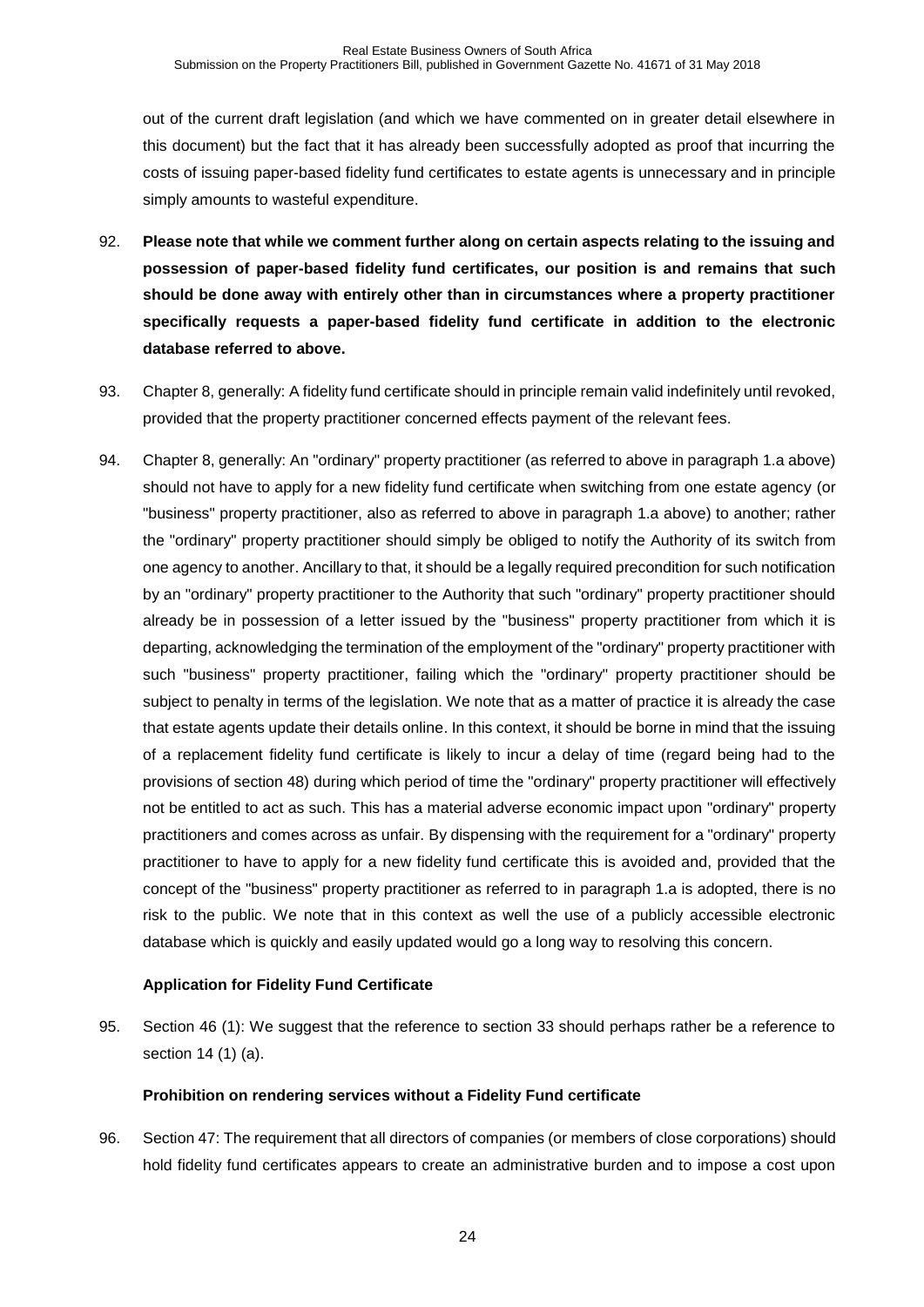the property sector without bearing any corresponding benefit to the public or society at large. It is therefore suggested that no such certificate should be required provided that (a) at least one (or worst scenario at least half) of the directors of the company or members of the close corporation in question hold both a fidelity fund certificate and an NQF 5 qualification and (b) all of those persons employed by the company who act as property practitioners hold the necessary fidelity fund certificate. This will broaden the ownership of estate agency operations and promote transformation opportunities within the property sector. In this regard, consideration should also be given to the fact that worldwide there is an increasing disassociation between ownership and professional responsibility of organisations. The pharmacy profession in South Africa has in recent years seen enormous liberalisation, with concomitant benefits to the ordinary public in reduced pricing and increased availability of products and services. Dischem is a prime example of this. We note that in the United Kingdom, similar events are happening in relation to the attorneys' profession.

- <span id="page-24-0"></span>97. Section 47: Although section 48 (1) provides for an obligation on the part of the Authority to issue a fidelity fund certificate within a defined period of time, the time periods in section 48 collectively appear to amount to nearly 2.5 months (and which period may again be extended in terms of section 48 (2)). Further, section 54 provides that the property practitioner may not receive any reward unless at the time of performance of the relevant act it was in **possession** of a fidelity fund certificate and section 55 (5) provides that if a certified copy is not provided to the conveyancer, the property practitioner is not entitled to receive payment. It should be borne in mind in this context that it may be through no fault of the property practitioner that it is not in possession of a current fidelity fund certificate at the time of the relevant act occurring. We draw to your attention that the existing legislation refers to an estate agent being "*issued*" with a fidelity fund certificate. It is not clear to us what the rationale is for changing this to "*possession*" in the draft legislation but as will become apparent from our commentary further along, numerous concerns arise out of this change. For this reason it is suggested that (a) the property practitioner should only have to have been **issued** with a fidelity fund certificate and (b) provided that the property practitioner has submitted its application for a fidelity fund certificate timeously, it should be entitled to continue operating on its pre-existing fidelity fund certificate until it receives the replacement fidelity fund certificate from the Authority. This would tie into the provisions of section 48 (3) which refer to the deemed issuing of a fidelity fund certificate. We note that in this case also, the use of an electronic database as referred to previously at paragraphs [90](#page-22-0) and [91](#page-22-1) would go a long way towards resolving these concerns. Our comments further along at paragraphs [129](#page-31-0) and [131](#page-31-1) have application here as well.
- 98. Section 47 (4): There appears to be a conflict of philosophy between this subsection and subsection 55 (3). Subsection 47 (4) contemplates that a person who is not in possession of a valid fidelity fund certificate must "*upon receipt of a request from any relevant party in writing repay any amount received*" whereas subsection 55 (3) contemplates that the property practitioner must "*immediately pay that amount to the Fund*" and that the affected person may then claim the amount from the Fund. The position should be made consistent. In this regard, please also see our comment at paragraph [132.](#page-31-2)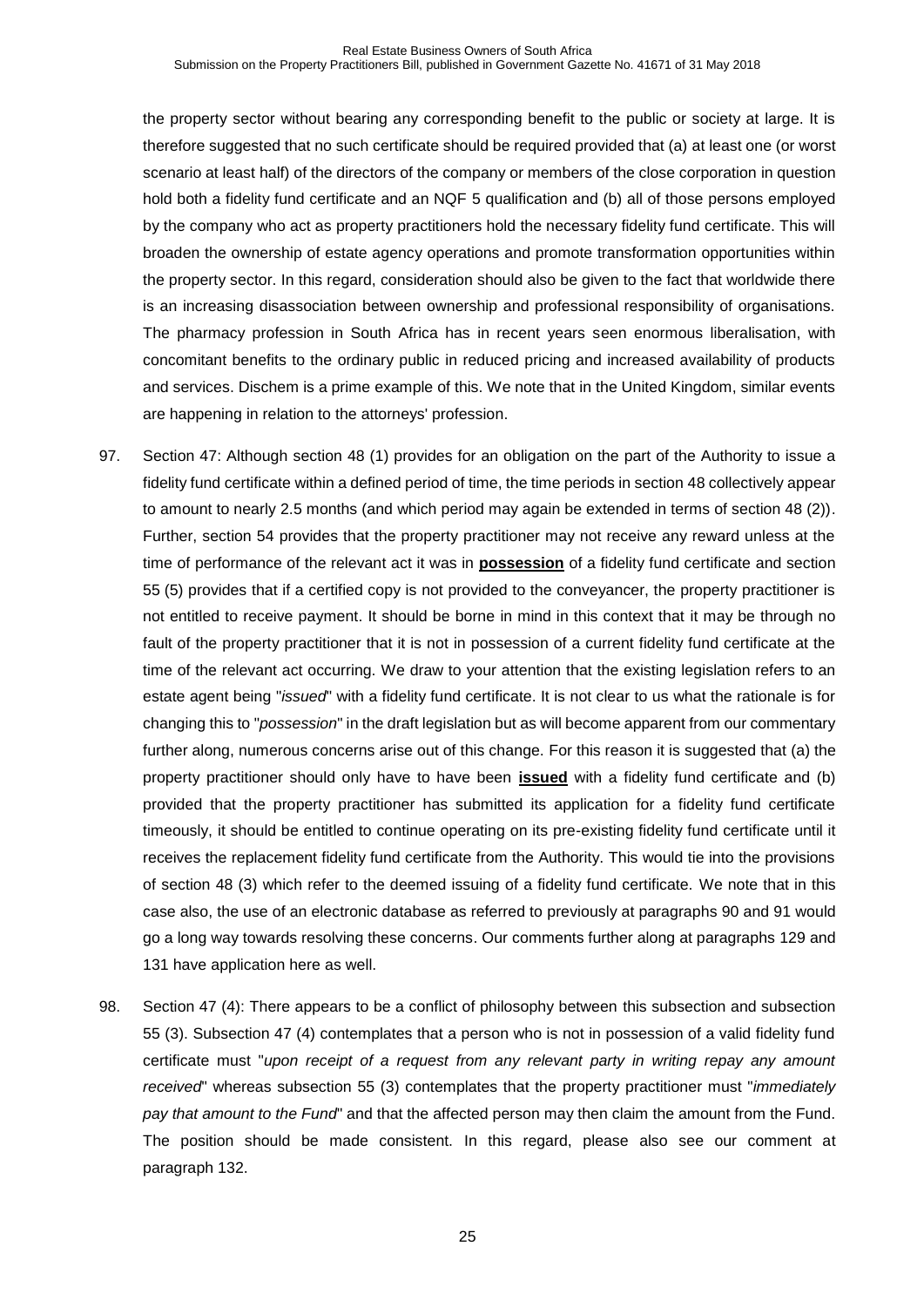## **Mandatory time periods for issuing certificates**

- 99. Section 48 (1): It seems to us that the period of 30 days is excessively long given the relatively simple administrative process concerned in examining the documents submitted by the property practitioner and issuing a fidelity fund certificate. We suggest therefore that a period of 10 working days be allowed for instead.
- 100. Section 48 (2): The subsection states that the period for the issue of a fidelity fund certificate will commence anew if the Authority requests the applicant to submit additional information or to correct the application. We think that this should be qualified by stating that the period in question will commence afresh "*unless the Property Practitioner can provide reasonable evidence that such additional information had in fact already been submitted by the property practitioner to the Authority*".
- 101. Section 48 (3): While the intention behind the subsection is understood, the practical effect is questionable. If the Authority has not been able to issue the fidelity fund certificate within the required period of 30 days, there is no reason to suggest that it will be able to comply with the mandatory 10 day period in the subsection. Furthermore, the remedy of the property practitioner for a failure to comply with either the 30 day period or the 10 day period remains the same, viz. an urgent application to court to compel compliance by the Authority. In the interim, the difficulty of the property practitioner is that it effectively cannot carry on business in the meantime or, if it can carry on business, it is not entitled to any reward. The position is iniquitous for a property practitioner. We suggest that the correct position should be that a property practitioner who has made application within the stipulated time frames should be entitled to continue operating on its existing fidelity fund certificate until the Authority has either validly refused to issue a new fidelity fund certificate or has issued the new fidelity fund certificate. This will solve all potential concerns and also obviate the need for unnecessary litigation. Yet again, the use of an electronic database as referred to previously at paragraphs [90](#page-22-0) and [91](#page-22-1) would go a long way towards resolving these concerns.

# **Disqualification from issue of fidelity fund certificates**

- 102. Section 49, generally: Section 27 of the current legislation contains a provision which reads, in relation to qualifications pertaining to the issue of fidelity fund certificates "*Provided that if in respect of any person who is subject to any disqualification referred to in this section, the board is satisfied that, with due regard to all the relevant considerations, the issue of a fidelity fund certificate to such person will be in the interest of justice, the board may issue, and on such conditions as the Board may determine, a fidelity fund certificate to such person when he or she applies therefor.*" No such provision has been included in the current draft legislation and in our view this is a very material and serious omission as it entirely removes any discretion on the part of the Authority to issue a fidelity fund certificate where it is fair and reasonable to do so. We are of the view that it is absolutely essential that the identical provision also be included in section 49.
- 103. Section 49 (a) (i): The words "*is not a South African citizen*" should be deleted. Everyone legally residing in South Africa should be able to obtain a fidelity fund certificate.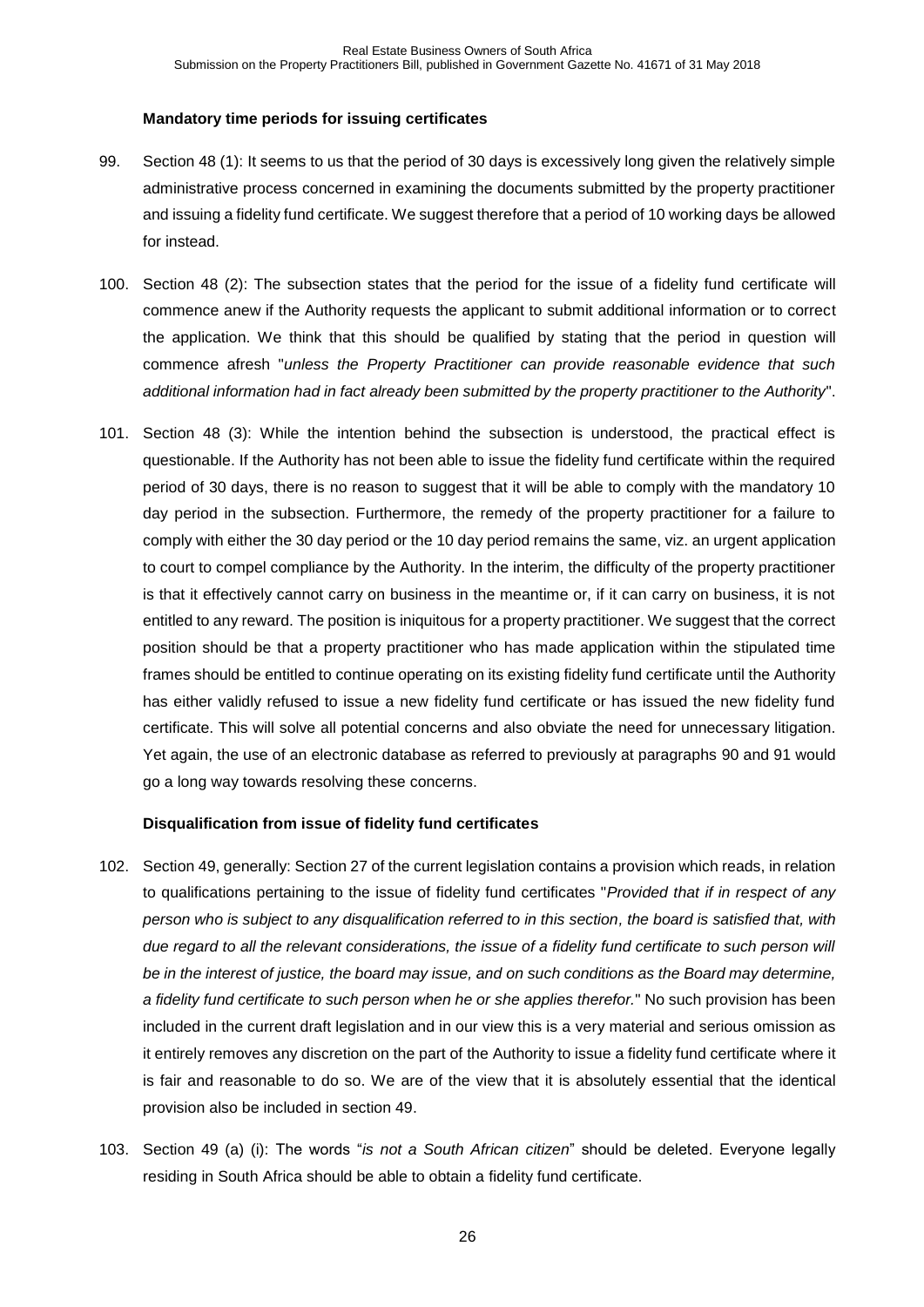- 104. Section 49 (a) (ii): This section prohibits the issuing of a fidelity fund certificate to a practitioner who has been "*found guilty of contravening this Act, the Estate Agency Affairs Act, 1976 or any similar legislation in any other jurisdiction*". The draft legislation however recognises the possibility of minor infractions in respect of which either compliance notices may be issued or administrative penalties may be imposed. Such matters should never result in a prohibition on the issuing of a fidelity fund certificate.
- 105. Section 49 (a) (iii): In our view the inclusion of the words "*unprofessionally*" and "*dishonourably*" take the prohibition too far. There are any number of activities that could potentially be regarded as falling within such terminology, particularly when one considers the fact that the provision also applies to civil proceedings, in which context a court only needs to make a finding on a balance of probabilities as opposed to "beyond a reasonable doubt" as required by criminal proceedings. We suggest that these words be deleted from the draft legislation.
- 106. Section 49 (a) (viii): There appears to be no cogent reason for requiring a tax clearance certificate as a precondition for the issue of a fidelity fund certificate as tax matters are the subject of an entirely independent legislative and regulatory environment. Accordingly, we are of the view that the subsection should be deleted in its entirety. Furthermore, there are material and justifiable concerns about the potential difficulties or delays in obtaining tax clearance certificates from SARS, none of which would necessarily be the fault of the property practitioner but which nevertheless would impact the ability of the property practitioner to operate and earn a living given the requirement under the current draft to the effect that a property practitioner must be in possession of a fidelity fund certificate. In this context it should be borne in mind that SARS will be required to issue tens of thousands, if not hundreds of thousands more tax clearance certificates than it otherwise would and that this likely to increase the administrative pressure on the relevant department of SARS. We suggest therefore that the entire section be deleted.
- 107. Section 49 (a) (x): The draft section contemplates that a fidelity fund certificate may not be issued to any person who "*has been found guilty by a competent tribunal or a court of law of unfairly differentiating, distinguishing or excluding directly or indirectly anyone on the basis of race, gender, sex, pregnancy, marital status, ethnic or social origin, colour, sexual orientation, age, disability, religion, conscience, belief, culture, language and birth*". We think that this goes too far inasmuch as there is a certain degree of ambiguity around the term "*unfairly*" bearing in mind that it can sometimes be very difficult to distinguish clearly between unfair and fair discrimination and that a wide range of sanctions may apply, from as little as an order that an apology be issued. Furthermore, we note that the prohibition applies in perpetuity. The result is that a person who may at some point in time have had an error of judgement of a comparatively minor nature is permanently precluded from earning a living as an estate agent. In so doing, the provision effectively penalises a person twice and potentially with the extreme harshness in relation to what may be considered (legally and morally) a comparatively minor infraction inasmuch as it is potentially able to entirely destroy the livelihood of the individual concerned. In our view the section should be entirely deleted.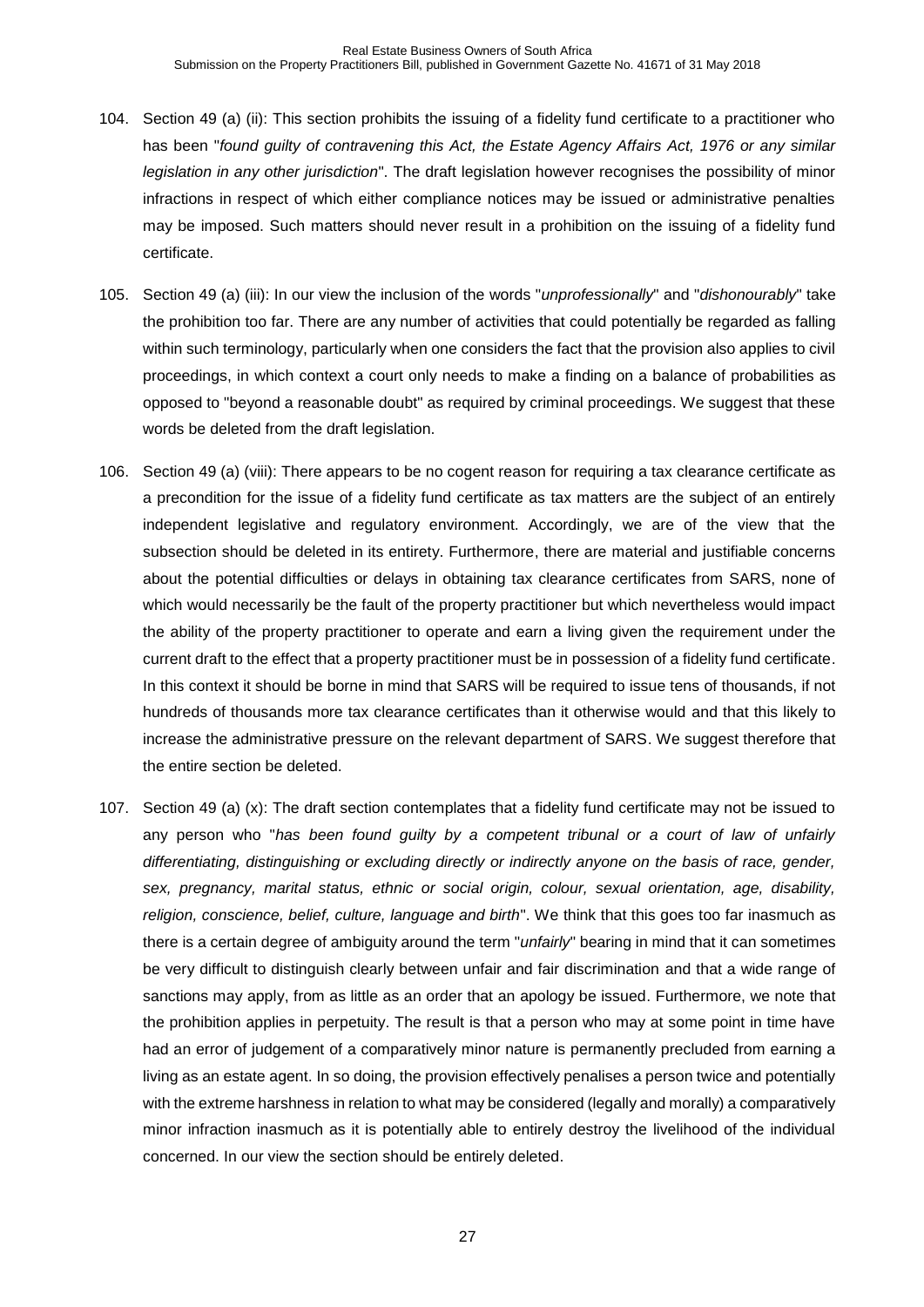- <span id="page-27-0"></span>108. Section 49 (a) (xi): As a matter of principle, the possession of a "*BEE certificate*" should not be a precondition for the issuing of a fidelity fund certificate but, should it remain, it should rather be a compliance issue (as for example is currently the situation in relation to trust accounts). Furthermore, the section does not make any allowance for the position in respect of exempted micro-enterprises (being in terms of the Property Sector Code, businesses with annual turnovers of R 2,500,000 or less) or start-up enterprises, neither of which are required to have BEE certificates, in relation to which a specific exemption should be provided for. We also note that given that subsection 49 (a) deals with natural persons (subsection 49 (b) dealing with corporate entities); the effect is that the section as it currently reads provides that an individual who is not in possession of a "*BEE certificate*" may not be issued with a fidelity fund certificate. The correct position however should be that only a "business" property practitioner (as referred to in paragraph [1.b](#page-1-1) above) should be required to hold a BEE certificate.
- 109. Section 49 (b): The subsection effectively provides that if any person who is a director of a property practitioner that is a company (or a member in the case of a close corporation) is in default of any of the sub elements contemplated in subsections (i) to (iv), that that property practitioner in its entirety is prevented from operating. This cuts right across the objectives of the Act in section 2 insofar as they relate to promoting participation in the property sector. There is no precedent or similar provision in our company law that provides that a company ceases operating if one of the directors contravenes the law or is otherwise in default of an obligation. If this were the case, it would significantly inhibit the establishment and operation of companies, which are fully recognised as being essential to the economy and the public well-being. We are therefore of the view that the whole of section 49 (b) should be deleted. The position should rather be one in which the Authority may compel such person to cease being a director of such company (or a member in the case of a close corporation) and only failing compliance with such requirement may be fidelity fund certificate of the company or close corporation subsequently be withdrawn.
- 110. Section 49 (b): Furthermore, the subsection extends the effect of the foregoing to any "*member of management*". This takes matters too far and in our view the reference to management members should be deleted from the section.
- <span id="page-27-1"></span>111. Section 49 (d): Currently as a matter of practice and pursuant to the corresponding provision in the current legislation (being section 27 (1) (b) of the Estate Agency Affairs Act, 1976) the Board refuses to issue a fidelity fund certificate to any person who was a director of a company (or a member of a close corporation) which company (or close corporation) had its fidelity fund certificate withdrawn or which was prohibited from operating its trust account. This has the effect that a person who is no longer associated with an entity that is a property practitioner that is in default, is precluded from being issued with a fidelity fund certificate. This also is not in the public interest. Firstly, the individual in question may have resigned for entirely legitimate reasons (such as, for example, an objection to the property practitioner in question not being in full compliance with the requirements of law) and secondly, it is likely to inhibit the reporting of infringements by such persons to the Authority (bearing in mind that one would in fact wish to encourage such resigning persons to report serious non-compliance issues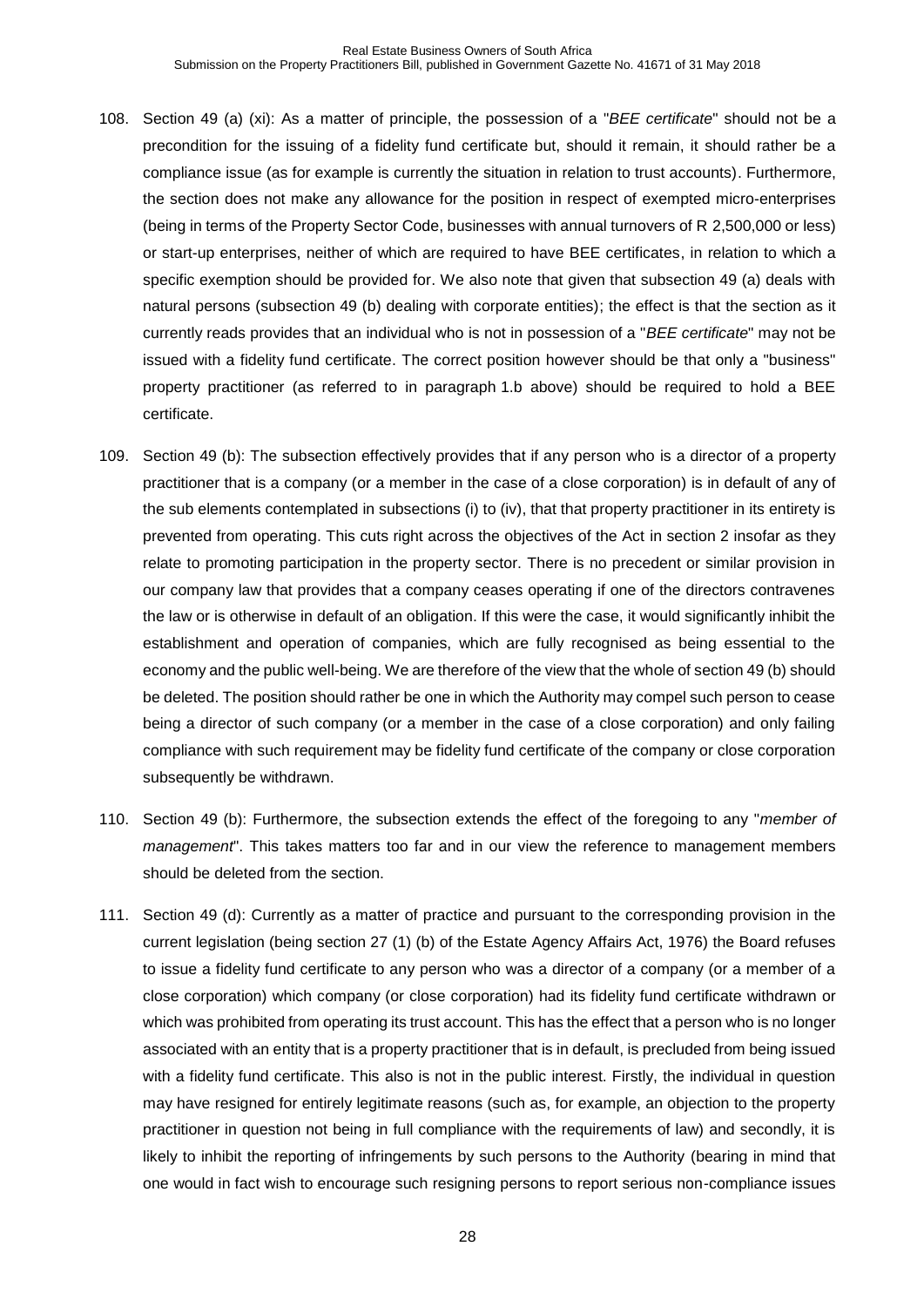to the Authority). In this context, regard must also be had to the exception that is made for persons who are directors of companies but not property practitioners, as for example in the case of financial directors and marketing directors. As noted earlier, in practice, currently an exception is made for such persons in relation to the holding of fidelity fund certificates. There would probably be no sense in precluding such a person from holding a fidelity fund certificate should they at a later date decide that they wish to qualify as a property practitioner in the normal course. While we are alive to the fact that there is a concern about estate agents who do not operate businesses properly (including as to the accounting records), abandon such businesses and then open a new business, we do not think that this is the correct way of addressing that concern. Consideration should therefore be given to clarifying the position in relation to persons who were previously associated with "business" property practitioners (as we have defined that term in paragraph [1.c\)](#page-1-2) so as to not operate unfairly against people who ceased to be associated with any such "business" property practitioner in a legitimate manner.

112. Section 49 (d): The words "*referred to in paragraph (b) of the definition of "property practitioner*" do not seem to make sense given the content of paragraph (b) of the *" in section 1*definition of "property practitioner". As such words do not seem to be required for the section to be effective, we suggest that the words simply be deleted.

# **Amendment of fidelity fund certificates**

- 113. Section 50 (4) (b): It is not clear what "*other person*" is being contemplated or referred to.
- 114. Section 50 (5): It is not clear that the exchange of the old fidelity fund certificate for the amended fidelity fund certificate will occur on a simultaneous basis. This should be provided for in light of the prohibition on a property practitioner operating in the absence of **possession** of the physical fidelity fund certificate. We highlight here again the point made above in paragraph [97](#page-24-0) about the issuing of a fidelity fund certificate and in paragraphs [90](#page-22-0) and [91](#page-22-1) about the use of electronic databases and online fidelity fund certificates, both of which would serve to alleviate the foregoing concern.

# **Withdrawal or lapse of fidelity fund certificates**

- 115. Section 51, generally: A certificate should not be capable of being withdrawn or suspended without (a) prior notice of a defined period to the property practitioner concerned, (b) proper processes (including disciplinary processes, where applicable) first having been followed and (c) that property practitioner having been permitted to make a representation in relation to such proposed withdrawal or suspension. This comment arises out of a concern that currently certificates are suspended or withdrawn without any prior notice to the property practitioner concerned.
- 116. Section 51 (1) (b): In regard to this section, we draw attention to what we have said above at paragraph [96](#page-23-0) in relation to the holding of fidelity fund certificates by the directors of companies and members of close corporations.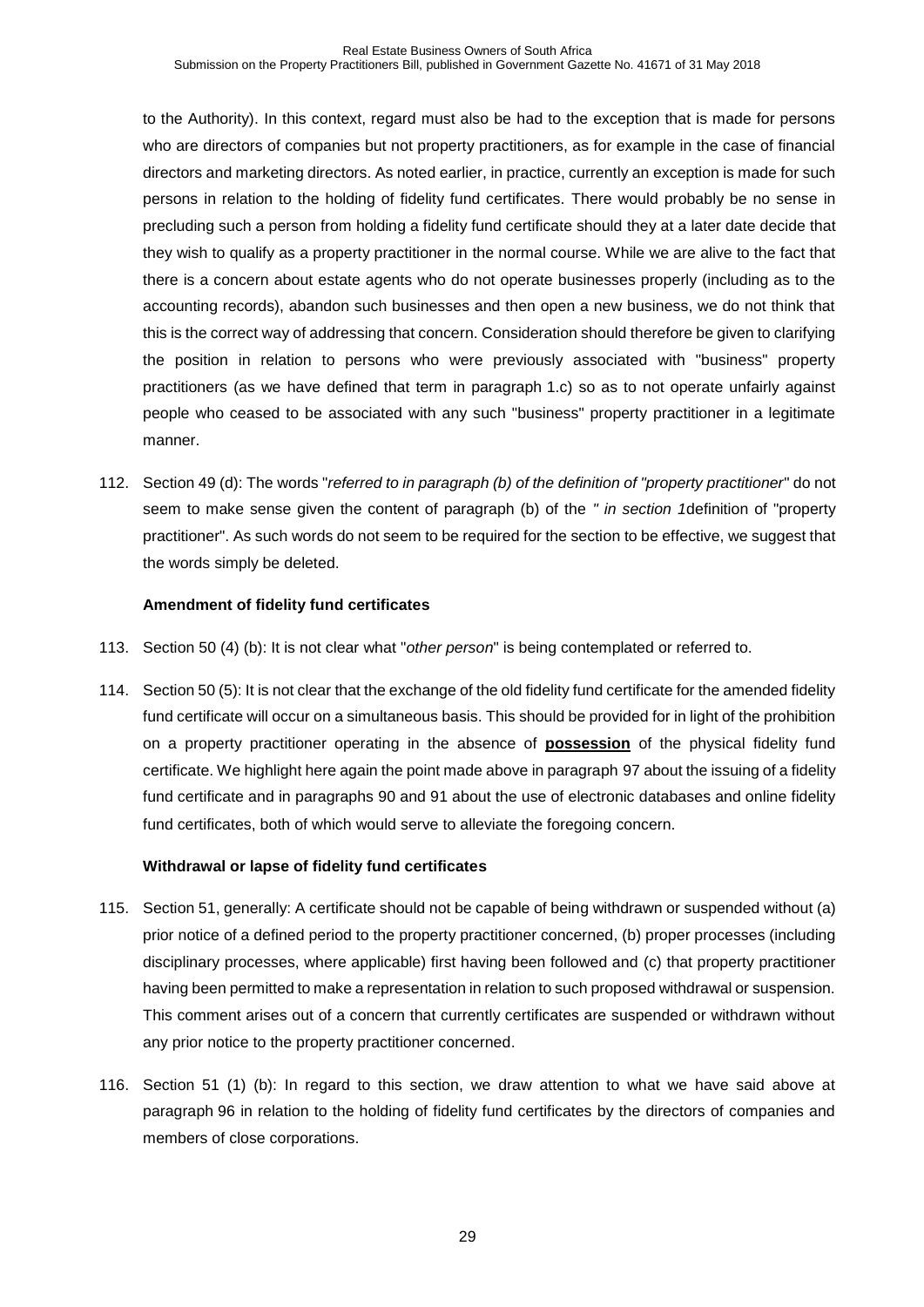<span id="page-29-0"></span>117. Section 51 (8): There is no sound reason in morality or law why the Authority should not be liable in relation to the withdrawal or lapse of a fidelity fund certificate. A property practitioner may suffer significant loss because of the failure on the part of the Authority to act with due care towards the property practitioner. We note that the legislation seeks to impose onerous obligations upon property practitioners but at the same time appears to seek to absolve itself of all liability in respect of the performance of its own obligations. In our view the entire subsection 51 (8) should be deleted. We note also that we are of the view that the subsection is of questionable constitutional validity.

## **Mandatory display of fidelity fund certificates**

- 118. Section 52, generally: Attention is drawn to the comments made earlier at paragraphs [90](#page-22-0) and [91](#page-22-1) about the use of electronic databases and online fidelity fund certificates.
- 119. Section 52 (1) (b): Given the nature and proliferation of marketing material, it is not practically possible for the prescribed sentence to be included on all marketing material. Accordingly, the words "*or marketing material*" be deleted.

## **Trust account**

- 120. Section 53 , generally: It is undesirable to impose a requirement that every property practitioner have a trust account. We estimate that in excess of 70% of property practitioners do in fact not utilise trust accounts (any payments by way of deposits in relation to property transactions typically being made into the trust accounts of conveyancing attorneys). A property practitioner should not be required to open and operate a trust account unless it actually needs to do so by virtue of taking money into trust (as would be the case in the instance of letting agents). Annually auditing a trust account that is not used imposes an unnecessary financial burden; again, this is counter-productive in the context of an objective of transforming the property sector. It should be borne in mind that the very fact that an agent has a trust account may be used by that agent to induce the public to deposit funds with it; in that sense therefore the presence of a trust account actually increases the risk to the public (and thus the Fund) rather than reduces it. The logical consequence is that it is in the interests of the public and the Fund that agents who do not need to operate trust accounts should in fact not be required to do so. Further, if there is a trust account but it has been dormant for a period of time exceeding one year, then (a) the property practitioner should notify the Authority to this effect and (b) only a review audit (as opposed to a full audit) certifying the dormancy should be required; the auditor will be able to determine as to whether or not the claim as to dormancy is correct. Based upon the foregoing, each sale agreement concluded by a property practitioner should include a statement as to whether or not that property practitioner operates a trust account and, if it operates a trust account, details of the trust account.
- 121. If the mandatory requirement for the opening of a trust account by a property practitioner is dispensed with, then given that there is a relationship between a trust account and the issuing of a fidelity fund certificate, consideration should be given to only requiring a registration certificate in respect of property practitioners who do not operate trust accounts.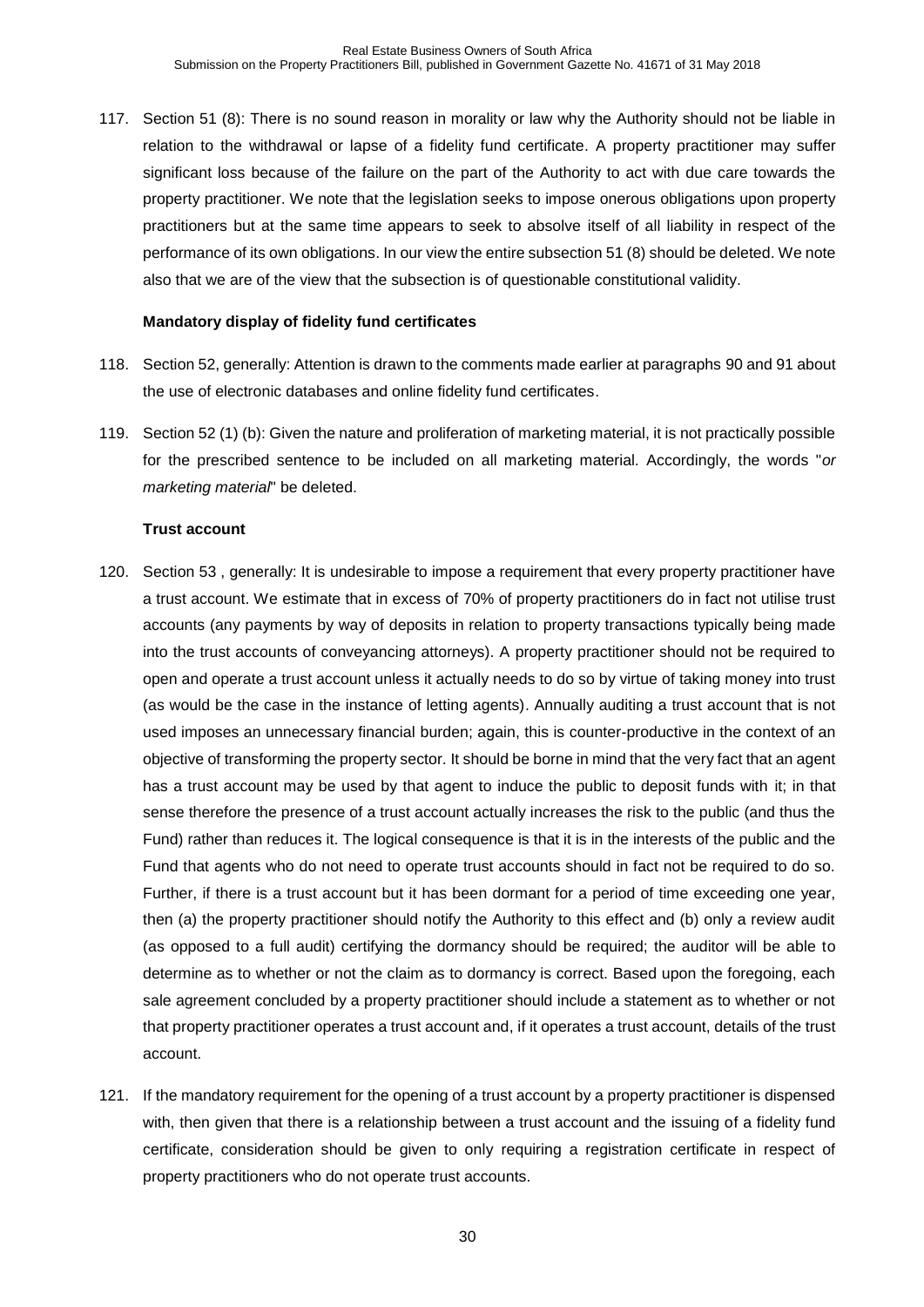- 122. Section 53, generally: The draft legislation appears to be silent as to what happens in relation to the interest that is earned on trust accounts. Such interest should be dealt with in the same manner as under the existing legislation and in which regard reference may be made to section 32 (2) (c) of the existing legislation.
- 123. Section 53 (4): It is not clear what the rationale is for requiring such certificates from banks to be issued if the trust accounts are in any event going to be audited. This simply appears to be the imposition of an unnecessary administrative burden on property practitioners and banks and will serve little real purpose in light of the audit requirements.

#### **Duty of property practitioner to keep accounting records and other documents**

- 124. Section 54 , generally: Failure by a property practitioner to comply with this section should not amount to an offence in terms of the legislation but rather be dealt with as a compliance issue, other than in the context of subsections (1) (d) and (4).
- 125. Section 54 (1) (e): The subsection contemplates that a property practitioner must keep copies of all advertising and marketing material put out by that property practitioner for a period of at least 10 years. It is not practically possible for property practitioners to comply with such a requirement, in particular section 53 (1) (e) which contemplates the retention of all advertising and marketing material; property practitioners generate an enormous volume of such material and it would impose a considerable burden upon a property practitioner to retain copies of all such information. It is also not clear why the information should be retained for a period of 10 years when the default period of prescription in our law is a period of 3 years. In light of that, one would imagine that a period of 3 years would be sufficient.
- 126. Section 54 (3): Given the volume of marketing material that property practitioners deal with, it is almost inevitable that there will not be absolutely perfect record keeping. For that reason a failure to comply with section 54 (1) (e) should rather attract an administrative penalty than being an offence as currently contemplated. Accordingly, section 54 (1) (e) should be excluded from the operation of section 54 (3).
- 127. Section 54 (4): It should be made clear that the obligation to retain accounting records only applies to the activities of the property practitioner as a property practitioner and not to the private activities of the property practitioner; where the property practitioner is employed by a "business" property practitioner (as contemplated in paragraph [1.a](#page-1-0) above), the requirement should solely be that such "business" property practitioner keep such records (compliance by the "business" property practitioner would effectively constitute compliance by the individual property practitioner concerned).
- 128. Section 54 (4) (b): While accepting that "business" property practitioners (as referred to above in paragraph [1.a\)](#page-1-0) should always have their trust accounts audited, we think that it should not be necessary for a property practitioner to have **all** of its business accounting records audited. The records should be capable of only being reviewed as well. Whether or not the accounts must be audited or reviewed should be determined with reference to the principles contemplated in the Companies Act, 2008. In a nutshell, the Companies Act contemplates that small and medium enterprises may have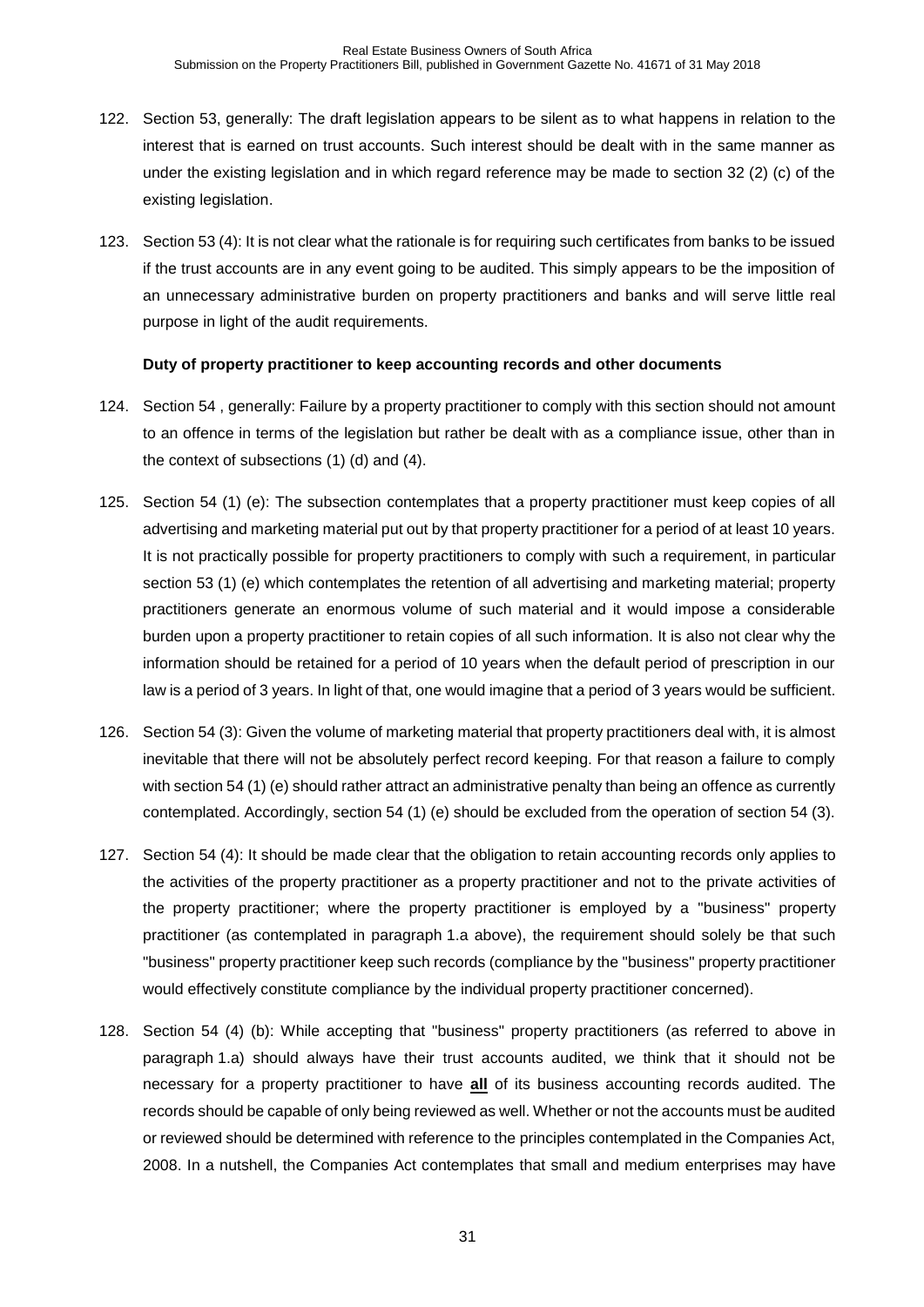their financial statements reviewed based upon information which is credible and appearing worthy of belief. Because less work is required in an independent review, the cost is significantly less. This will be beneficial to smaller property practitioner businesses which may otherwise have difficulty sustaining the cost of full audits.

## **Property practitioner not entitled to remuneration in certain circumstances**

- <span id="page-31-0"></span>129. Section 55 (1): The section requires that a property practitioner have "*possession*" of a fidelity fund certificate in order to be entitled to any remuneration for the services rendered by it. Existing legislation in the form of the Estate Agency Affairs Act, 1976 at sections 26 (1) and 34A (1) only requires that a certificate has been "*issued*". The distinction is important and we suggest that the word "*issued*" continue to be used in the current draft legislation. See also our comments further along in paragraph [131](#page-31-1) in relation to the same consideration under section 55 (5). Our comments at paragraph [97](#page-24-0) in relation to section 47 have application here as well.
- 130. Section 55 (1) (b): Following from our comments above in paragraphs [2.g](#page-3-0) and [111,](#page-27-1) we suggest that there should be no need for financial directors, marketing directors and other directors who perform similar roles and functions within an estate agency to hold fidelity fund certificates. We suggest that an exemption be stated in the draft legislation for such persons; alternatively, the application of our suggestion in paragraph [96](#page-23-0) that only half the directors be required to hold a fidelity fund certificate might well resolve the difficulty. We also suggest that the requirement that every director hold a fidelity fund certificate operates against the transformation objectives of the draft legislation inasmuch as it makes it more difficult to introduce black senior management into estate agency operations.
- <span id="page-31-1"></span>131. Section 55 (5): There seems to be no rationale for requiring a copy of the fidelity fund certificate which is to be provided to the conveyancer to have to be certified. In this context also, the earlier comments about a publicly accessible online database have application as well as the existence of such a database would enable the conveyancer to establish that the property practitioner concerned has been issued with a fidelity fund certificate; furthermore, it would be comparatively easy to print a copy of the relevant fidelity fund certificate and for such to be provided to the conveyancer.
- <span id="page-31-2"></span>132. Section 55 (5): The effect of this section would appear to be that if the conveyancer has not received a certified copy of the fidelity fund certificate in question, that the conveyancer would be obliged to pay the amount to which the property practitioner would otherwise be concerned, to the seller (being the party who is normally liable for the commission of the property practitioner). This is potentially a concern given that the unavailability of the fidelity fund certificate may be through no fault of the property practitioner (it might for example be a matter of an administrative error on the part of the Authority). For that reason, we think that it would be appropriate to provide that the conveyancer will hold the relevant funds in trust for a period of six months and only after such period has expired without the matter having been resolved, may the conveyancer then discharge the funds. Further, the section should provide that the payment should be to the Fund and not to the seller, regard being had to the provisions of section 55 (3).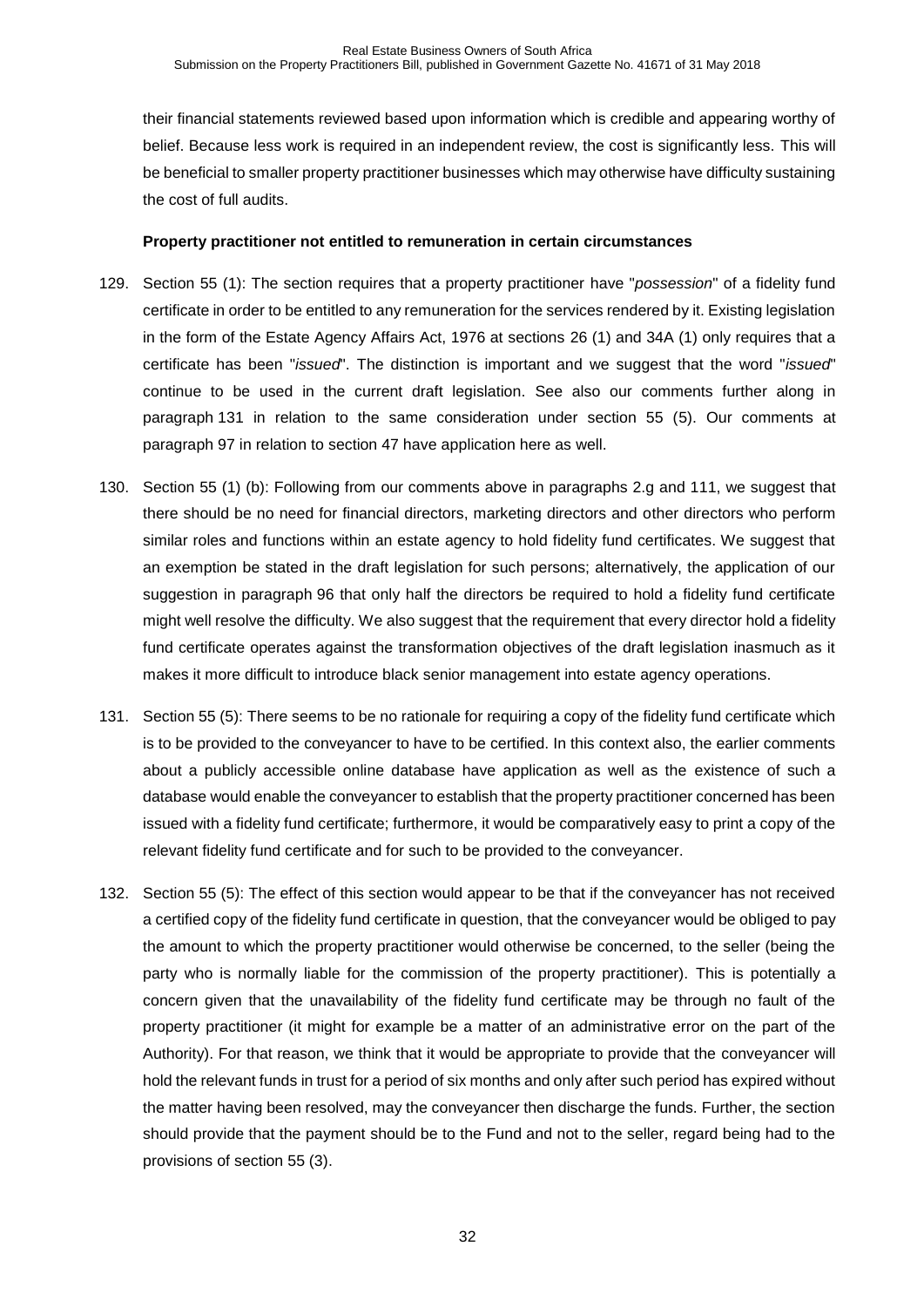- 133. Section 55 (5): We note that the restrictions imposed upon conveyancers do not effectively address what may possibly be the biggest area of theft of trust monies, namely that of theft by rental agents.
- 134. Section 55 (5): There appears to be a conflict between sections 55 (5) and the provisions of section 34 (1), which do not appear to allow for claims against the Fund as contemplated in section 55 (5).

#### **Mandatory indemnity insurance**

135. Section 56, generally: It is not clear what the justification is for requiring mandatory insurance over and above the group insurance provided for under section 39 and the existence of the Fund, which in and of itself constitutes a form of insurance scheme designed to protect members of the public and in relation to which the contributions by the property practitioners may be fairly equated to insurance premiums; if anything, it may be more practical to extend the ambit of the events to which the Fund applies and in respect of which claims may be made against the Fund, in which regard our comments at paragraphs [79,](#page-19-0) [80](#page-19-1) and [81](#page-19-2) have application. The effect of such mandatory indemnity insurance, when taken together with the existence of the Fund and the provision allowing for group insurance in respect of the Fund effectively amounts to a triplication of matters. Again the point is made that by imposing such additional cost burdens on property practitioners, the barrier to entry is raised and thereby the objective of transformation contradicted. Consideration should also be given to the question of whether it will be possible for a property practitioner to practically obtain insurance of such nature and to such extent as may be prescribed by the Minister either at all or at an acceptable cost. In addition, it should be noted that caution should be exercised in relation to the possibility of prescribing the taking out of insurance with a particular insurer; as is consonant with the practice in other areas of our law, property practitioners should be entitled to choose the insurer with whom they wish to place their insurance. In summary, we think that the provision is unnecessary and should be deleted in its entirety.

#### **Limitation on relationships with other property market service providers**

136. Section 57 (1): The subsection prohibits a property practitioner from so much as informally encouraging a consumer to use a particular service provider. We are concerned about the practical implications of this as very often sellers and purchasers rely upon estate agents for recommendations as to appropriate conveyancers or other service providers to use. The subsection has the effect that the property practitioner may not even so much as mention the name of an appropriate conveyancer or other service provider at the risk of contravening the law, despite the fact that such conveyancer or service provider may have an excellent reputation and may provide the relevant service at far better value than is normally the case. The net effect is that the consumer is deprived of information which would be of utility to it and which may well save it money. Furthermore, it is not hard to see the prospect of a seller or purchaser raising an allegation of such encouragement on the part of a property practitioner solely with a view to avoiding the commission which would otherwise be due to the property practitioner. For this reason, while we are of the view that the prohibition on obliging a consumer to enter into any particular arrangement should remain, we are of the view that the words "*or encouraged*" should be deleted.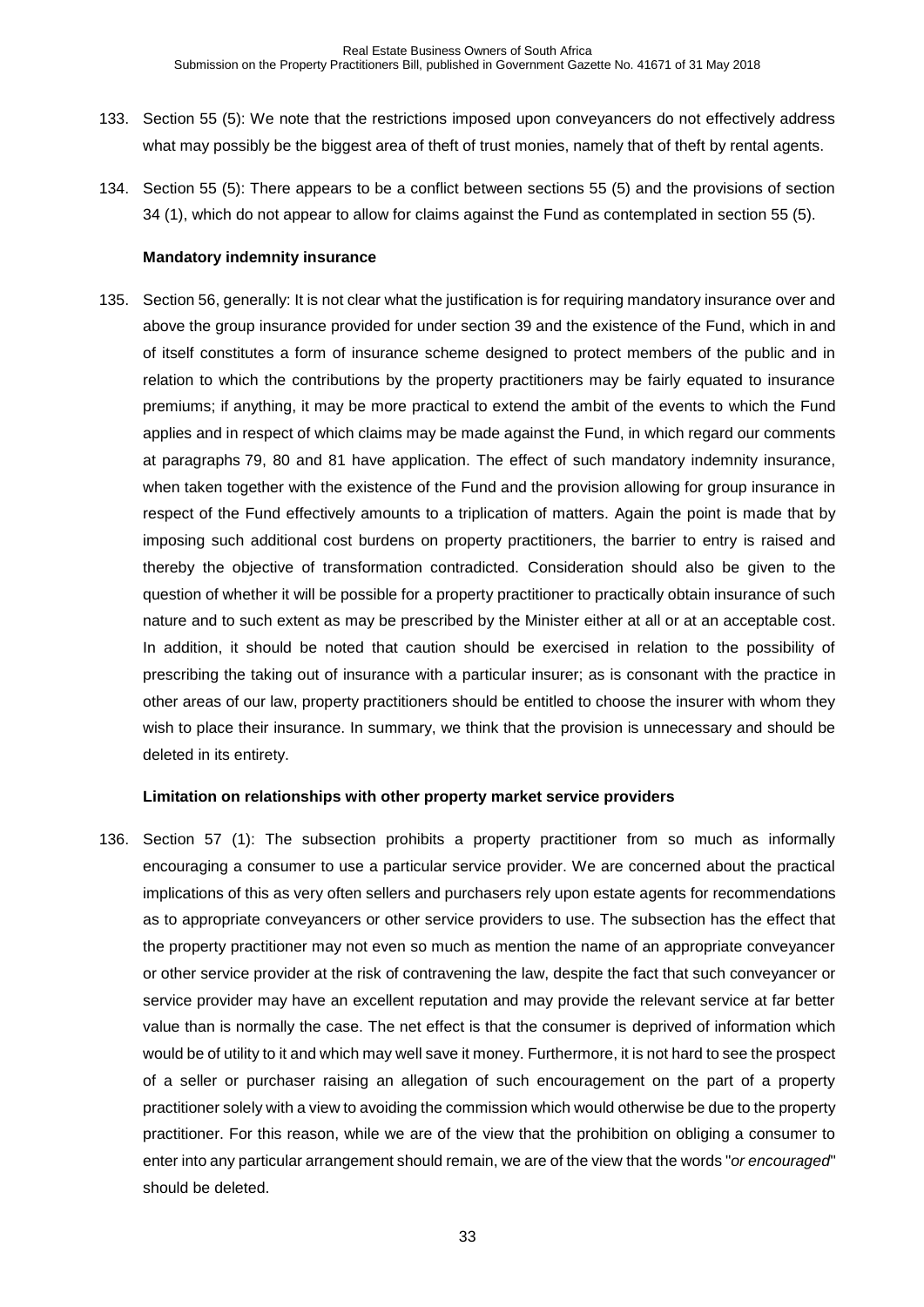- 137. Section 57 (2): The Minister should only be entitled to exercise the right to prohibit any relationship which could harm the interests of consumers after a process of consultation with the property practitioner industry.
- 138. Section 57 (3): The intended purpose and effect of the section is unclear. The nature of the type of arrangements which are sought to be restricted by section 57 are such that typically the "reward" would pass from one service provider to the other and the consumer itself would not be called upon to effect any "*remuneration, payment or consideration*". We accordingly suggest that 57 (3) be deleted.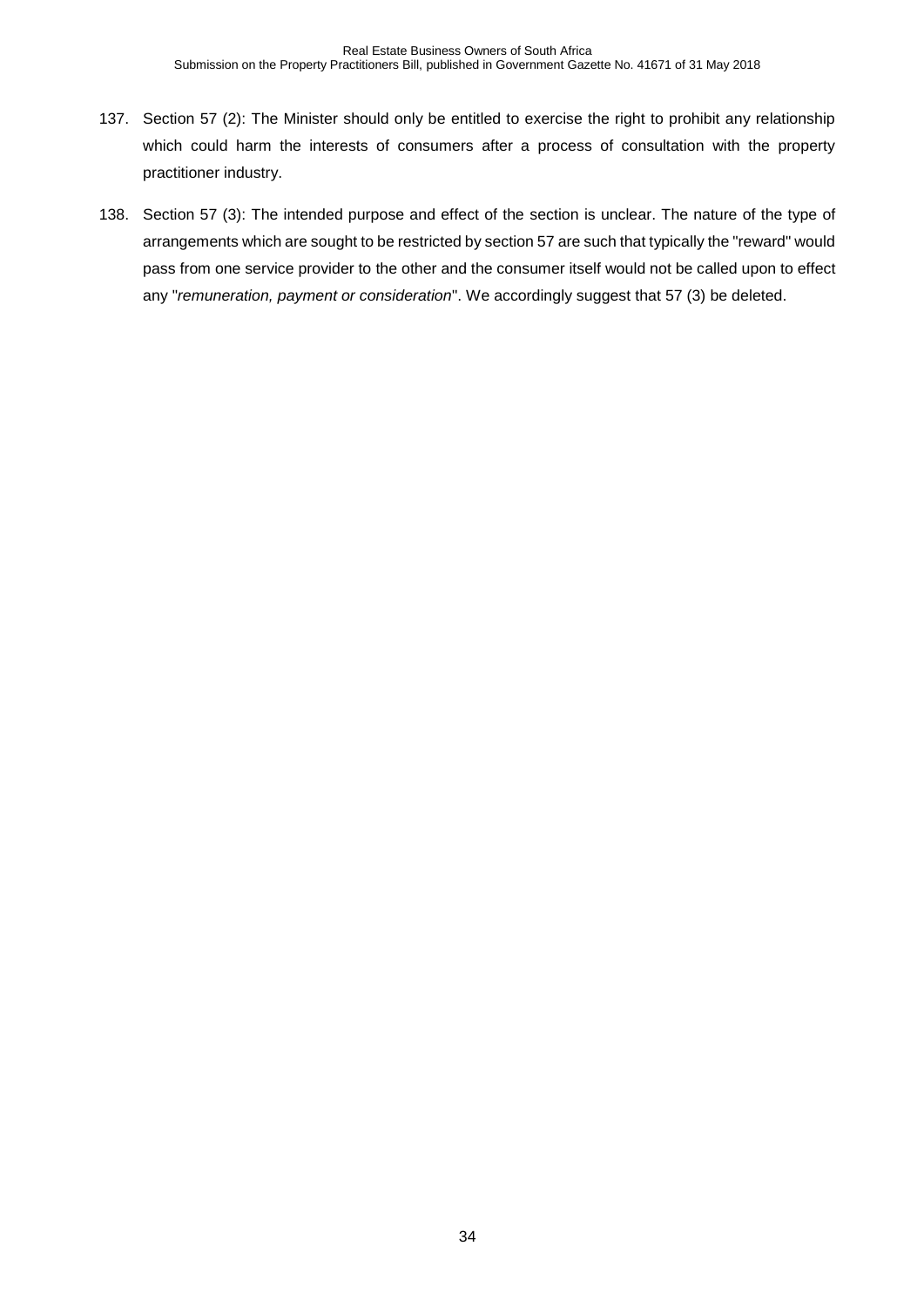## **CONDUCT OF PROPERTY PRACTITIONERS**

#### **Application of Chapter 9 and Chapter 10**

139. Section 59: The section states that the provisions of Chapter 9 and Chapter 10 apply with the necessary changes to any person who performs any function or renders any service contemplated in the definition of "*property practitioner*" in section 1, irrespective of whether or not that person is registered with or licensed by the Authority. We do not understand the logic of the section as, save for exemptions granted under section 4, all persons to whom the legislation has application are required to be registered. The language seems to anticipate that there is a category of persons to whom such registration or licensing would not apply. It would be strange indeed to contemplate by implication that only the provisions of Chapters 9 and 10 apply to persons who are otherwise in breach of the remaining provisions of the legislation. We also note that the section refers to "*licensing*" which is not a concept which is applied elsewhere in the legislation other than for a reference in section 3 (g). We suggest that the references to licensing both in section 59 and in section 3 (g) be removed.

#### **Code of conduct for property practitioners**

- 140. Section 60 (1): The code of conduct which is to be prescribed for property practitioners should be the subject of prior consultation with the property practitioners industry.
- 141. Section 60 (5): The norms and standards which are to be prescribed in respect of advertising and marketing by property practitioners should be the subject of prior consultation with the property practitioners industry. It is questioned as to whether there is a need for section 60 (5) at all in light of the provisions of the Consumer Protection Act which have application to property practitioners and their activities; it is not inconceivable that conflicting requirements may be imposed upon property practitioners. Accordingly, we think that section 60 (5) should be deleted in its entirety.

#### **Sanctionable conduct**

- 142. Section 61 (1) (f): We note that the cross-references in this section do not appear to make sense.
- 143. Section 61 (1) (j): The period of 14 days allowed for notification to the Authority by a property practitioner of a change in contact details should preferably be a period of 30 days.
- 144. Section 61 (1) (k): The comment at paragraph [111](#page-27-1) above applies equally here.

#### **Undesirable practices**

145. Section 62 (1): The Minister should only declare a particular business practice in the property market to be an undesirable practice (and consequently prohibited) after a process of consultation with the property practitioner industry.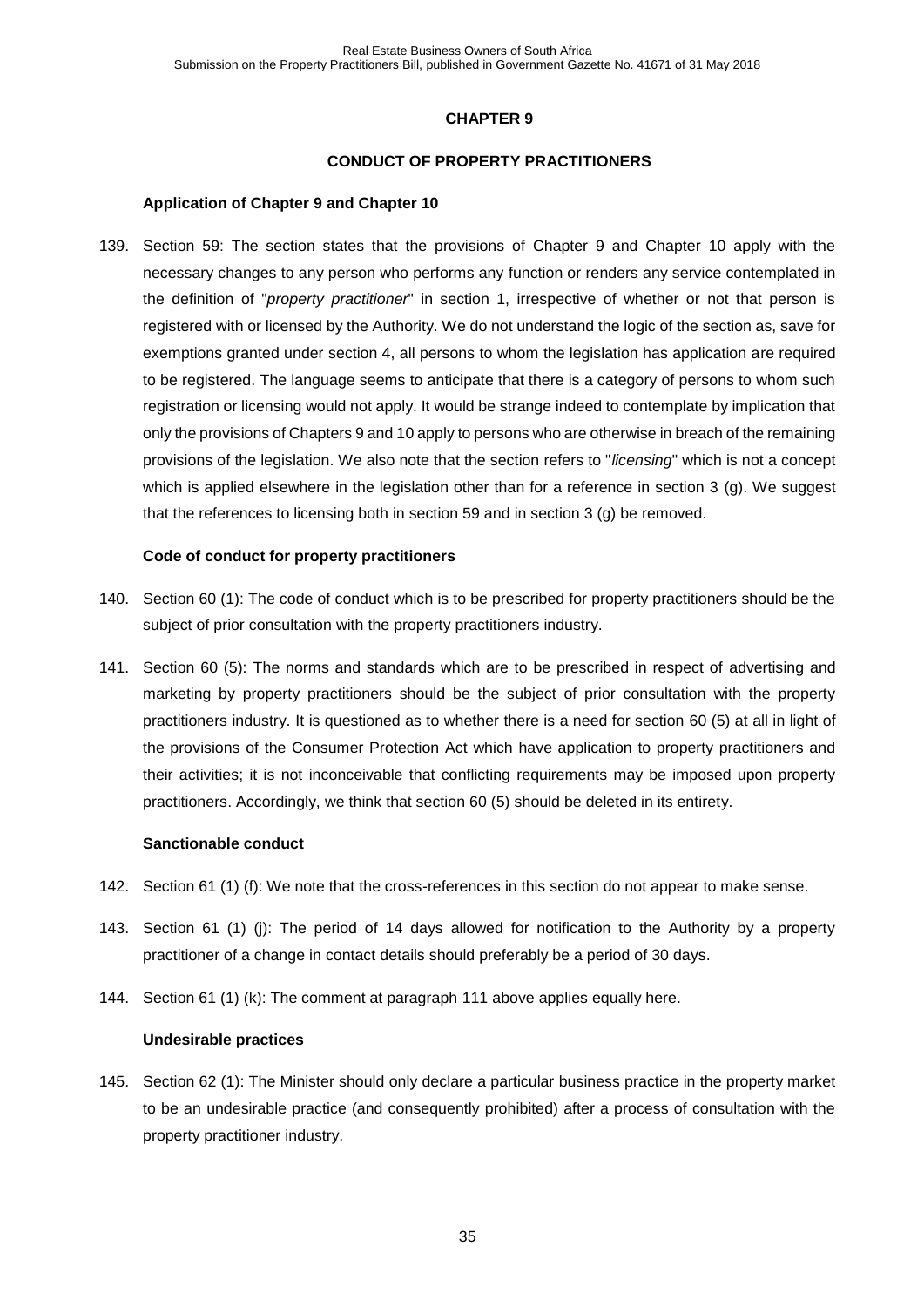146. Section 62 (3): The subsection prohibits a property practitioner receiving any remuneration or payment in respect of a property purchase prior to the transfer of the property and registration in the name of the purchaser. This creates difficulties as firstly, the sale may fail as a consequence of an event which is in no way related to any fault on the part of the property practitioner; secondly, it ignores the situation in relation to deferred sales which occur over a protracted period of time by way of payment of instalments by the purchaser. For example, property practitioners may receive consideration in relation to sales of land or buildings which are paid for on a deferred basis over a lengthy period of time (such arrangements being permitted in our law). Further, property practitioners will often market and promote developments for developers; however the development will often only occur down the line. There is also then the instance of auctions conducted by property practitioners; the sale agreement will have been completed by virtue of the property practitioner having fulfilled its role and in such circumstances the property practitioner should be entitled to receive its reward upon completion of the auction. Also, it is not clear why a property practitioner, having fully performed all of its functions and having incurred significant effort and cost in arranging the transaction between the parties, should be prejudiced by virtue of one of the parties reneging on the transaction, a position which fundamentally undermines the common law contractual rights of the property practitioner and which would seem to operate most unfairly towards the property practitioner. Accordingly, we suggest that the whole of section 62 (3) be deleted.

#### **Candidate property practitioners**

- 147. Section 63 (1): The section prohibits a candidate property practitioner from in any way drafting or completing any document or clause in a document relating to a mandate or the sale or lease of a property. The position should rather be that a candidate practitioner should not be entitled to finalise any sale agreement or lease agreement (meaning that they should not be entitled to have it signed by the parties to the transaction) unless the supervising property practitioner has first approved the final draft of the document. This will adequately protect the public, the property practitioner and the fund. In this regard we also note that it is common in the attorneys profession for candidate attorneys to draft documents by way of training but that no such document is normally sent to a client unless it has first been reviewed and approved by the attorney under whose supervision such candidate is working. The purpose of this is to enable the candidates to obtain the necessary experience in preparing documents while at the same time ensuring that those are of the necessary quality and standard required in order to protect the public. We suggest that a similar approach be taken in the context of candidate property practitioners as to do otherwise will effectively prevent candidate property practitioners from gathering the experience that they need in order to be able to later operate effectively as property practitioners, a situation which will run contrary to the public interest.
- 148. Section 63 (3): The subsection provides that it is no defence for a property practitioner that he or she was not aware of the acts or omissions of the candidate property practitioner. The way the provision is cast, it is absolute; yet the property practitioner concerned may be as much a victim of the activities of the candidate in question as any other person is. The test should surely rather be whether the property practitioner was negligent in his or her supervision or not; if there was no such negligence,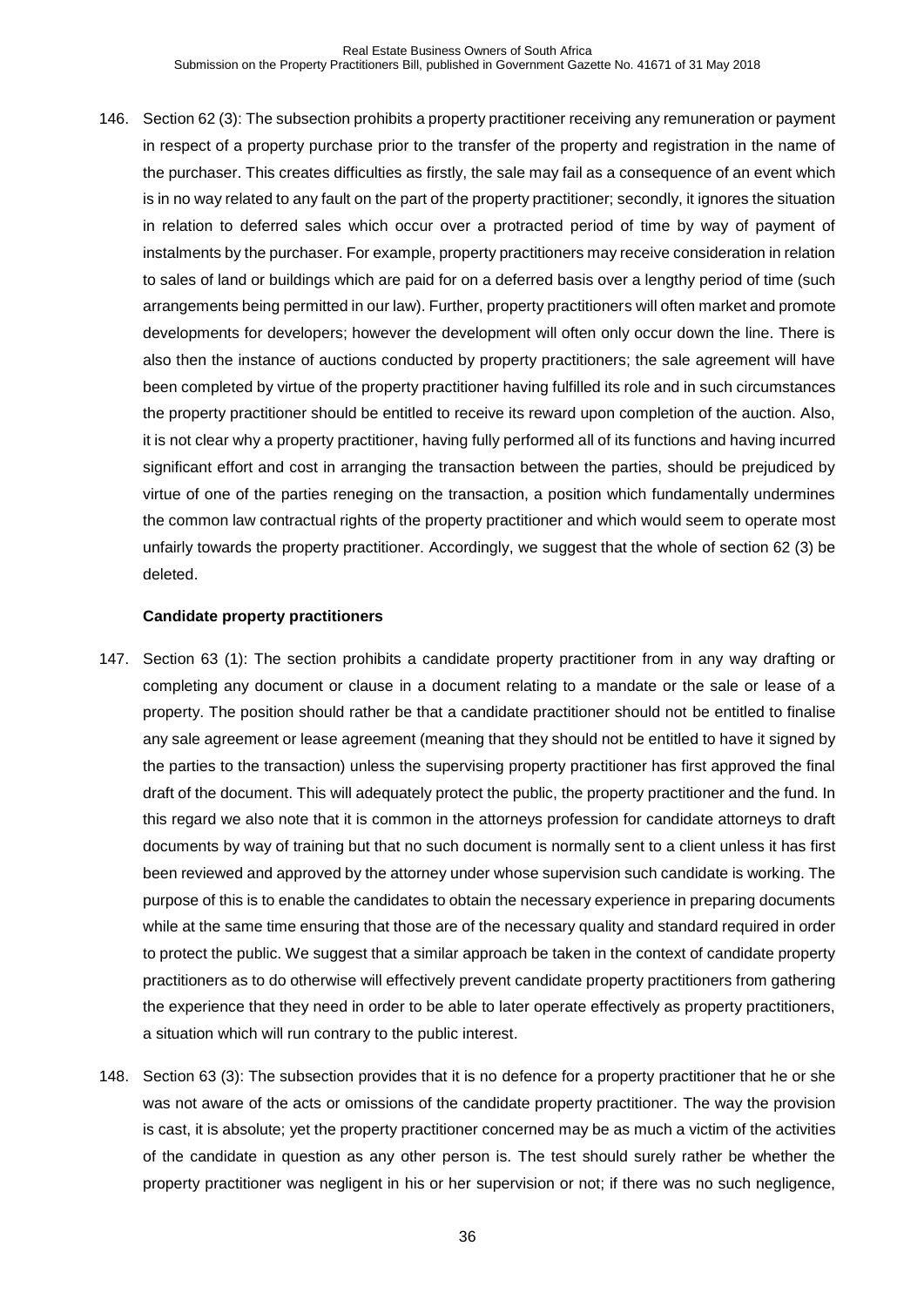then the property practitioner should in all fairness not be automatically held responsible for malpractice by the candidate property practitioner.

## **Franchising**

- 149. Section 64, generally: We suggest that the definition of "franchise agreement" contemplated in section 1 of the Consumer Protection Act, 2008 be adopted for purposes of the Property Practitioners Bill. The definition clearly distinguishes between "franchising" and other arrangements which may have certain features which may be found in franchising arrangements but which do not amount to franchising. It is important that the distinction be made clear.
- 150. Section 64 (1): With reference to our comments earlier in the document at paragraph [1,](#page-1-3) we suggest that at least one of the property practitioners in control of a franchisee must hold an NQF5 qualification.
- 151. Section 64 (2): The subsection requires a franchisee to disclose clearly and unambiguously in all written communications, advertising and marketing materials that it operates in terms of the franchise agreement and to disclose the name of the franchisor. There should be no need to disclose the name of the franchisor given that there is no direct contractual link between the public and the franchisor.
- 152. Section 64 (3): The subsection provides that a fidelity fund certificate may be withdrawn if there is an infraction of section 64 (2) (as referred to above). However, no such withdrawal should be effected unless a compliance notice has first been issued and not complied with. It is in any event difficult to understand why section 64 (3) is required as the Authority in any event has the power to withdraw the fidelity fund certificate of any property practitioner in the event of a material contravention of the legislation. It seems anomalous to call out specifically contraventions of sections 64 (1) and (2). Consideration should be given to deleting section 64 (3).
- **153.** Section 64 (4): The subsection provides that the Authority may hold the franchisor responsible for prohibited or sanctionable conduct of the franchisee to the extent that the franchisee is responsible in terms of the Act. This is utterly unworkable as in practice a franchisor never assumes responsibility for the acts of the franchisee and the franchisor does not control the activities of the franchisee on a dayto-day basis. The effect of this provision will be to substantially destroy franchising in the property practitioners industry in South Africa as the only way franchisors will be able to protect themselves and their own businesses (including against a possible loss of their fidelity fund certificates) will be by way of terminating their arrangements with their various franchisees. The adverse impact on the industry as a whole cannot be overestimated. Furthermore, the consequence of the provision will be that existing franchisors will be extremely cautious about whom they appoint as new franchisees. This is most likely to work against the imperative of black economic empowerment. We note that the damage that will be done to the franchising industry will be to the detriment of both the consumers and the Authority as one of the great advantages of franchising is, if it is implemented correctly, that a system is provided to the franchisee that enables the franchisee to more easily and fully ensure compliance with regulations and laws.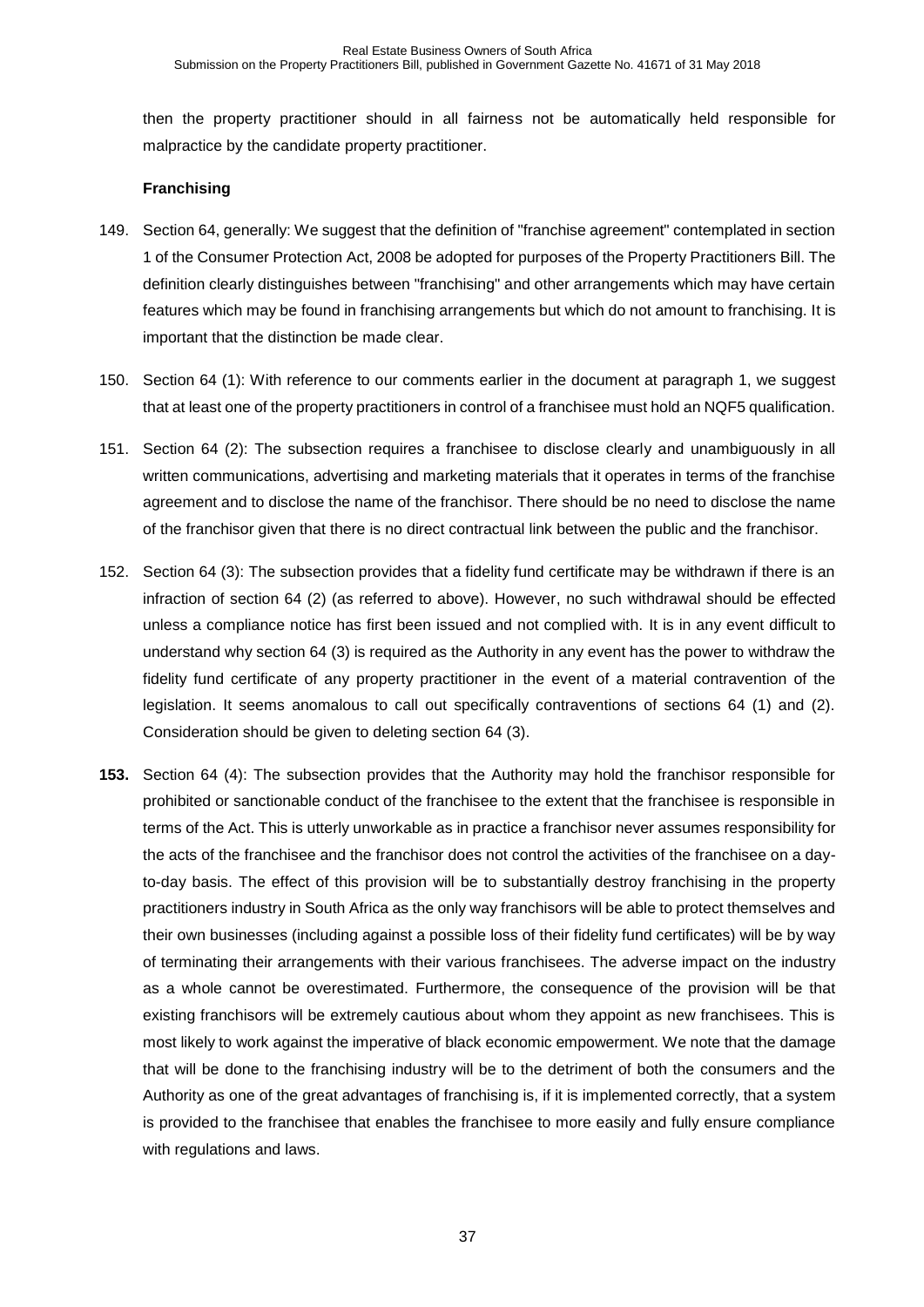#### **CONSUMER PROTECTION**

#### **Mandatory disclosure form**

- <span id="page-37-0"></span>154. Section 66, generally: It is noted that property practitioners in any event as a matter of practice carry out property condition reports given the requirements of the Consumer Protection Act. It should not be necessary for these property condition reports to be attached to the sale agreement but only for the parties to have signed the property condition report; that should be sufficient to protect the parties in relation to the transaction in question. Furthermore, the draft subsection (2) may work to the enormous detriment of a good faith seller who has made full disclosure and signed the document together with the purchaser in that regard but is not aware of the attachment requirements stated in that subsection. It would seem to be completely inequitable for a seller in that position to then find itself in a position as if it had never made disclosure, notwithstanding that it in fact had done so. It also enables the purchaser to in principle unfairly claim losses against the property practitioner, notwithstanding the fact that it had in reality known about the defects in the property at the time that it concluded the sale agreement. This would be entirely iniquitous and, if anything, would give purchasers a perverse incentive to try to avoid the attachment of the list of defects to the sale agreement.
- 155. Section 66, generally: This section should not apply at all to lease arrangements. We draw to your attention to the fact that the requirement for disclosure is already a requirement in terms of the Rental Housing Act, 1999 and in particular section 5 thereof. It would seem to be unnecessary to add to what is already contemplated in that legislation and furthermore, it would create difficulties if there were potential conflicts between the two sets of legislative requirements.
- 156. Section 66 (1): We note that the form prescribed by the EAAB is not user-friendly and that for that reason many estate agents have set up their own forms which apply the content prescribed by the EAAB. We suggest that this state of affairs be permitted to continue and that the property practitioner not be obliged to use the actual form of the Authority but only to ensure that the form used by the property practitioner reflects the operative content prescribed by the Authority. Furthermore, the section should only apply to sales and not rentals given what we have stated immediately above relating to the Rental Housing Act, 1999.
- 157. Section 66 (3): For the reasons already referred to above at paragraph [154,](#page-37-0) section 66 (3) should be deleted in its entirety.

#### **Language of agreements**

158. Section 67 (1): The section requires a developer or seller (which we note could include any natural person) to prepare a sale agreement in any official language requested by the purchaser or the lessee. The reality is that this is going to give rise to enormous practical difficulties given the multiplicity of official languages in South Africa. It is very likely that a seller will refuse to transact with persons who seek agreements in such other languages simply because the cost and difficulty of doing so. While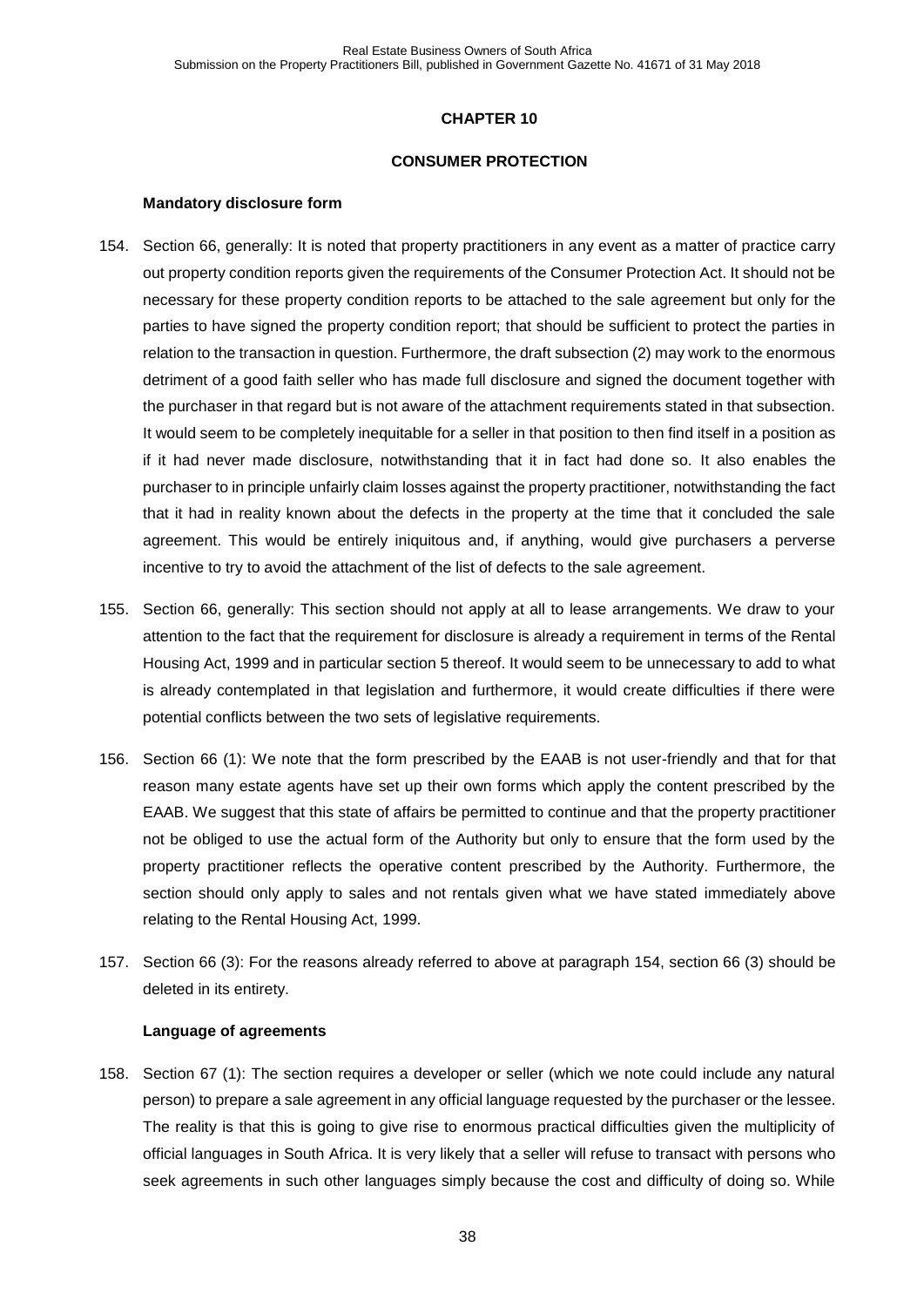the intention behind the section is understood and admirable, the practical realities will make it counterproductive. It is also difficult to understand why the contract should be prepared in the language of the purchaser and not in the language of the seller. One should bear in mind here the possibility (indeed, in certain circumstances, the likelihood) of the seller being the party that is not well versed in the English language. The obligation imposed upon the seller to prepare a contract in the language chosen by the purchaser could impose great hardship on such a seller. It seems to us that the provision requires much further consideration.

## **Duty of Care**

159. Section 68 (2): The imposition of a duty of care on the property practitioner in relation to purchasers is of considerable concern. If the property practitioner has a duty of care to the purchaser, it is difficult to know where the outer limit of that duty of care lies or how it would be possible for the property practitioner to effectively "serve two masters" with conflicting interests. By way of illustration, a property practitioner may know that a particular seller wishes to achieve a certain price if possible but is willing to settle for a significantly lower price if within a given period of time the higher price has not been achieved. It would seem that, as the section currently reads, the property practitioner would be obliged to disclose this fact to the purchaser; yet the property practitioner could not do so without doing a disservice to the seller and possibly exposing itself to a claim by the seller for making such disclosure; yet on the other hand, should the purchaser subsequently become aware of such facts, the property practitioner might well face a claim by the purchaser. This is only one illustration of circumstances in which the conflicting obligations imposed by this section would place the property practitioner in a position where it would unavoidably have to breach one or the other duty of care; it is not difficult to imagine other such circumstances which may arise. Section 68 (2) should therefore be deleted in its entirety.